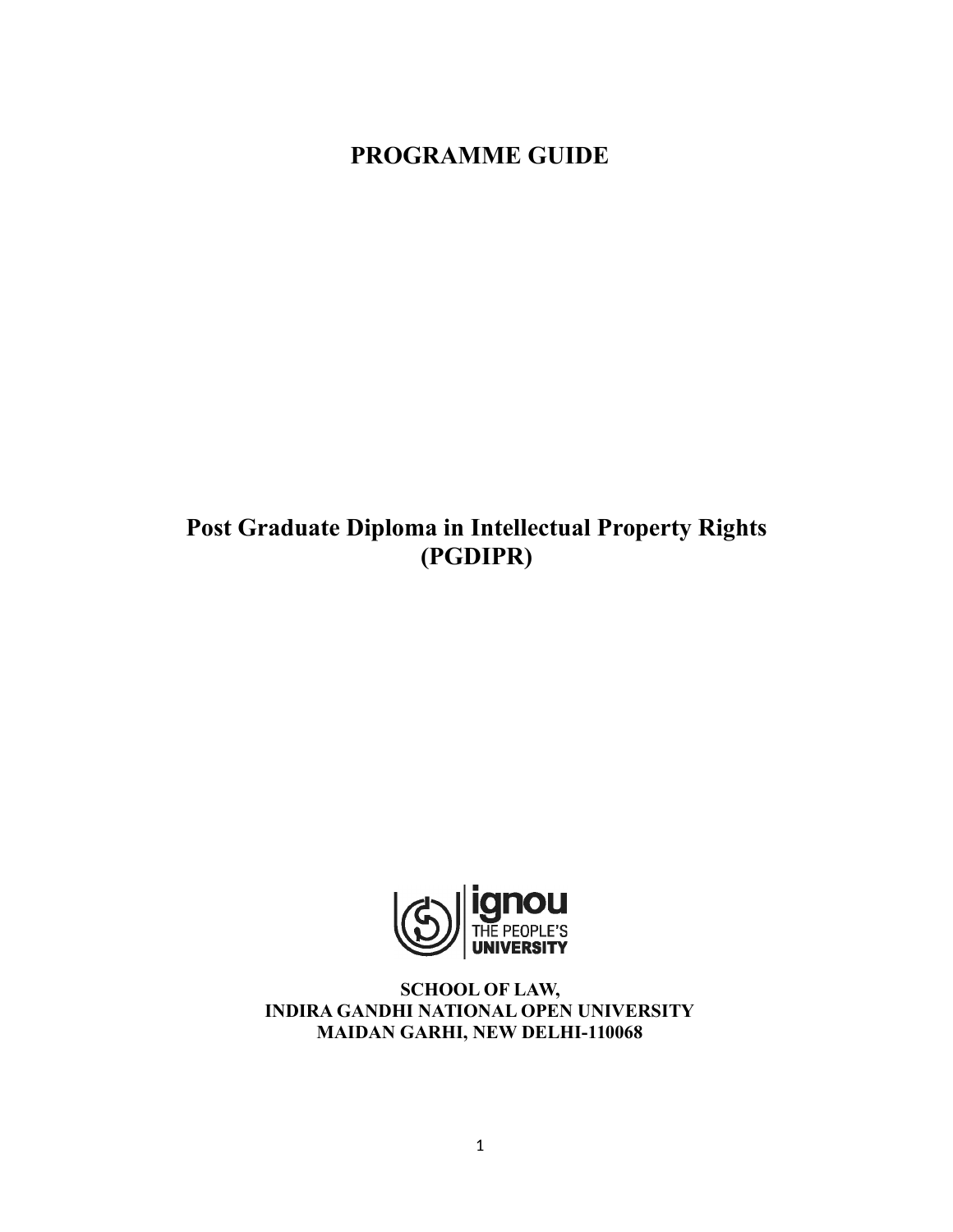# **CONTENTS**

|    |                          |                                                    | Page No. |
|----|--------------------------|----------------------------------------------------|----------|
| 1. |                          | The University                                     | 5        |
|    | 1.1                      | Introduction                                       | 5        |
|    | 1.2                      | Features                                           | 5        |
|    | 1.3                      | <b>Instructional Medium</b>                        | 5        |
|    | 1.4                      | <b>Schools of Studies</b>                          | 6        |
|    | 1.5                      | Academic Programmes                                | $\tau$   |
|    | 1.6                      | <b>Course Preparation</b>                          | $\tau$   |
|    | 1.7                      | <b>Support Services</b>                            | $\tau$   |
|    | 1.8                      | Programme Delivery                                 | 8        |
| 2. |                          | School of Law                                      | 9        |
| 3. |                          | Studying the Course                                | 24       |
| 4. |                          | Duration of Programme                              | 25       |
| 5. |                          | <b>Evaluation System</b>                           | 26       |
|    | 5.1                      | <b>Continuous Evaluation through Assignments</b>   | 26       |
|    | 5.2                      | Term End Examination (TEE)                         | 27       |
| 6. | Other Useful Information | 29                                                 |          |
|    | 6.1                      | Change/Correction of Address                       | 29       |
|    | 6.2                      | Change of Region Centre                            | 29       |
|    | 6.3                      | Non-receipt of Study Material                      | 29       |
|    | 6.4                      | Simultaneous Registration                          | 30       |
|    | 6.5                      | Refund of Fee                                      | 30       |
|    | 6.6                      | Disputes of Admission and other University Matters | 30       |
| 7. |                          | List of Regional Centre (RCs) of IGNOU             | 31       |
| 8. |                          | Some Forms of Your Use                             | 45       |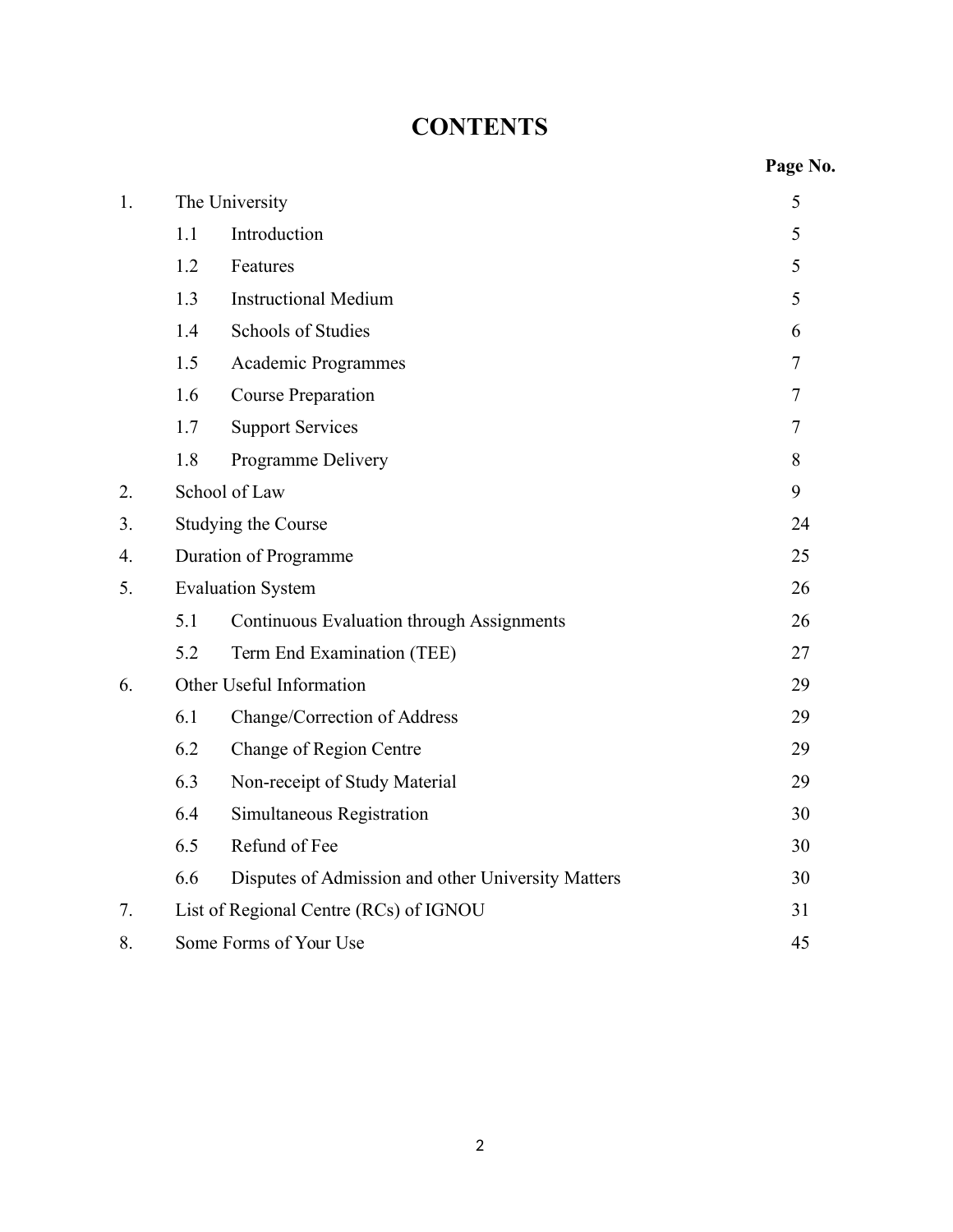Dear Student,

We welcome you to the Post Graduate Diploma in Intellectual Property Rights.

This Programme has been revised by school of law in compliance with the present modifications and amendments in the different legislation related to IPR in the year 2013.

The emerging field of Intellectual Property has given rise to many important issues that influence our day-to-day life closely. The equipments and appliances we use daily may have patent protected inventions built in them, the brands of the products we buy may be protected by trademarks, the books we read or movies we watch may be protected by copyright for artistic creations. Hence without being aware, we are living in the world of intellectual property rights. With globalization of markets, these issues have taken a front seat in the economy new as never before.

India, being signatory to international treaties like TRIPS Agreement, has to abide by many of the Intellectual Property Rights protection norms. Therefore, as informed citizens, we must be aware of the International and National scenario in the Intellectual Property regime.

In This PG Diploma Programme, which has been developed by SOL, you will learn about various types of Intellectual Property Rights, International Conventions/Treaties governing them and Indian laws in their respect. This programme comprises **eight course of 4 credit each.** All the courses are compulsory. In the following section, we have given detailed structure of all courses.

With this programme guide, you will receive the course material of all these courses. You should study these courses carefully and submit the assignments by the last dates mentioned therein. While writing assignment responses, you must use your language rather than reproducing from the blocks.

You are expected to take Term-End Examination at the end of completion of your programme i.e. **1 Year**. The date sheet for these will be communicated to you separately.

Your registration for this programme will be valid for **three years** from the date of initial registration.

We are aware that to study through distance mode is a challenging task. To facilitate your learning, the University arranges course-wise counseling sessions, which you can attend at your Study Centre. The time schedule of these sessions will be communicated to you by your Regional Centre/Study Centre coordinator. Although attending these sessions is optional, these will help you interact with experts and clarify your doubts about any concept(s).

Please remember that it is mandatory to complete the assignments for each course and submit them within the prescribed time. You will not be allowed to appear for the Term-End Examination, if the assignments are not completed. The procedure for submission of assignments is detailed in the assignment booklet. You are advised to read and follow all the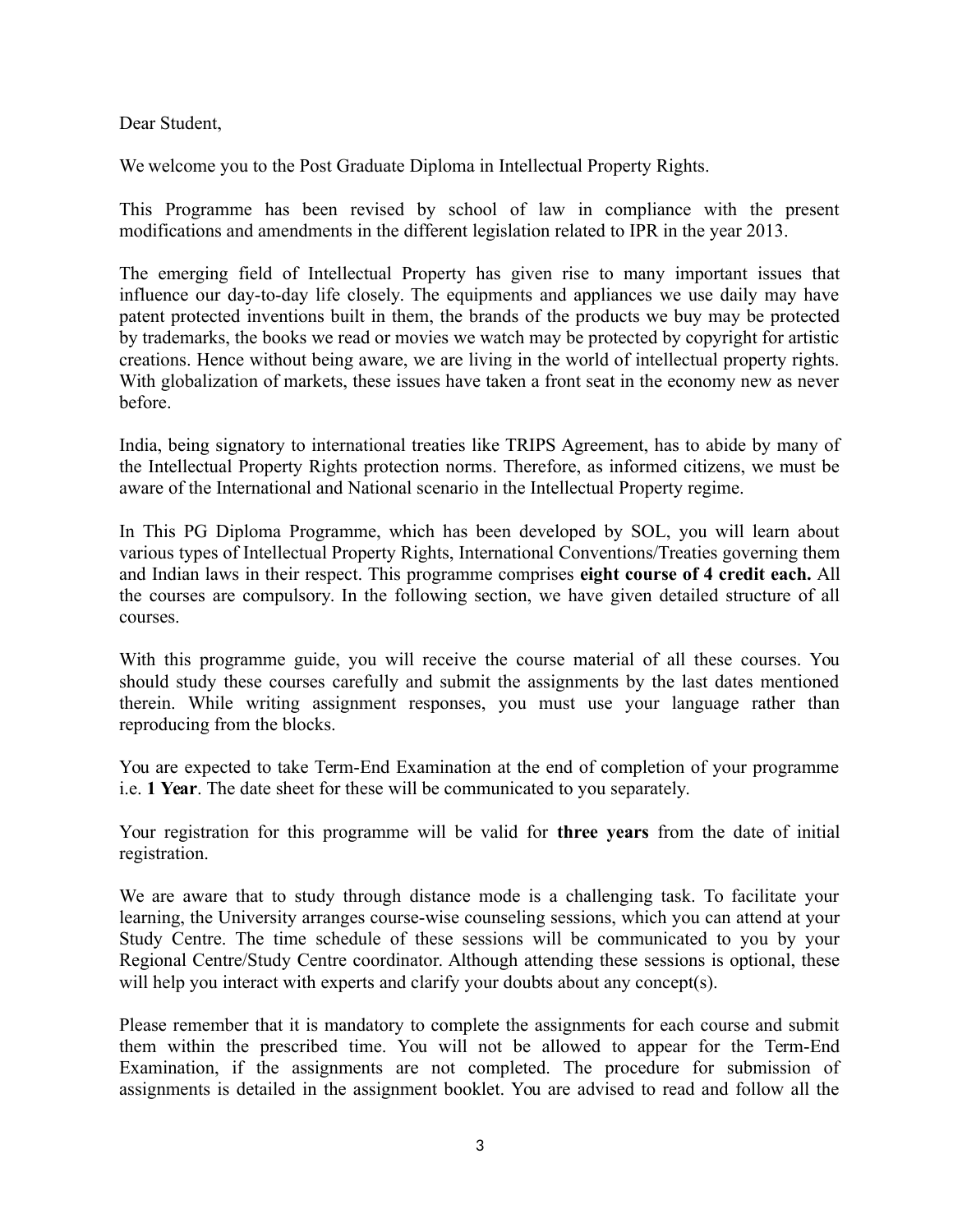instructions carefully in order to facilitate the evaluation process. For future reference and guard against unforeseen situations, you are advised to retain a photocopy of your assignment, as also any correspondence made with the University/Regional Centre/Study Centre.

We advise you to read this programme Guide carefully, which gives you important information about the programme structure and delivery. We have included some useful forms in this programme guide, you may need during the programme and hence we strongly recommend that you retain this programme guide carefully with you.

Our best wishes are with you.

#### **Programme Coordinator**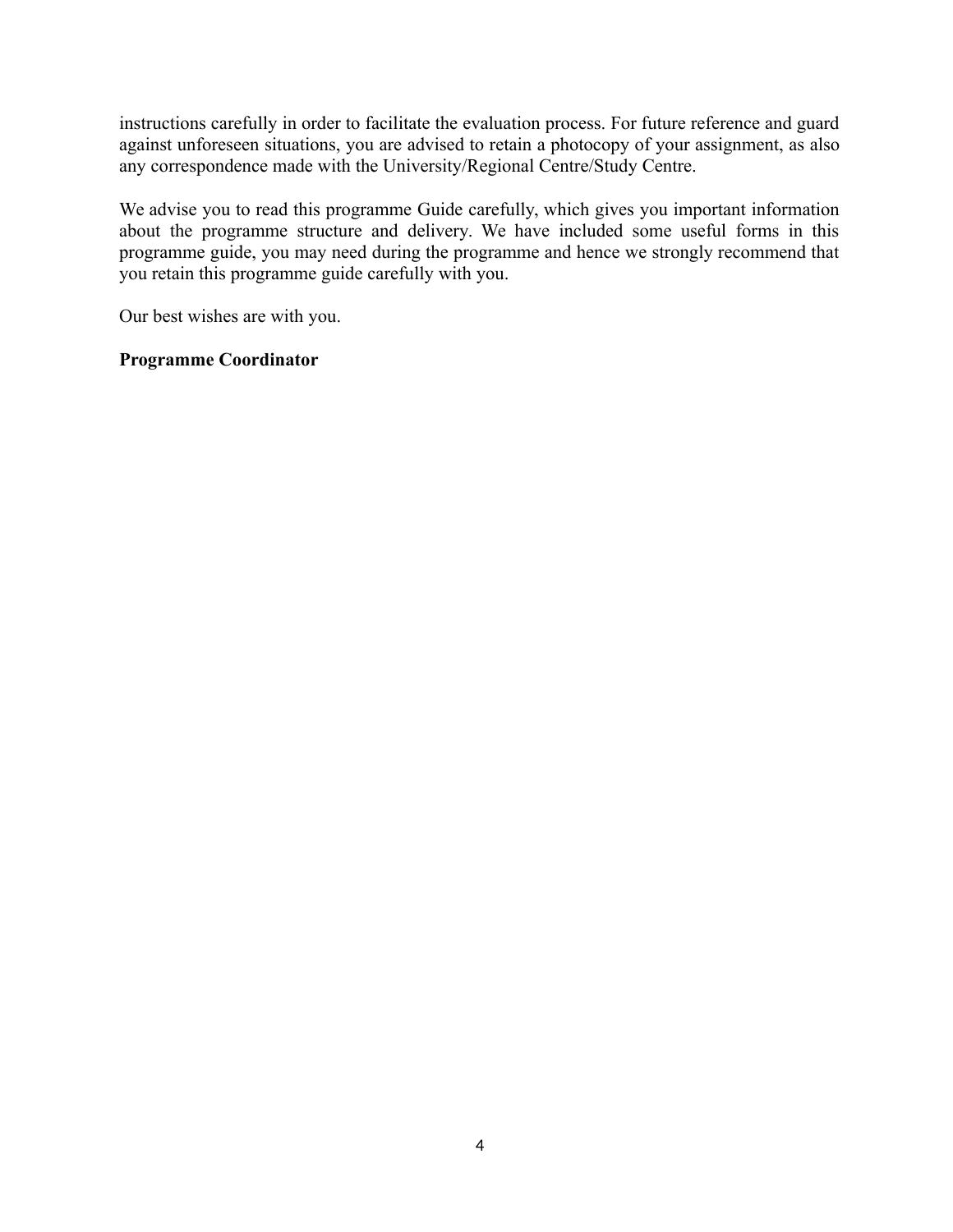#### **1. THE UNIVERSITY**

IGNOU was established in 1985 by an Act of the Indian Parliament to democratize higher education. The University provides cost-effective quality education to large sections of our population. It adopts a leaner-centric approach with a policy of openness and flexibility in terms of entry qualifications, duration, pace and place of learning for successful completion of a programme.

It ranks as one of the premier educational institutions in the world. It has contributed significantly to the development of higher education in India. It has been a world leader in open-distance education and that is why the 'Centre of Excellence Award' in distance education was conferred on it in 1993 by the Commonwealth of Learning (COL). It also received the 'Award of Excellence for Distance Education Materials' in 1999 from COL. The academic programmes of the University have multi-media support with state of art facilities for the production of audio/video programmes and their dissemination through radio and television. The University also uses interactive radio counseling as well as Tele-conferencing to provide interactivity in the teaching-learning process. The University has 24 hours educational TV channel and educational satellite, EDUSAT.

# **1.2 Features**

IGNOU has certain unique features:

- National and international jurisdiction
- Flexible admission rules
- Need-based academic programmes at affordable costs
- Diversified learner groups
- Modular programmes and credit system
- Rigorous course development mechanisms
- Multi-lingual and multiple media instructional packages.
- Flexibility in terms of place, pace and duration of study
- Use of latest information and communication technologies
- An effective and integrated student support services network
- Resource sharing, collaboration and networking with state open universities and distance education/correspondence course institutions.

## **1.3 Instructional Medium**

The University provides multiple media teaching-learning packages for instruction and selflearning. Different components used for teaching/learning include self-instructional print material, audio-video material, radio and television broadcasts, face-to-face counseling/tutoring, hands-on experience, teleconferencing, videoconferencing, interactive radio counseling, interactive multimedia CD-ROM and internet-based learning. While the traditional distance education delivery through print and study centres support is being strengthened, the University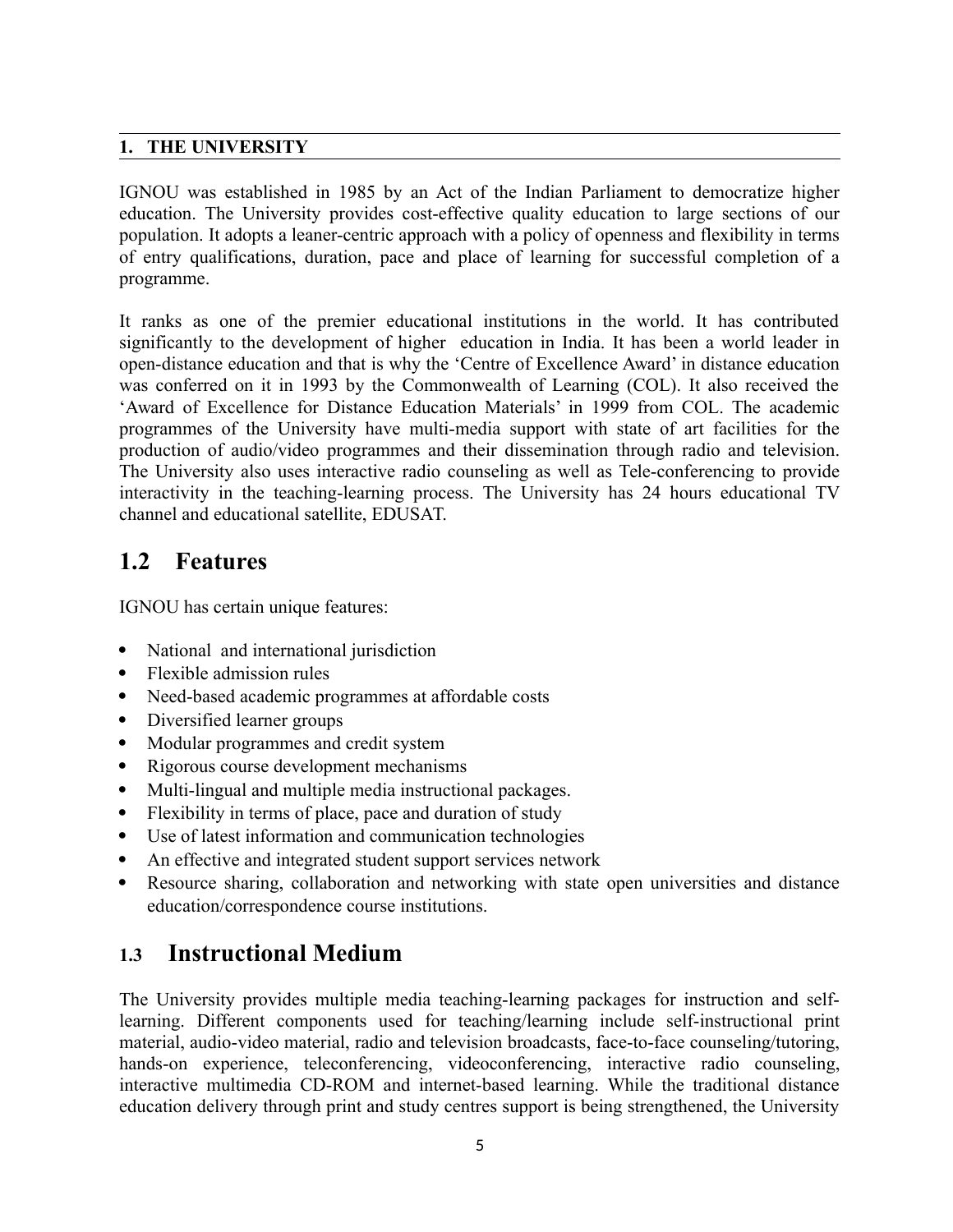is gearing more towards interactive multimedia content and learner support through videoconferencing and web-based platforms by utilizing both the Edusat and the Internet. The design of the instructional system as well as teacher and learner capacity building are facilitated by the Staff Training and Research Institute and Electronic Media Production Centre.

## **Flexibility**

In the tradition of Open Learning, IGNOU provides considerable flexibility in entry qualification, place, pace and duration of study to students. For example, a Bachelor's Degree Programme (i.e. BA/B.Com/B.Sc.) of 3 years duration can be completed in 6 years, if the student so desires.

## **Credit System**

IGNOU follows a credit system that is based on the time factor involved in studying. Once credit is equivalent to 30 study hours inclusive of all learning activities: Different programmes have different credit requirements. Students have the right to collect credits at their own pace, convenience and according to their own capability. IGNOU also provides a credit transfer facility whereby credits may be transferred from any other University to IGNOU after fulfilling the necessary requirements.

## **1.4 Schools of Studies**

With the view of developing interdisciplinary studies, the University operates through Schools of Studies. Each School is headed by a Director who arranges to plan, supervise, develop and organize its academic programmes and courses in co-ordination with the faculty, School staff and the different academic, administrative and service wings of the University. The emphasis is on providing a wide choice of courses at different levels. The Schools of Studies currently in operation are as follow:

- **1)** School of Management Studies
- **2)** School of Agriculture
- **3)** School of Computer and Information Sciences
- **4)** School of Continuing Education
- **5)** School of Education
- **6)** School of Engineering & Technology
- **7)** School of Health Sciences
- **8)** School of Humanities
- **9)** School of Sciences
- **10)** School of Social Sciences
- **11)** School of Law
- **12)** School of Journalism and New Media Studies
- **13)** School of Gender and Development Studies
- **14)** School of Tourism Hospitality Service Sectoral Management
- **15)** School of Interdisciplinary and Trans-disciplinary Studies
- **16)** School of Social work
- **17)** School of Vocational Education and Training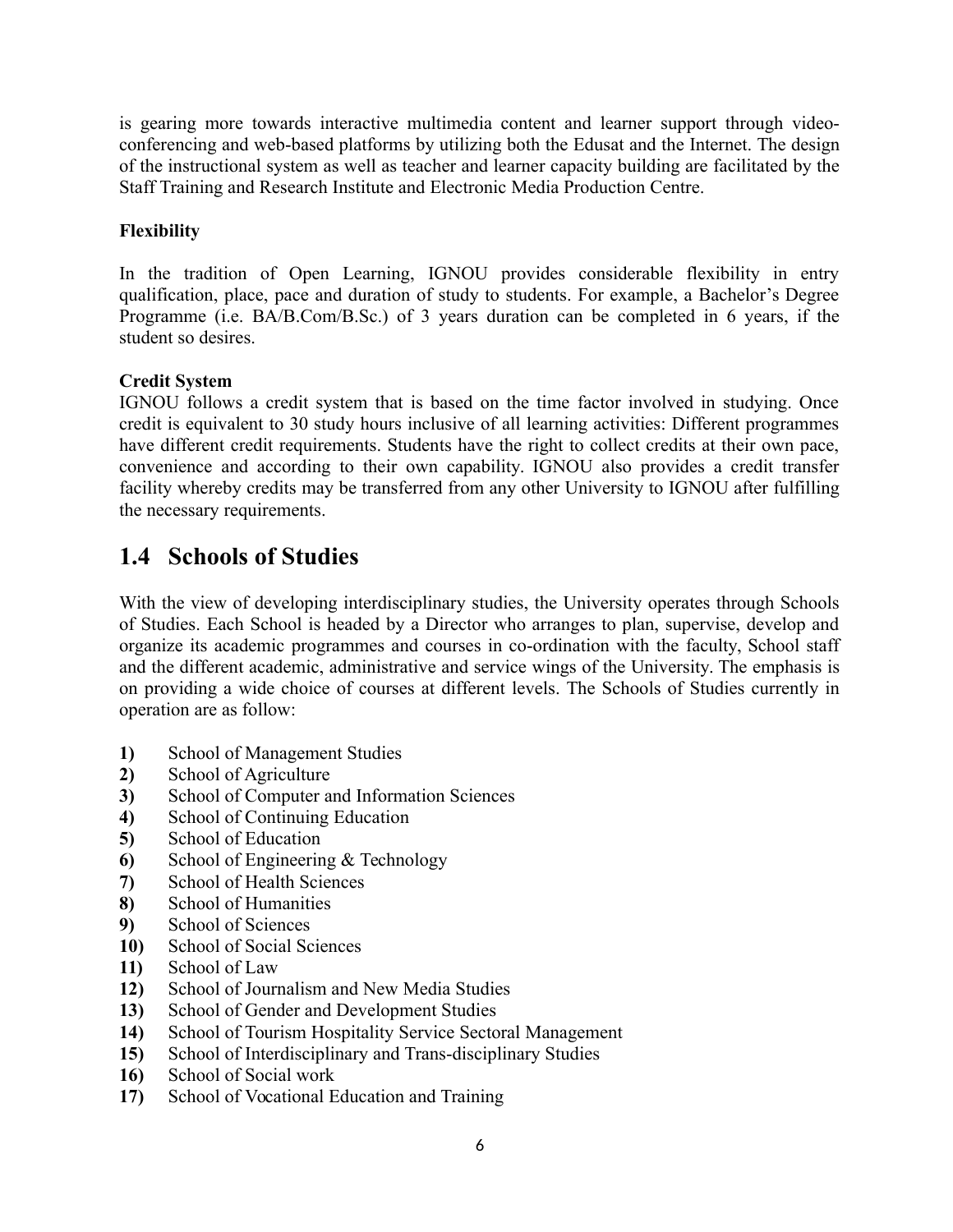- **18)** School of Extension and Development Studies
- **19)** School of Foreign Languages
- **20)** School of Translation Studies and Training
- **21)** School of Performing and Visual Arts

## **1.5 Academic Programmes**

The University offers programmes leading to Certificate, Diploma or Degree, covering conventional as well as innovative programmes. Most of these programmes have been developed after an initial survey of the demand of such studies. They are launched with a view to fulfill the student's needs for:

- Certification
- Improvement of skills
- Acquisition of professional qualifications
- Continuing education and professional development at work place
- Self-enrichment
- Diversification of knowledge.

## **1.6 Course Preparation**

Learning materials are prepared for the courses by teams of experts drawn from conventional Universities, institutions and professionals from all over the country and in-house faculty. These materials are edited by the content experts and language experts at IGNOU before they are finally sent to the press. Similarly, audio and video programmes are produced in consultation with the course writers, in-house faculty and producers. These materials are previewed and reviewed by the faculty as well as outside experts and edited or modified wherever necessary before they are dispatched to the Study Centres and Doordarshan. Print material is supplied directly to the students at the addresses supplied by them and their cost is covered in the programme fee. Audio/Video CDs are made available at the Study Centres where Audio/Video playing equipment is also available. Audio/Video programmes of the University are also broadcast as per a pre-arranged schedule. Print materials and audio/video tapes are available for a price. Interested persons/institutions may request for a catalogue from The Registrar (MPDD), IGNOU, Maidan Garhi, New Delhi-110068.

# **1.7 Support Services**

To provide effective student support, IGNOU has set up a number of Study Centres all over the Country. You will be allotted one of these Study Centres taking into consideration your place of residence or work. However, each Study Centre can handle only a limited number of students and despite our best efforts, it may not always be possible to allot the Study Centre of your choice. The particulars regarding the Study Centre to which you are assigned will be communicated to you.

Every Study Centre will have: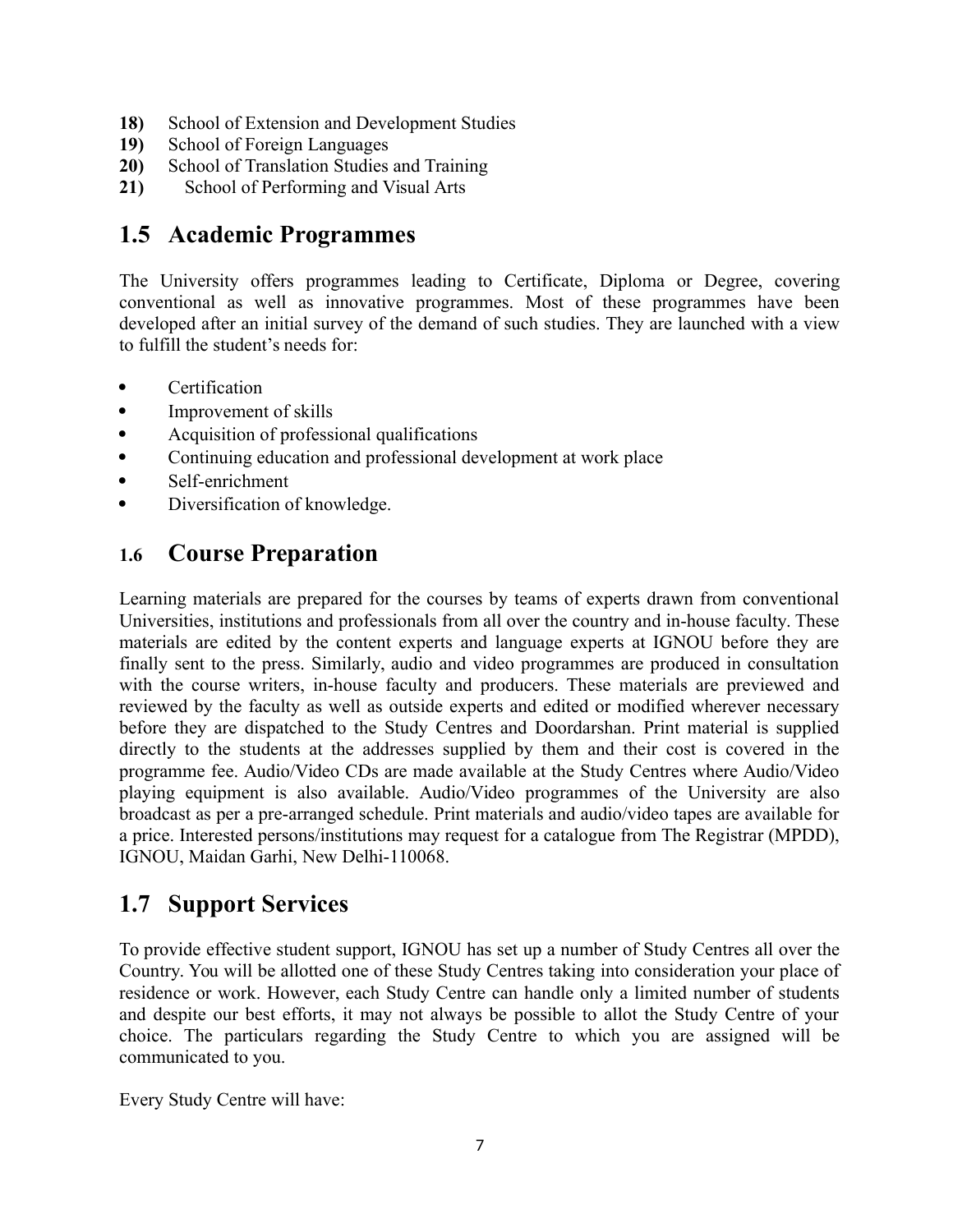- A Coordinator who will coordinate different activities at the Centre.
- An Assitant Coordinator and other supporting staff appointed on a part-time basis.
- Counsellors in different courses to provide counseling and guidance to you in the courses you have chosen.

## **1.8 Programme Delivery**

The University follows a multi-media approach in imparting instruction to its learners. It comprises of:

## **Self-Instructional Print Material**

The Print material prepared by the University is self-instructional in nature. Each course has been divided into a number of **Block,** generally 8 Blocks for an 8 credit course and 4 or 5 Blocks for a 4credit course. Each Block consists of a number of **Units** (lessons). Normally, all the Units covered in one Block have a thematic unity. The first page of each Block indicates the contents of each Block i.e., the number and titles of t he Units covered in that Block.

This is followed by a brief **introduction** to the Block. This Block introduction explains the total coverage of the Block as a whole as well as the coverage of each Unit in the Block. Each Unit is structured to facilitate self study. The section on **Objectives** briefly states what we expect you to attain when you have completed the Unit. In Introduction, there is an attempt to forge a link with the topics of the previous Units and the topic to be covered in the present Unit. This is followed by the main body of the Unit, which is divided into various sections and sub-section. In the main body, there are a few self-check exercises under the caption **Self-assessment Question.** Enough space is given for you to write your answers to the questions set in the selfcheck exercises. Answer to these exercises are given in the section **Answers and Hints** at the end of the Unit.

The section Summary summarises what has been said in the whole Unit. This summary enables you to recall the main points covered in the Unit. Some books for additional reading are suggested in the section References and Suggested Readings. For your reference purpose some of these books may be available in the study centre.

The section Terminal Questions is intended to give you an idea about the nature of question that may be asked in term end examinations. The Terminal Questions and Self-assessment Questions are for your practice only, and you should not submit answers to these questions to the University for assessment.

Read the units carefully and note down the important points. You can use the space in the margin of the printed pages for making notes and writing your comments. While reading the Units, mark the words that you do not fully understand. Look for the meaning of such words in a dictionary. Read the Unit again and again untily you have understood the point. You may also try to find it in earlier Units are it may be explained there. However, if you still do not understand something, consult your counselor during the face-to-face sessions at the Study Centre for clarification.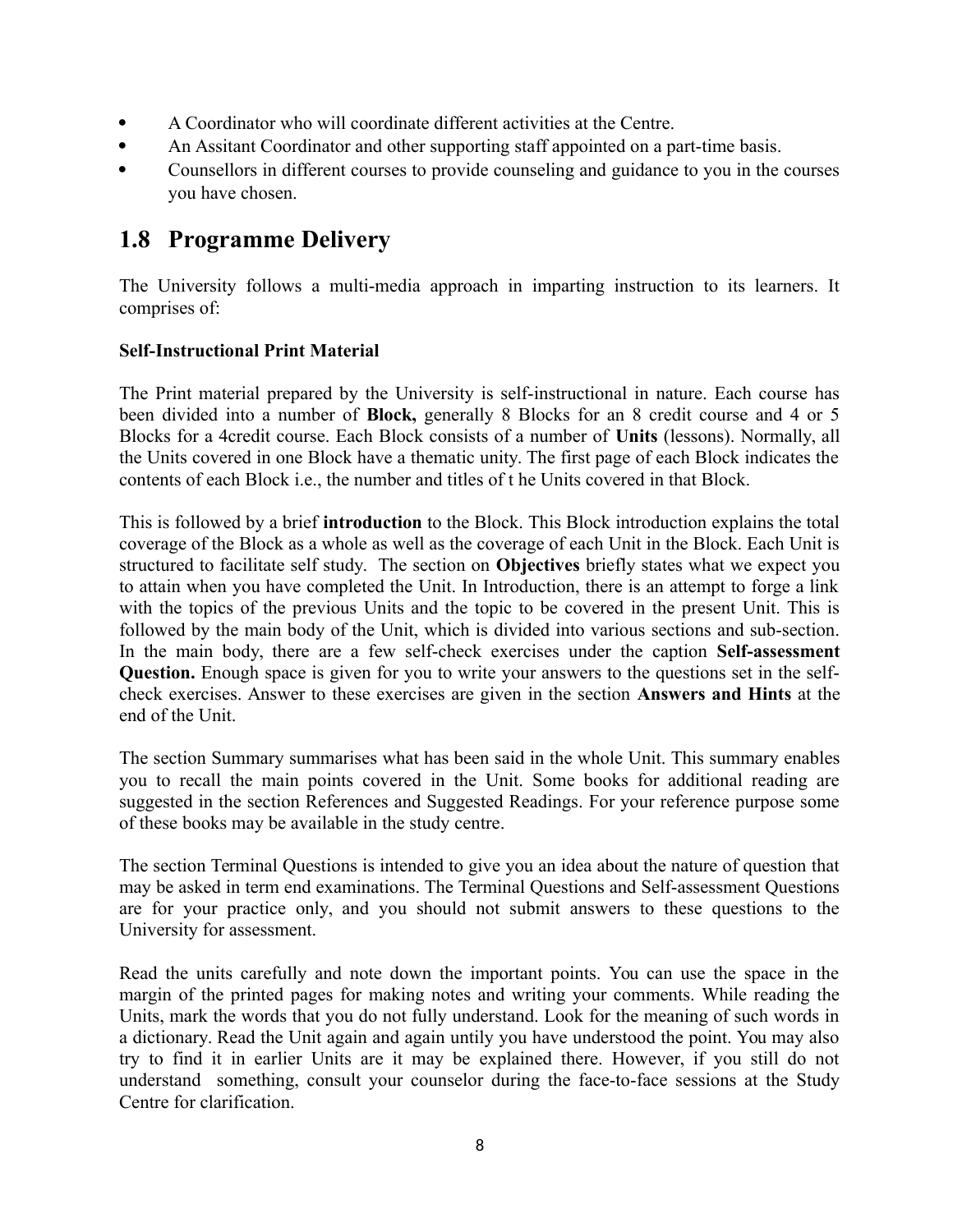Try to answer the Self-assessment Questions. These exercise will help you to reinforce the information/knowledge you gain through your first reading of the test. Proper comprehension of the units and the point/notes made by you while reading through the Units will help you in answering the Self-assessment Questions. Once you have written the answer in the blank space provided for each question, you can compare your answers with the answers given at the end of the unit.

#### **2. SCHOOL OF LAW**

The School of Law (SOL) was established in 2005 with an objective of imparting legal education through Open and Distance Learning System. The school aims to create awareness about legal rights and responsibilities in the emerging world order. The School strives to ensure high quality education and research through innovative, multi-media learning teaching packages with a focus on learning practical aspects of law, acquiring legal skills and scholarship.

Recognising the importance of legal education and demand for the programmes in Law, IGNOU constituted a five member Committee in 1994 under the Chairmanship of Prof. N.R. Madhava Mennon an eminent legal educationist. Prof. Menon's Committee suggested developing professional programmes in Law including programmes in paralegal education, court administration, law office management, legal aid administration, occupation based and management oriented legal education for middle and top level personnel in government and industry. The UGC Curriculum Development Centre in Law (CDC) for middle and top level personnel in government and industry. The UGC Curriculum Development Centre in Law (CDC) setup in 1990 under the leadership of Prof. Upendra Baxi, an eminent jurist also underscored the importance of Distance Education in Law as inclusive legal education for wider participation in legal profession, judicial appointments and government law of offices.

The School of Law organized a Brainstorming Session on  $4<sup>th</sup>$  June, 2007 to prepare a road map for legal education in India. Number of eminet legal experts, educationists attended the day long session. The important recommendations of the Brainstorming session enabled the School of Law to plan and develop a range of programmes in Law.

The following programmes are on offer at SOL.

#### **Programmes on offer**

#### **1) Ph.D in Law (PHDLE)**

IGNOU's School of Las is offering the Ph.D Programme since July, 2009. The essential qualification for Ph.D in Law is LLM., with 55 per cent marks. The candidate has to appear in the Ph.D. Entrance Examination. The candidate seeking admission to Ph.D in law has to submit a research proposal along with the application. The Research proposal should specify the broad field of study, introduction to the specific problem, its importance and significance along with the survey of literature and analysis of Law, policy framework and methodology of the proposed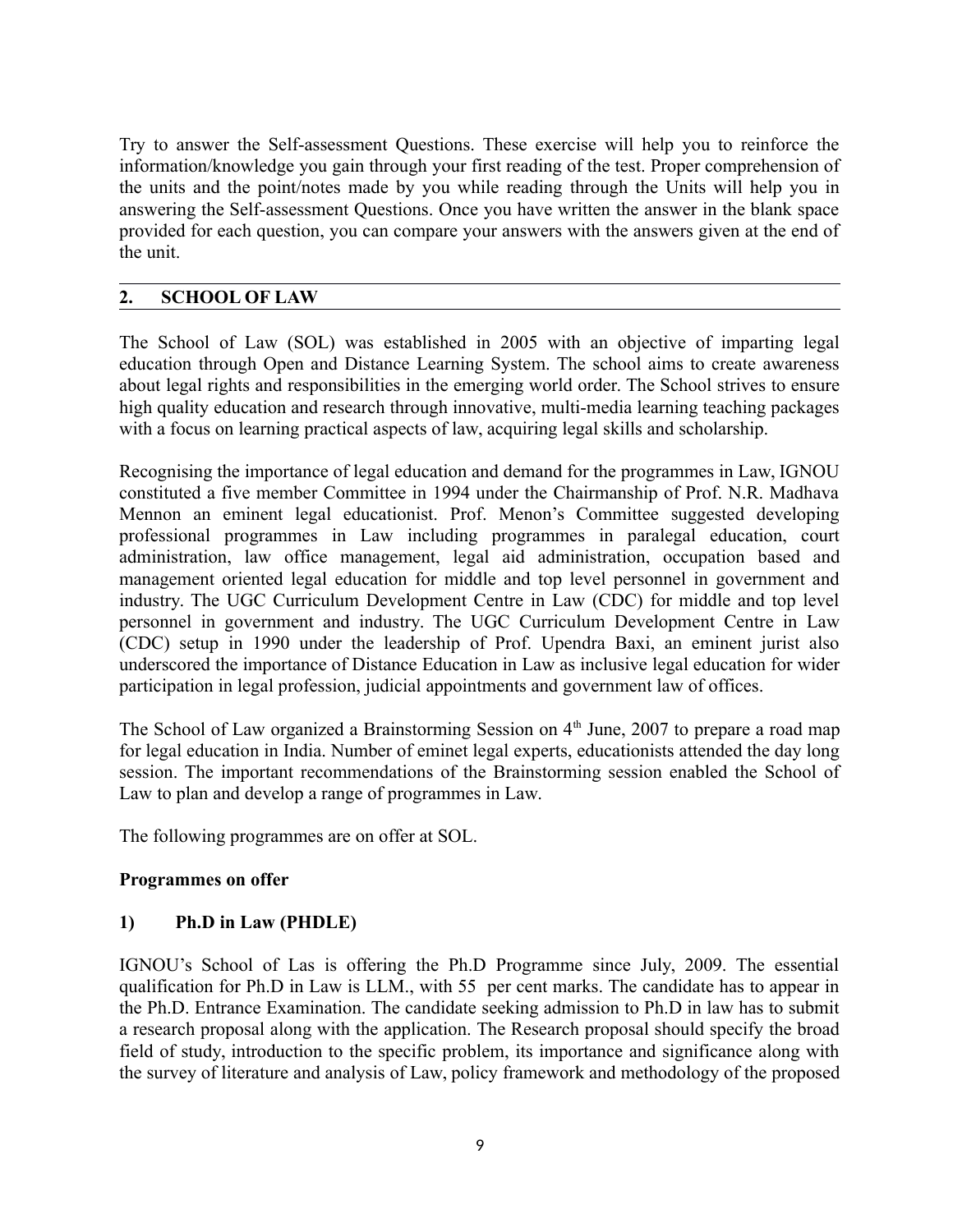research, etc. The learner can obtain the application form and other details from Research Unit, IGNOU.

### **Programme Structure**

RLE-005 Research Methodology

RLE-006 Constitutional Law (Part-A) and Jurisprudence (Part-B)

## **2) PG Diploma in Intellectual Property Rights (PGDIPR)**

This programme has been revised completely by the School of Law and is offered from July, 2013. Student can take admission in this programme in January as well as July session. The detailed courses of this programmes are as follows:

| Course    | <b>Course Title</b>                                                 | <b>Credit</b> |
|-----------|---------------------------------------------------------------------|---------------|
| Code      |                                                                     |               |
| $MIP-101$ | General Introduction to IP Right                                    |               |
| MIP-102   | Patents                                                             |               |
| $MIP-103$ | Industrial Designs and Layout Designs of Integrated Circuits and    |               |
|           | <b>Utility Models</b>                                               |               |
| MIP-104   | Trademarks, Domain names and Geographical Indications               |               |
| $MIP-105$ | <b>Copyright and Related Rights</b>                                 | 4             |
| $MIP-106$ | Plant Varieties Protection, Biotechnology and Traditional Knowledge |               |
| MIP-107   | Trade Secrets, Competition Law and Protection of TCE                |               |
| MIP-108   | Management of IPRs                                                  |               |

## **3) PG Diploma in Criminal Justice (PGDCJ)**

The objective of the Programme is to keep pace with emerging thought and developments in criminal justice, both in India and in the global arena and to create well-informed citizens and professionals in the area of criminal justice. It also aims to enhance the competencies of the professions already working in the various areas of criminal justice system in India. This course is offered to graduates in law, criminology, social work and functionaries of Criminal Justice, Administration to upgrade their skills, knowledge and awareness. This PG Diploma Programme is offered from July, 2010

- MLE-011 Criminal Justice System
- MLE-012 Indian Penal Code
- MLE-013 Criminal Justice Process
- MLE-014 Criminal Justice Administration
- MLE-015 Challenges to Criminal Justice System
- MLE-016 Criminal Justice Research and Advocacy
- MLEP-017 Criminal Justice Clinic

## **4) Diploma in Paralegal Practice (DIPP)**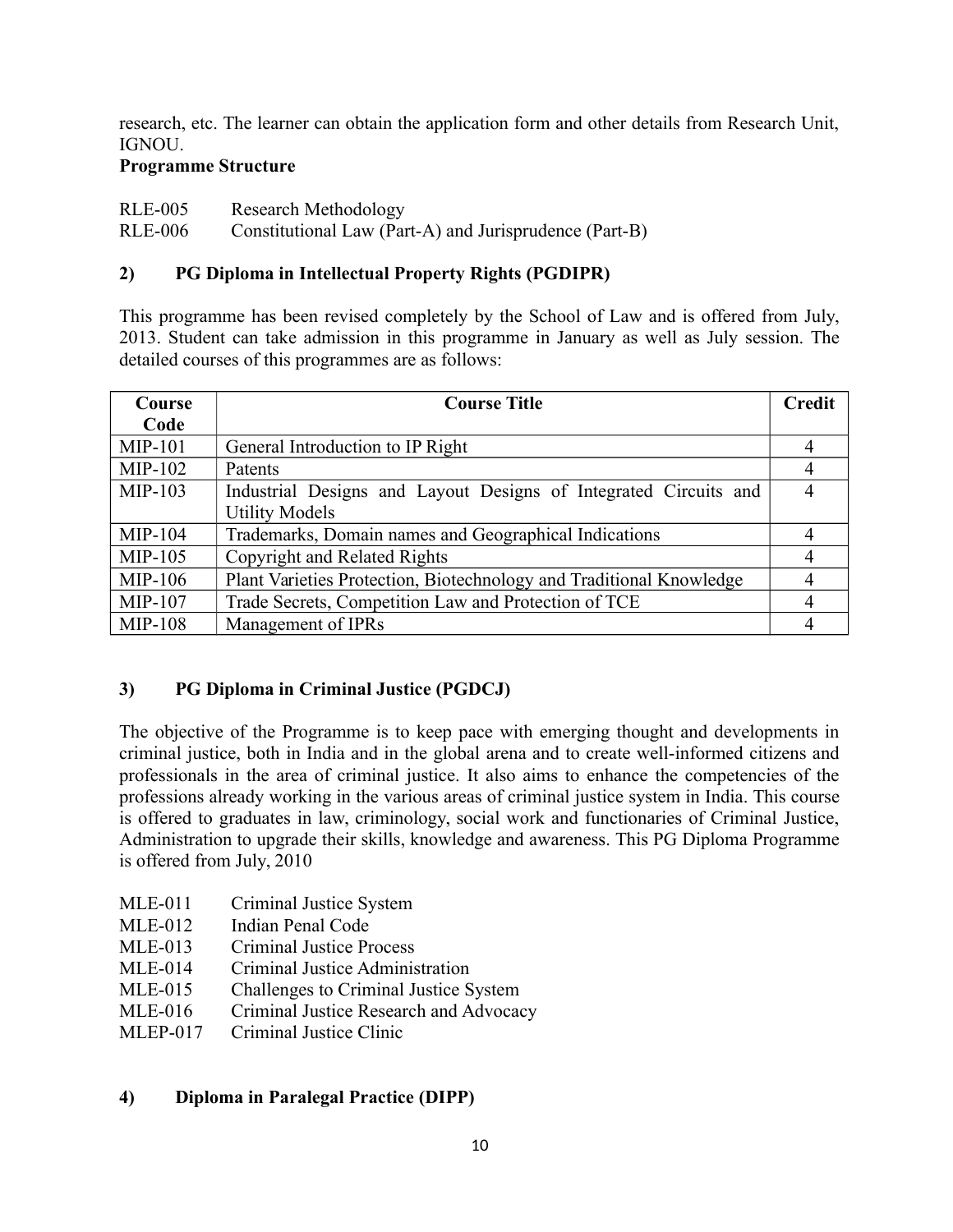Paralegal work entails providing assistance to aggrieved individual/groups in accessing legal procedures for seeking legal remedies. A paralegal is a person who assists in the delivery of legal services.

This programme aims to give basic knowledge and awareness on legal rights and to develop functional understanding of laws that affect individuals in their everyday life. It also aims to develop skills in accessing legal and judicial institutions and processes for public advocacy. The programme consists following courses.

| <b>BLE-001</b>  | Introduction to Indian Legal System              |
|-----------------|--------------------------------------------------|
| <b>BLE-002</b>  | Introduction to Law                              |
| <b>BLE-003</b>  | Law and Vulnerable Groups                        |
| <b>BLE-004</b>  | <b>Rural Local Self Governance</b>               |
| <b>BLEP-001</b> | Clinical Course (Research Project and Placement) |

On successful completion of the programme, the student will be able to seek employment in any State/Non-state organization working in the field of protection of Human Rights, Legal Aid Centre, Government Departments responsible for enforcement of social legislation and NGOs working for realisations of socio-economic rights.

## **5) Post Graduate Certification in Cyber Law (PGCCL)**

School of Law, is offering the Post Graduate Certificate in Cyber Law from July, 2008. The main objective of the programme is to enable learner to acquire critical understanding of cyber law and the emerging social and intellectual property issues. It also aims to give learners in depth knowledge of Cyber law and legal framework, Right to Privacy, Data Security and **Protection** 

The programme is of 16 credits and consists of four courses.

- MIR-011 Cyberspace Technology and Social Issues
- MIR-012 Regulation of Cyberspace
- MIR-013 Commerce and Cyberspace
- MIR-014 Privacy and Data Protection

### **6) PG Certificate in Patent Practice (PGCPP)**

Patent is the most significant form of Intellectual Property to encourage creativity in science and technology, protect invention, development and creation of new technology and business expansion throughout the world.

The objective of the Programme is to provide learners in-depth knowledge of the Indian patent law, training in writing of patent application , and to develop expertise in patent search. This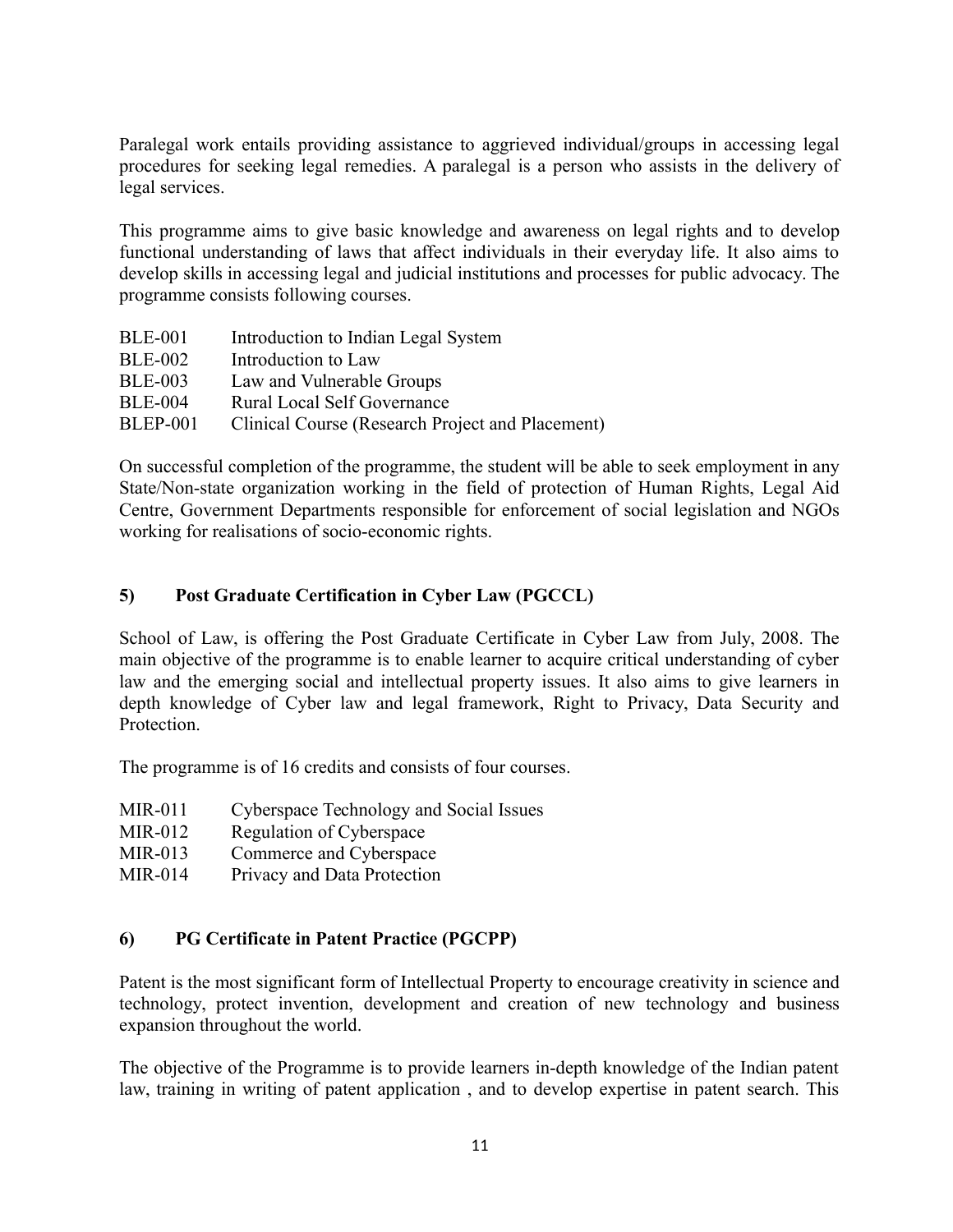programme is offered in collaboration with Council of Scientific and Industrial Research (CSIR). It is of 16 credits and comprises of four courses. It consists the following courses:

| MIR-021  | Overview of Intellectual Property Rights      |
|----------|-----------------------------------------------|
| MIR-022  | International Framework for Patent Protection |
| MIR-023  | Indian Patent Law and Procedures              |
| MIRP-001 | Project                                       |

### **7) Certificate in Consumer Protection (CCP)**

This certificate programme was developed by School of Social Sciences and recently relocated to School of Law. This 16-credit programme aims at creating an overall awareness and training on Consumer Affairs with special emphasis on Consumer Protection. After completing this programme, the learner can work as consumer activist in the industrial sector, with NGOs and government departments on consumer affairs. The programme consists of two courses and a project work. These are as follows:

| $ACS-01$   | Application oriented Course in Consumer Studies |
|------------|-------------------------------------------------|
| <b>CPI</b> | <b>Consumer Protection Issues</b>               |
| <b>CCP</b> | Project work in Consumer Protection.            |

## **8) Certification Programme in Human Rights (CHR)**

This programme is meant to sensitise general students and professional groups, e.g. police and army, primary school teachers, NGO functionaries, etc. on issues relating to Human Rights. This 16 credit programme has the following two courses:

CHR-11 Human Rights: Evolution, Concepts and Concerns

CHR-12 Human Rights in India

## **9) Certificate in Anti Human Trafficking (CAHT)**

A Certificate Programme in Anti Human Trafficking is offered from July, 2010. The objectives are to bring about awareness and provide comprehensive understanding to the learners in Anti Human Trafficking, develop functional understanding and coordination amongst learners about various stake holders/agencies associated with the process of Human Trafficking directly or indirectly, awareness building in the area of law, policies, rehabilitation and prevention aspects of Human Trafficking amongst the learners, develop practical skills for learners to engage with the process of understanding, Rehabilitation, prevention and reintegration of Human Trafficking and prepare well informed professionals, those working in the government agencies, civil society organizations and corporate sectors about the courses and depthness of Human Trafficking and the ways for prevention, rehabilitation, and reintegration.

- BLE-031 Understanding Human Trafficking
- BLE-032 Law Policies and Institutional Response to Human Trafficking
- BLE-033 Rehabilitation and Prevention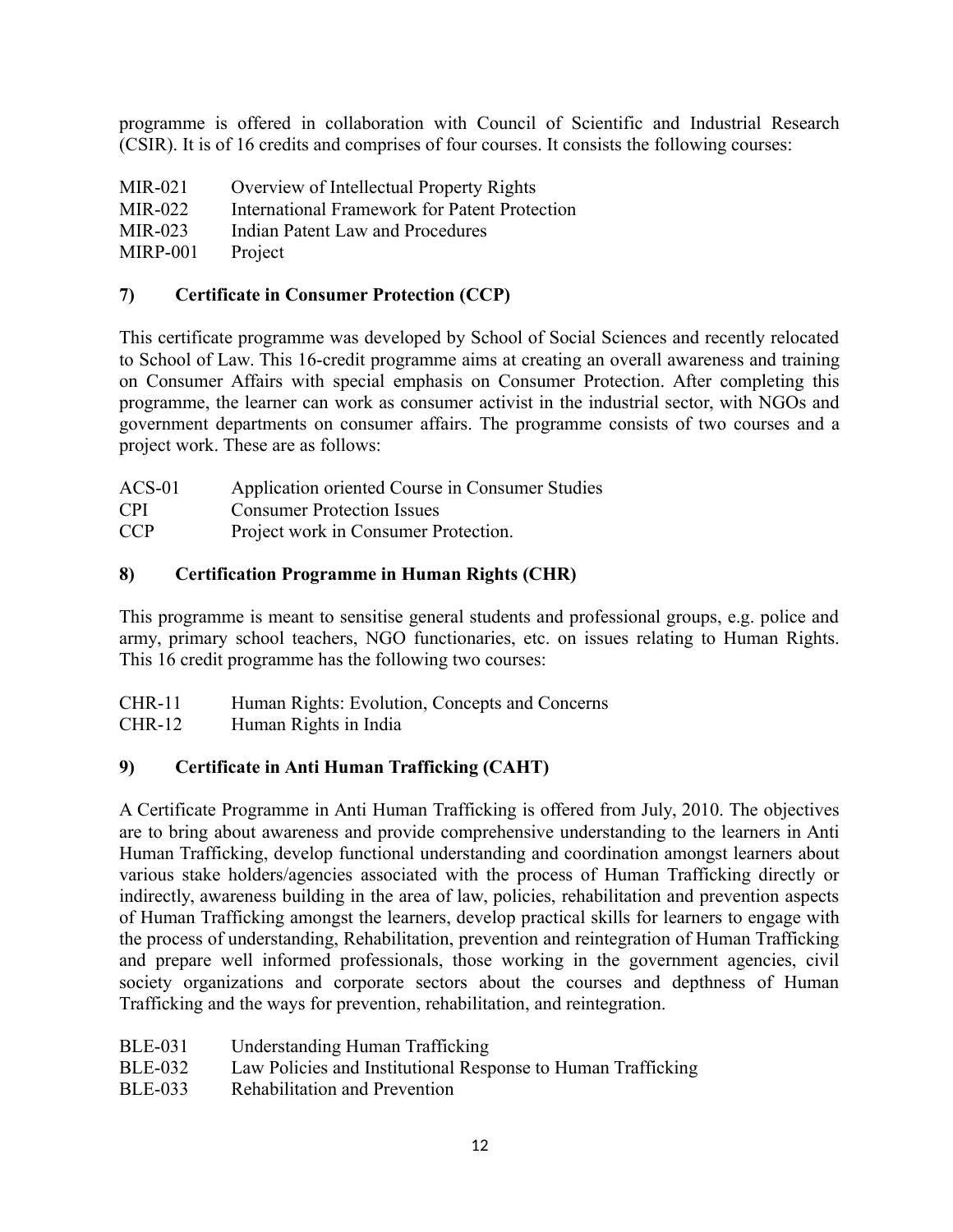#### BLEP-034 Field Based Project Work.

#### **10) Certificate in International Humanitarian Law (CIHL)**

A Certificate Programme in International Humanitarian Law will be offered in association with International Committee of Red Cross (ICRC), New Delhi. The main objective of the programme is develop knowledge and skills in the area of International Humanitarian Law, to provide specialists understanding on contemporary issues International Humanitarian Law in South Asian Region and to enhance the competencies of professionals already working in the area of IHL.

| Understanding International Humanitarian Law. |
|-----------------------------------------------|
| Application of IHL                            |
| <b>IHL Issues of Concern in South Asia</b>    |
| Project                                       |
|                                               |

#### **11) Certificate in Co-operation, Co-operative Law & Business Laws (CCLBL)**

The main objective of the programme have complete understanding and knowledge about the promotion and functioning of the small economic and business enterprise within cooperative framework, to acquire through knowledge about the cooperative legal framework within which the institutions have to function and to have an overview about various business laws governing the functioning of economic and business enterprises.

| <b>BLE-011</b> | Cooperation: Genesis, Principles, Values, Growth and Development |  |  |  |
|----------------|------------------------------------------------------------------|--|--|--|
|                |                                                                  |  |  |  |

- BLE-012 Co-operative Law
- BLE-013 Business Law as Applicable to Cooperative-I
- BLE-014 Business Law as Applicable to Cooperative-II

#### **DETAILED COURSE STRUCTURE**

In this section we have given brief introduction and unit-wise contents of each course of PGDIPR.

| <b>MIP-101 General Introduction to IP Rights</b> | 4 Credits |
|--------------------------------------------------|-----------|
|                                                  |           |

The Course on Introduction to IP rights will extensively deal with the meaning and concept of Intellectual Property Rights. We encounter intellectual property at every step of our lives today. From the design on the bed sheet to the titles, paints, books, films, the music CDs, in fact each and everything by which we are surrounded falls under some kind of intellectual property.

The concept of Intellectual Property (IP) will be understood better if we understand what is meant by the term property. Property actually means some material object belonging to a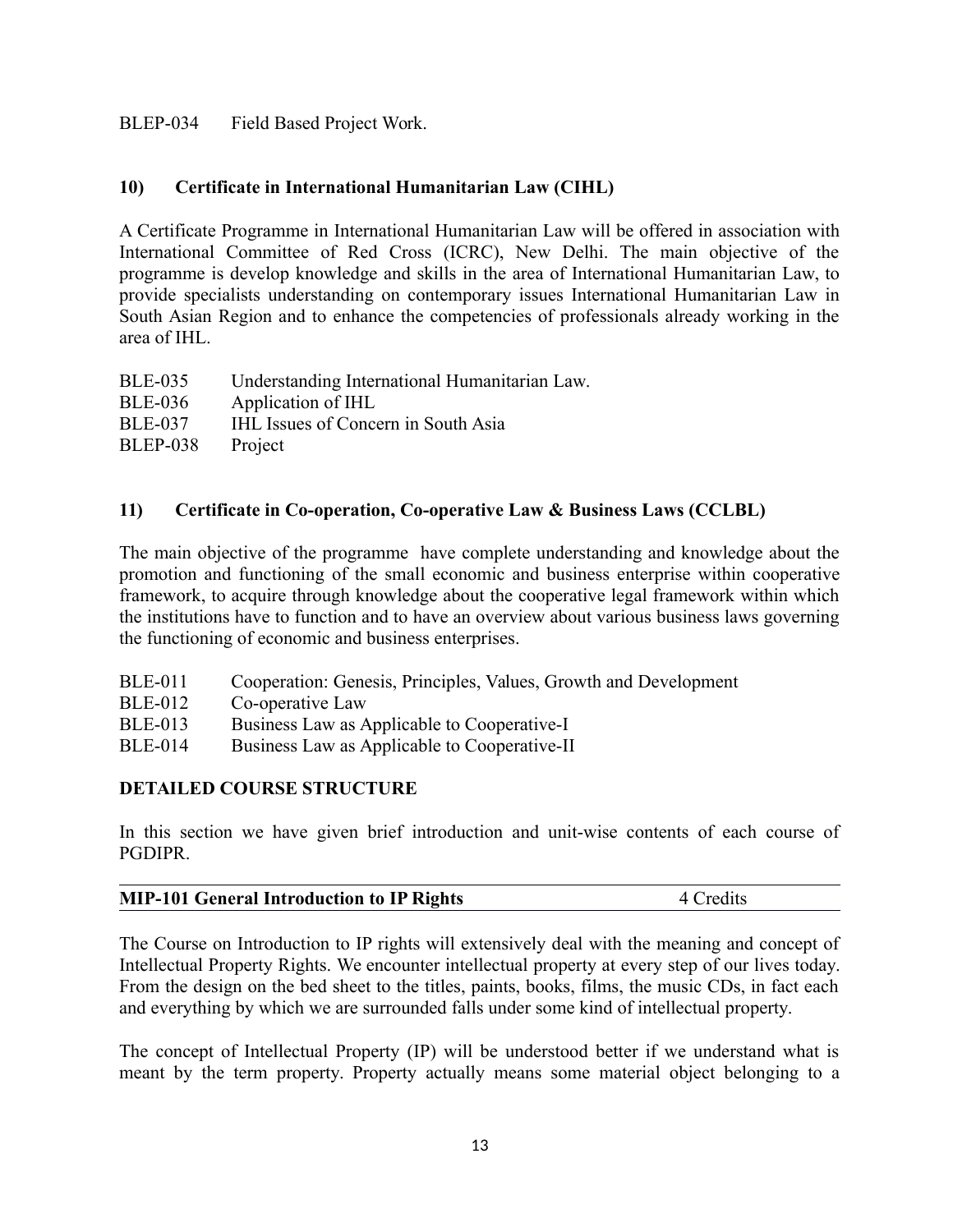particular person. Speaking legally property refers to the bundle of rights that the law confers on a person by virtue of the ownership and possession of an object.

Intellectual Property on the other hand implies to any property created by the application of human mind. It is non physical (intangible) and it derives its value from idea(s). There is no uniform definition of Intellectual Property. The domain of IP is expanding fast as knowledge and information became key drivers of techno-economic growth and of societal progress in general.

This Course is divided into four blocks

**Block-1** of this course deals with the concept of property, kinds of property, different forms of property and how the private rights like patents, copyrights etc. be balanced with public interests.

**Block-2** of this course deals with the philosophy of IPR, wherein the history and evolution of IPR, theories of IPR are dealt with. Intellectual Property can be used as a tool for economic development; these concepts are extensively explained in the block.

**Block-3** of this Course deals with t he different kinds of IPR. As we know that Intellectual Property Rights are divided into two parts Industrial Property Rights and Copyrights and Related rights. This Block is divided into three parts, wherein Copyrights and Related rights and Industrial Property Rights like Designs, Trademarks Patents, Geographical Indications etc are dealt with.

**Block-4** of this Course deals with different International Treaties and Convention dealing with trade secrets, Trademarks, Competition law, Copyrights and Related Rights, Designs, Utility Models and classification treaties.

#### **Block 1 Concept of Property**

Unit 1: Concept of Property Unit 2: Kinds of Property Unit 3: Private Rights and Public Interests

### **Block 2 Philosophy of IPR**

Unit 4: History and Evolution of IPRs Unit 5: Theories of IPR Unit 6: Changing dimensions of IPR Unit 7: IP as a tool for Economic Development

#### **Block 3 Kinds of IPR**

Unit 8: Copyright and related Rights Unit 9: Industrial Property Rights- I Unit 10: Industrial Property Rights- II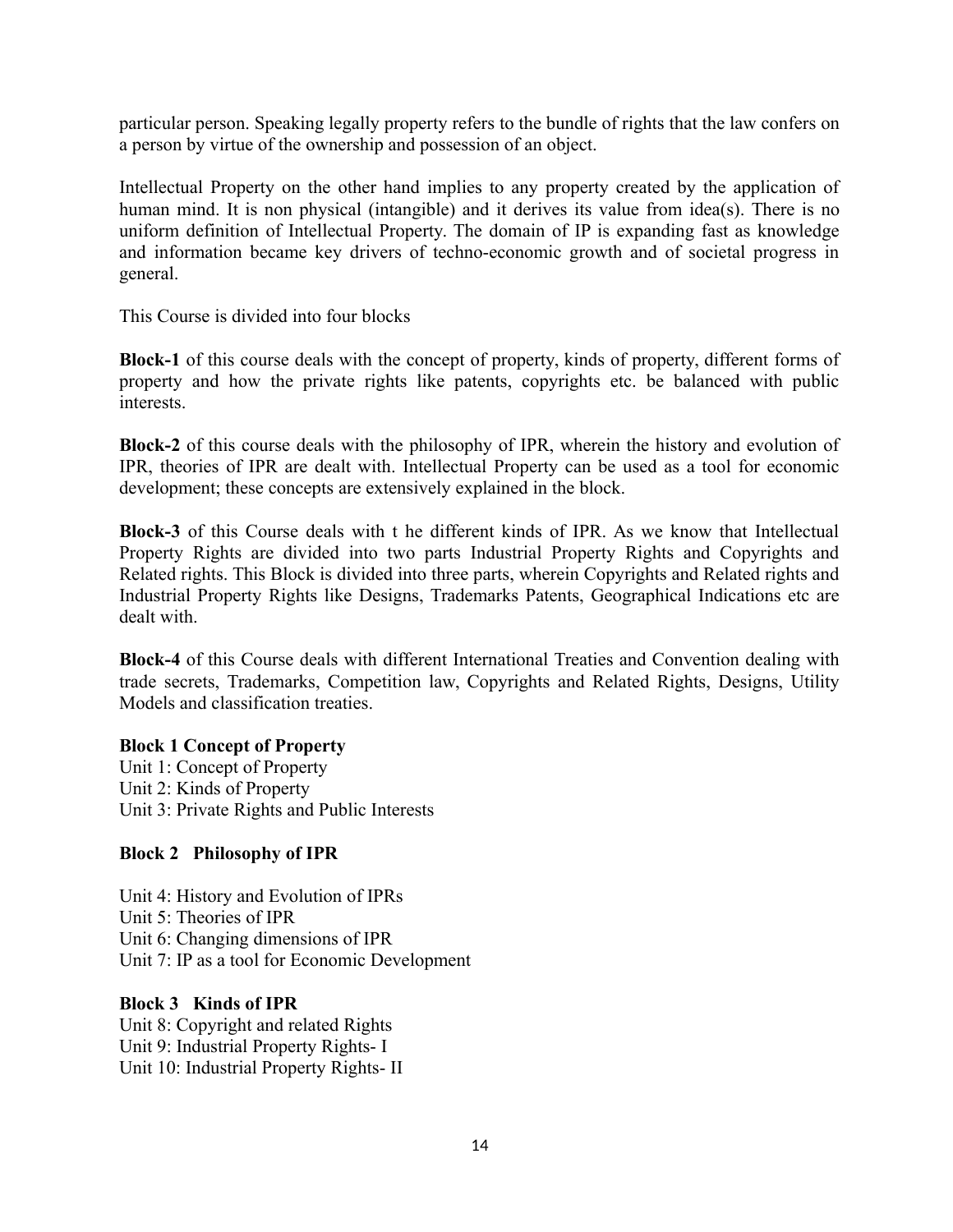#### **Block 4 International Treaties and Convention**

Unit 11: Introduction to International Treaties

- Unit 12: Treaties on Copyright and related rights
- Unit 13: Treaties on patents, designs and Utility models
- Unit 14: Treaty on Trademarks, trade secrets and Competition law etc.
- Unit 15: UPOV and CBD

Unit 16: Classification treaties

| <b>MIP – 102 BASICS OF PATENTS</b><br>4 Credits |
|-------------------------------------------------|
|-------------------------------------------------|

Patent is the most significant form of IP to encourage creativity in science and technology and protect invention and innovation from appropriation by others. It is a strategic tool for economic growth facilitating FDI and technology transfer, stimulating R&D and for the creation of new technologies and businesses, empowering enterprises, along with trademarks expanding businesses globally.

The course consists of four Blocks.

**Block 1**: In the first block of the course (MIP-102) we will present an introduction to the Indian Patent Act. (Unit 1) will deal with the fundamental of patenting (Pros and Cons) evolution of the patent regime in India. The different types of patents. Unit 2 of the block will deal with terms and definitions like patentable subject matter, invention, inventive step. Unit 3 will be dealing with the Rights in Patents (like grant, rights, amended motion of working of patent, renewal, rights relocation and compulsory license). Unit 4 deals with administration of patents where different patent officers in India will be dealt with recent contract details. An attempts will be made to discuss the role of patent agent eligibility of patent agents etc.

**Block 2** (Unit 5,6,7,8) will deal with procedure for obtaining a patent in India. International patent search, documentation and analytics, patent specification and claims and commercialization of patents.

**Block 3** (Unit 9,10,11,12) deals with the emerging issues in patenting like PCT/International Patent filing strategy, Technology Transfer, Patent and Indian Biodiversity Act and latest Development / Issues in Patenting.

**Block 4** (Unit 13, 14, 15, 16) deals with the emerging issues in Patenting like PCT/International Patent filing strategy, Technology Transfer, Patent and Indian Biodiversity Act and latest Development / Issues in Patenting.

Each unit contains Self Assessment Questions (SAQs) that will help you to check yourself. Terminal Questions (TQs) at the end of each unit will further strengthen your grasp of the text material. Annexure and hints to SAQs and TQs given at the end of each unit may be consulted when necessary.

#### **Block 1 Basics of Patents**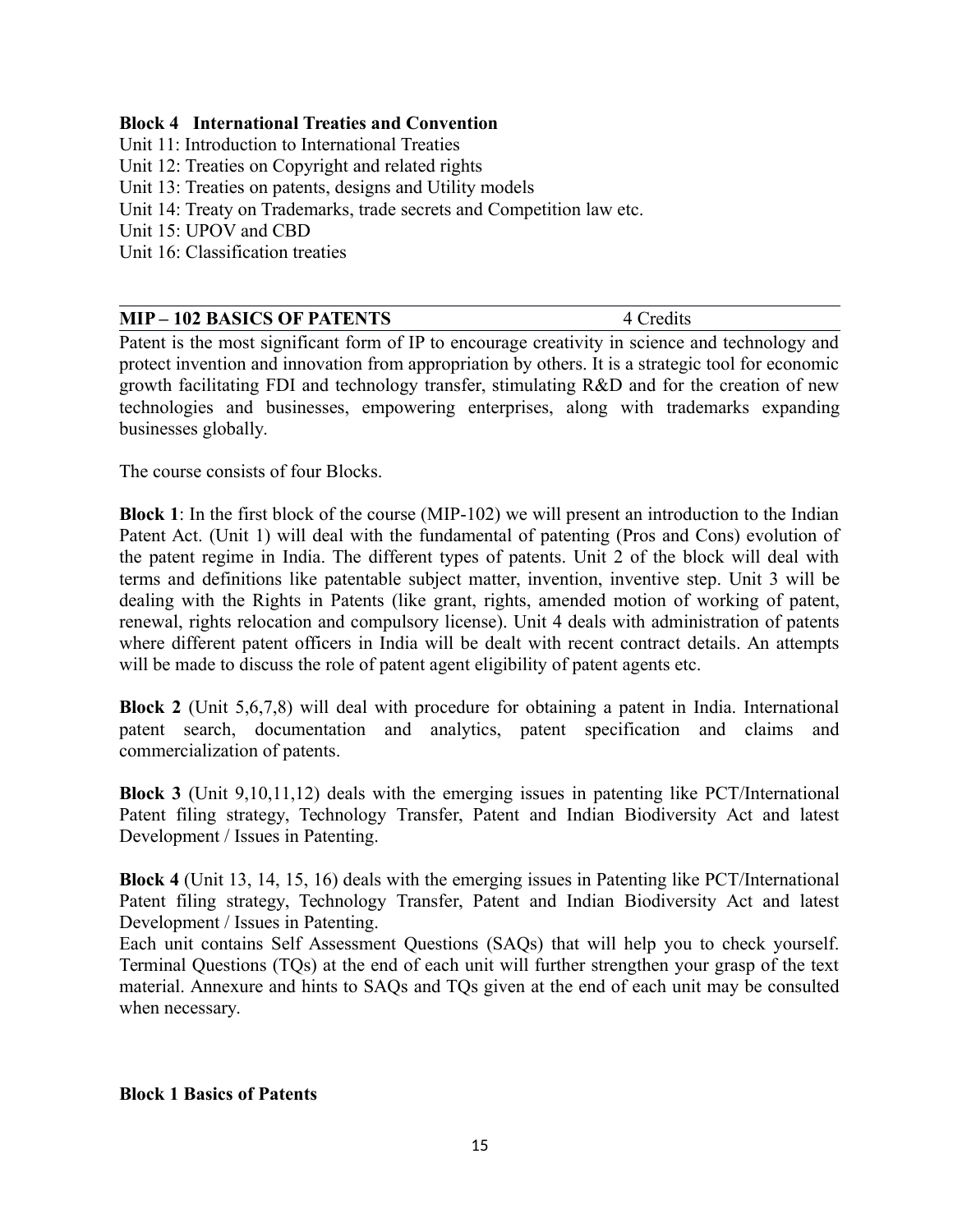Unit 1: Fundamentals of Patenting Unit 2: Terms and definitions Unit 3: Rights in Patents Unit 4: Administration of Patents

#### **Block 2 - Patent filing and Commercialization**

Unit 5: Procedure for obtaining a Patent in India Unit 6: International Patent Search Unit 7: Patent specification and claims Unit 8: Commercialization of Patents

#### **Block 3 - Pre / Post grant issues in patenting**

Unit 9: Infringement Of Patent Unit 10: Filing Opposition Pre Post Grant Issues Unit 11: Grounds of Defence Unit 12: Intellectual Property Appellate Board (IPAB)

#### **Block 4 Emerging issues in patenting**

Unit 13: Patent Cooperation Treaty and International Patent Filing Strategies Unit 14: Technology Transfer Unit 15: Patents and Indian Biodiversity Act Unit16: Latest Developments/ Emerging Issues In Patenting

#### **MIP – 103 Industrial Designs and Layout designs of Integrated Circuits and Utility Models** 4 Credits

Intellectual Property as we understand refers to the creations of mind: invention, literacy and artistic works, and symbols, names, images and designs used in commerce. In this Course we will be learning more about semiconductor circuits. In the first block we will be studying about Industrial designs details, the process of registration, the rights of the registered designs and also about infringement and remedies. In the second Block of this course the learners will be made acquainted with layout designs of semiconductor and integrated circuits and the third Block of this Course deals with Utility models, wherein the learners will be made acquainted with the scope of utility model protection, the possible rights or utility models and also about the international experience in utility model protection.

This Course consists of three blocks

**Block 1** of the Course will be dealing with industrial designs. An industrial designs is that aspect of a useful article, which is ornamental and aesthetic By protecting an industrial design, the owner is ensured an exclusive right against its unauthorized copying or Imitation by kind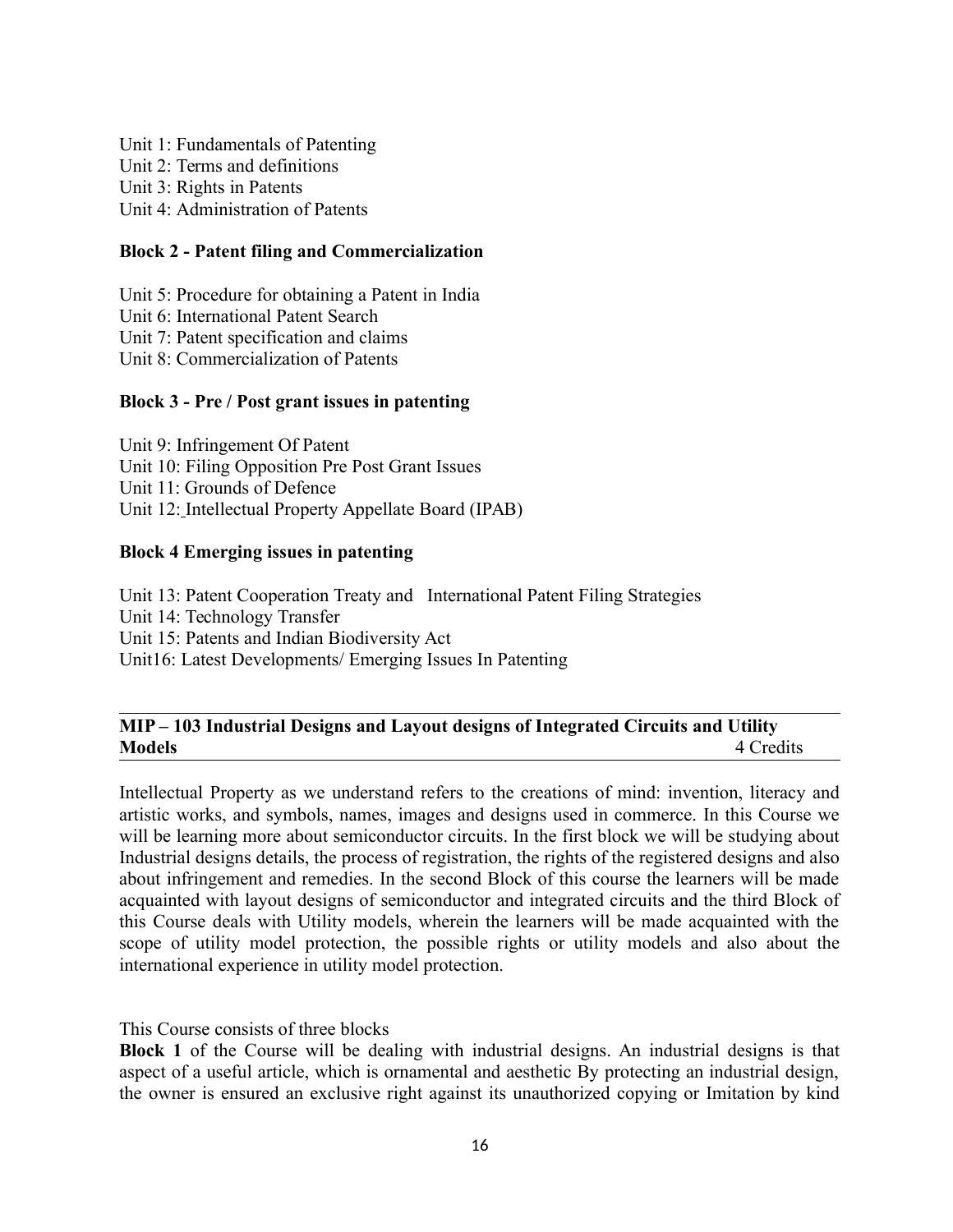parties for a period of time which is 5 years, and which could be renewed up to a maximum of 15-25 yrs depending on the particular national law.

**Block 2** of the Course will be dealing with layout designs of semiconductor and integrated circuits. Semiconductor integrated circuits are the heart of modern information, commutation, entertainment, manufacturing, medical and space technologies and are now finding their way into items as ordinary as household appliances.

**Block 3** of the Course will be dealing with utility models. Utility Models is an exclusive right started for an invention which allows the right holder to prevent others from commercially use the protected invention without his authorization for a limit period of time. Utility model is similar to a patent. In fact utility models are referred as 'petty patent' or 'innovation patents'.

#### **Block 1: Industrial Designs**

- Unit 1: Scope of Industrial Design Protection Unit 2: Registration of Designs
- 
- Unit 3: Rights of Registered Designs
- Unit 4: Infringement and Remedies

#### **Block 2: Layout designs of semi-conductor and integrated circuits**

Unit 5: Scope of Protection of Layout-Designs of Semi conductor Integrated Circuits Unit 6: Registration of Layout-Designs of Semiconductor ICs Unit 7: Rights acquired by registration of Integrated Circuits

#### **Block 3: Utility Models**

Unit 8: Scope of Utility Model Protection Unit 9: Possible Rights on Utility Models Unit 10: International Experience in Utility Model Protection

## **MIP – 104 TRADEMARKS, DOMAIN NAMES & GEOGRAPHICAL INDICATIONS** 4 **Credits**

This Course will be dealing with the forms of IPR which is trademarks, Domain names and Geographical Indications. Trademark as we understand has to play a vital role in day to day choices made by the consuming public. Trademarks are normally distinctive sign or indicator used by an individual, business organization, or other legal entity to indentify that the products or services to consumers with which the trademark appears originate from a unique source, and also it distinguishes from other products or services.

This Course Consists of four blocks.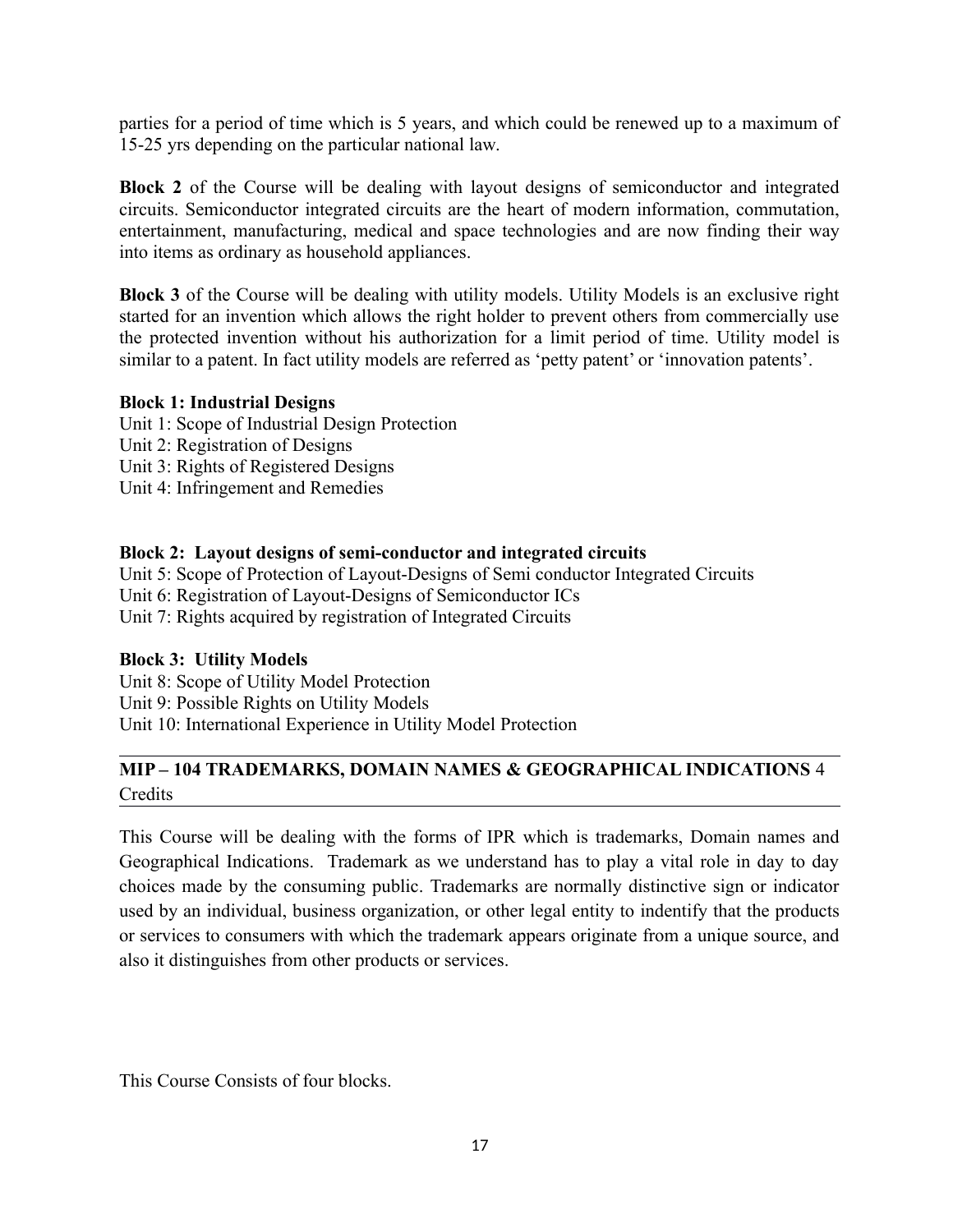**Block 1** of this Course deals with Trademarks extensively. Block 1 deals with the introduction of Trademarks, Legal concept of trademarks, types of trademarks, registration of trademark, criteria for registration, procedure of registration, and removal of trademark from the register. It also cover the topic of protection of trademarks in India and trademark assignment and licensing.

**Block 2** of the Course deals with Trademark, Paris Convention, and the TRIPS agreement. This Block covers topics or certification marks, collective marks. It also deals with Madrid system and international protection of trademarks. Other topics covered in this block includes infringement of trademarks, their remedies and goodwill and passing.

**Block 3** of this Course deals with Internet Domain Names. This block will cover topics like the concept of domain names, types of domain names, domain names and trademarks, registration of domain names and disputes, domain name disputes, their nature and reasons, domain name dispute resolution and its policy, procedure of dispute resolution etc.

**Block 4** of this Course will extensively deal with geographical indications. In this block topics which are dealt, include Indian law on geographical indications, criteria for registration, procedure for registration, administration of the GI Act, infringement of geographical indications, concept of passing off, remedies for infringement criminal prosecution, protection of geographical indications in international law, the role of WTO & TRIPS in Geographical Indications, Collective marks & Certification Marks etc.

### **MIP-104: Trademarks, Domain Names, Geographical Indications**

#### **Block 1: Trademarks – I**

Unit 1: Introduction to Trade Marks Unit 2: Protection of Trade Mark Rights in India – I Unit 3: Protection of Trade Marks in India – II Unit 4: Trade Mark Assignment and Licensing

#### **Block 2 Trademarks – II**

Unit 5: Trade Marks: The Paris Convention, TRIP's Agreement of IPR's Unit 6: The Madrid System's International Protection of Trademark Unit 7: Infringement of Trade Marks and Remedies Unit 8: Goodwill and Passing off

#### **Block -3 Domain names**

Unit 9: Internet and Domain Names Unit 10: Registration of Domain Name Unit 11: Domain Name and Cyber squatting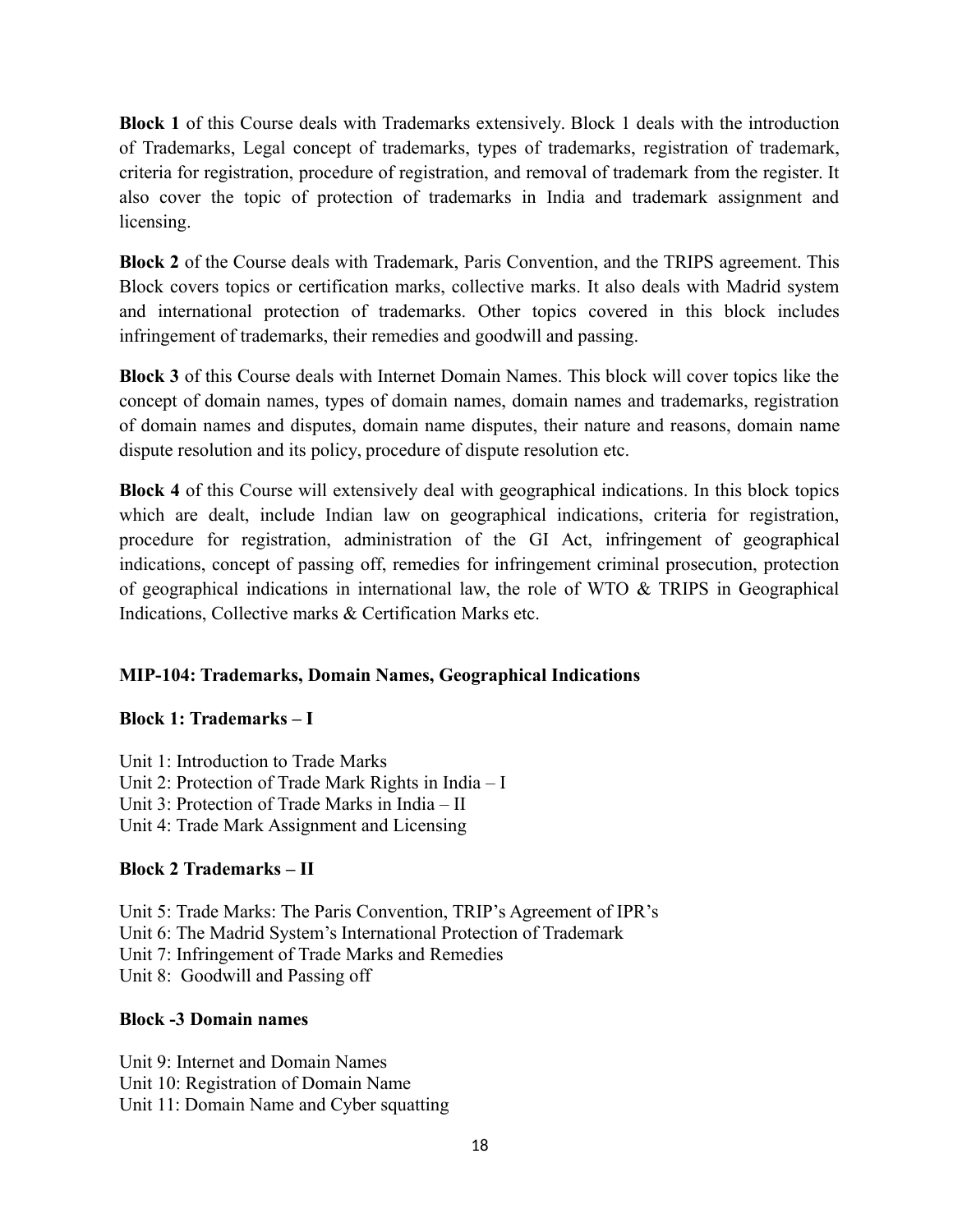## Unit 12: Domain Name Dispute Resolution

## **Block 4: Geographical Indications**

- Unit 13: Introduction to Geographical Indications
- Unit 14: Indian Law on Geographical Indications
- Unit 15: Infringement of Geographical Indications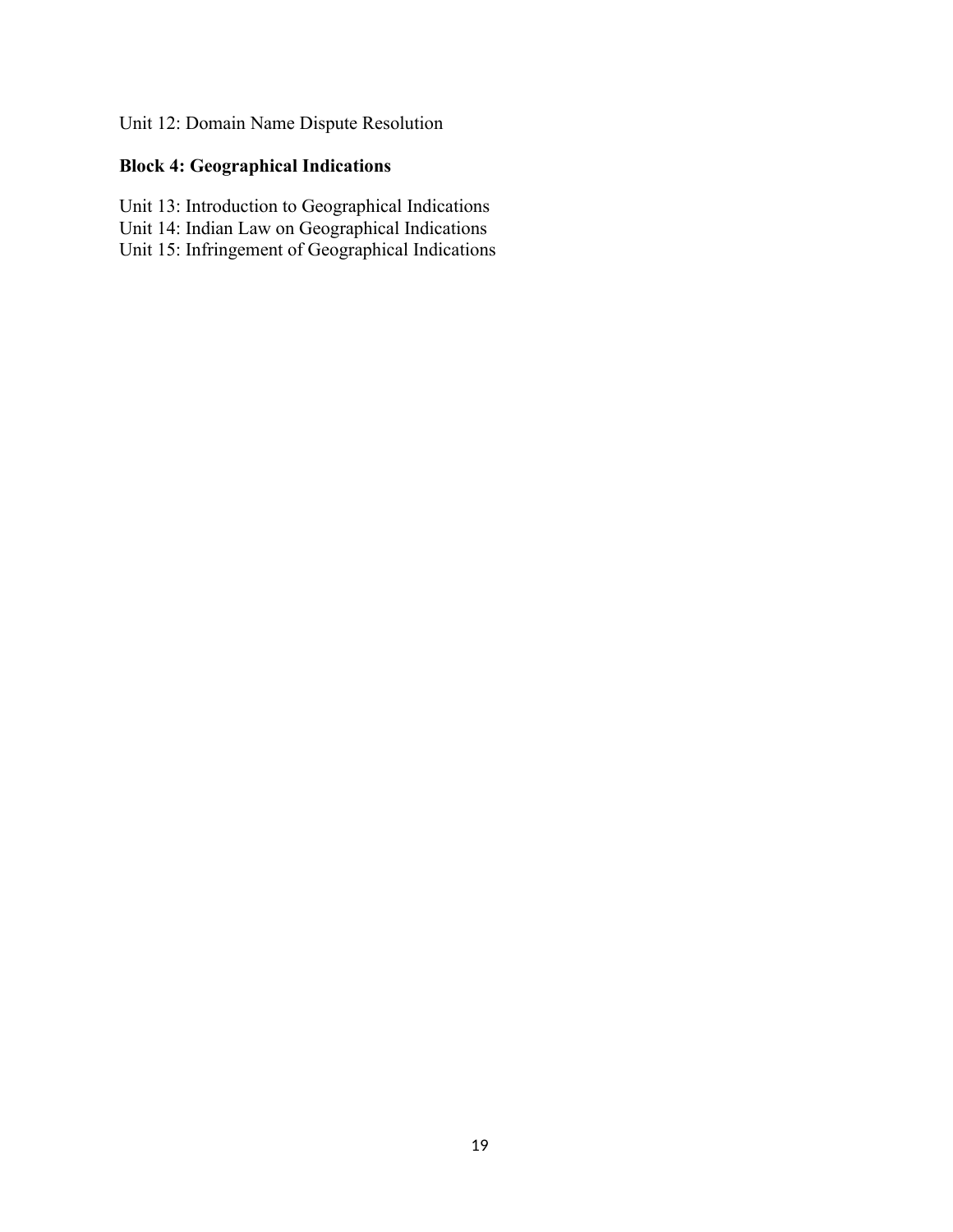#### **MIP 105: COPYRIGHT AND RELATED RIGHTS** 4 Credits

Copyright is one of the main branches of Intellectual Property (IP). The word "Intellectual Property" refers to the 'creations of human mind' (hence the word intellectual") and the protection that is granted to the creations or originators of such creations, in the form of exclusive rights (hence the word 'property'. Examples of Intellectual Property subject matter are: books, paintings, poems, novels, sculptures (all known as "literacy and artistic works" and protected under "Copyright Law" design, trademarks, inventions etc.

Copyright constitutes an essential element in the development process. Experience has shown that the enrichment of the national cultural heritage depends to a large extent on the level of protection afforded to literary and artistic works. The better the protection, the greater the number of productions in literature and the arts, in the book, record and entertainment industries; the greater number of a country's intellectual creations, the higher it's renown. In the final analysis, encouragement of intellectual creation is one of the basic prerequisites for social, economic and cultural development.

This Course consists of four blocks. Block 1 to Block 4 of this course extensively deals with Copyright.

**Block-1** of this course is completely devoted to basics of copyright. In this course students will learn about the scope of copyright, different rights attached with Copyrights, ownership rights, duration of rights, and the exceptions and limitations of these rights.

**In Block-2** of this course students will me acquainted with the administration of Copyrights. Topics like registration of Copyrights, assignments, licenses and revocations, copyright societies, Copyright Board etc are dealt with.

**Block-3** of this Course deals with Copyright privacy. In this Course issues like infringement of copyright and the remedies thereof are explained. Also issues like commercial proceedings and border measures are dealt with.

**Block -4** of this course deals with related rights and international protection of copyright. In the course certain major issues like rights of sound recording producers, rights of broadcasting organization, performers rights and international protection of copyrights are discussed and explained.

#### **Block 1– Basics of Copyright**

Unit 1: Scope of Copyright Unit 2: Different Rights Unit 3: Ownership and Duration Unit 4: Exceptions and Limitations

#### **Block 2 – Administration of Copyright**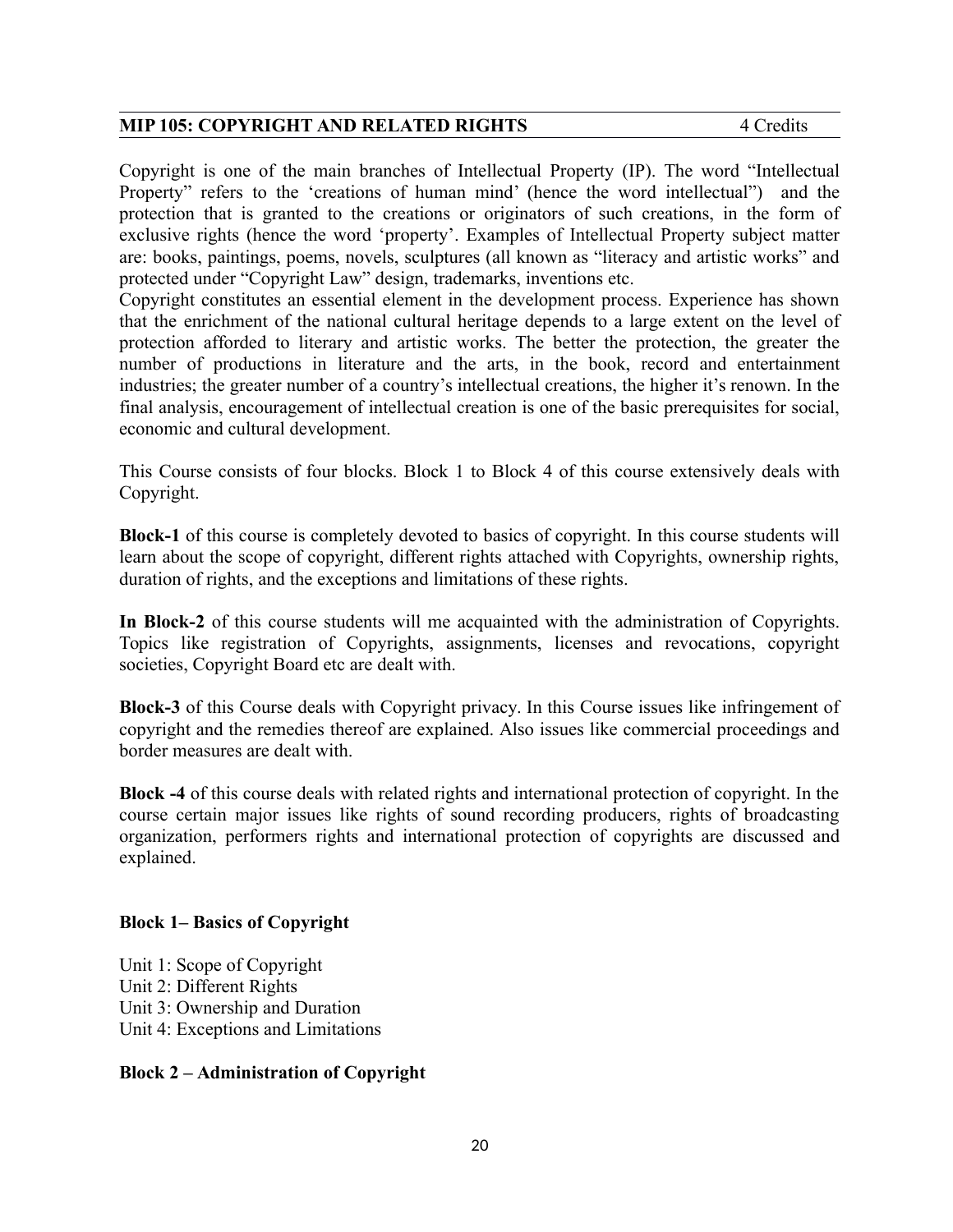Unit 4: Registration of Copyright Unit 5: Assignments, Licences, Revocations Unit 6: Copyright Societies Unit 7: Copyright Board

#### **Block 3 – Copyright Piracy**

Unit 8: Infringement of Copyright Unit 9: Civil Remedies Unit 10: Criminal Proceedings Unit 11: Border Measures

#### **Block 4 – Related Rights and International Protection of Copyright**

Unit 12: Rights of sound Recording Producers Unit 13: Rights of Broadcasting Organisations Unit 14: Performers' Rights Unit 15: International Protection of Copyright

#### **MIP 106: PLANT VARIETIES PROTECTION, BIOTECHNOLOGY, AND TRADITIONAL KNOWLEDGE** 4 Credits

The evolution of the Intellectual Property Right Regimes has always been influenced by the prevailing political and economic situations. Patent laws have traditionally exempted plants from the scope of protection. Thus plant variety protection or PVP, a form of IPRs for plant varieties has only recently gained momentum. Till 1990's PVP was exclusively a feature of the developed countries.

The form of intellectual property for protection of plant varieties is widely known as Plant Breeders Rights (PBRs). The PBR like any other IPR system allows the plant variety owner to prohibit specific unauthorized uses of the variety. This course will extensively deal with issues relating plant variety protection.

The Course consists of four blocks.

In **Block 1** of this Course we will concentrate more on the objectives of plant varieties protection and the Plant Breeders Rights (PBRs)

In this Block issues like origin of plant breeding and crop development, approaches for development of new varieties, Plant Patents, Plant Breeders Rights and UPOV, a look on the background of CBD negotiation, biosafety issues, key provisions of the UPOV convention, DUS tests etc are extensively taken and explained.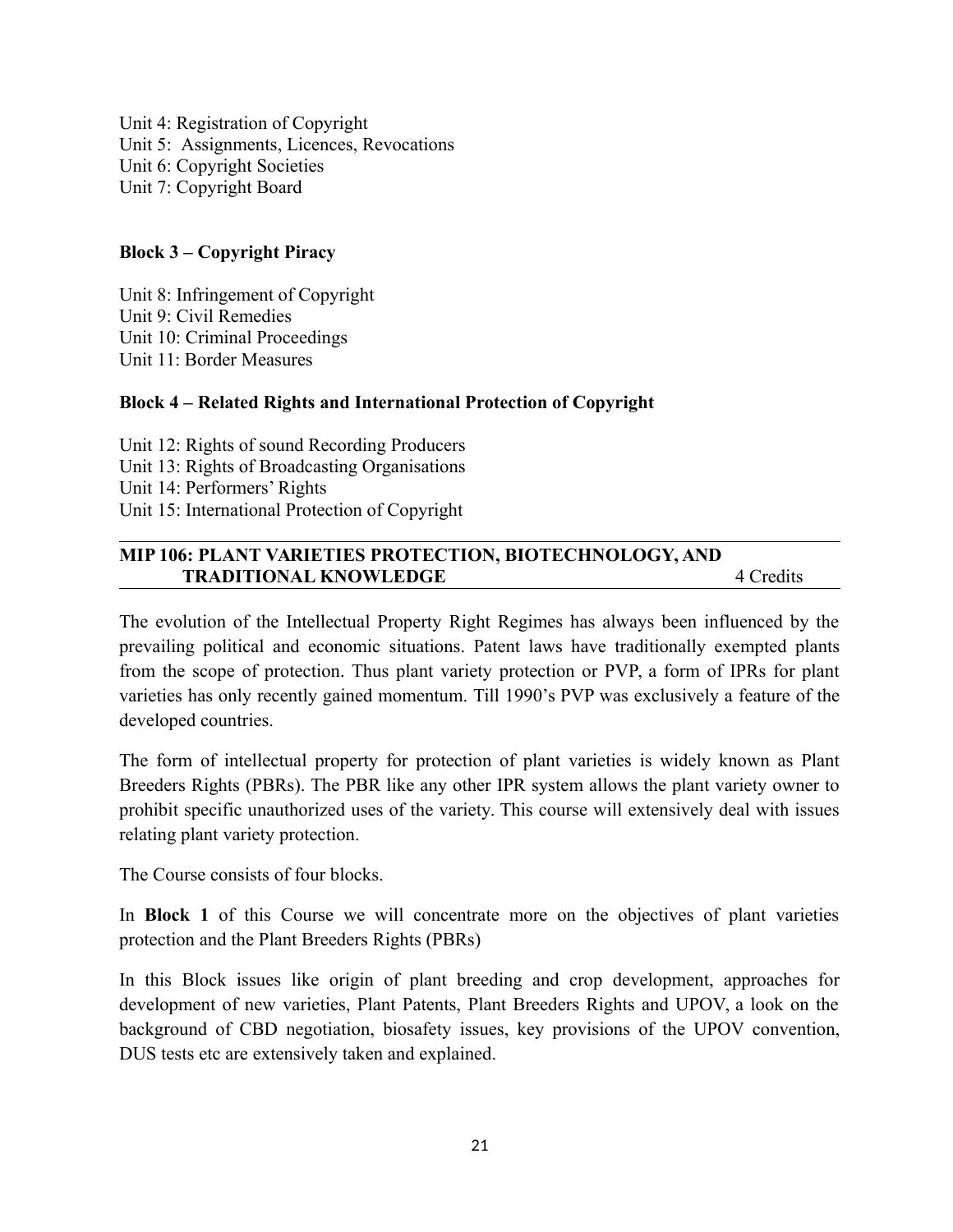**Block 2** of this course concentrates on plant varieties and farmers rights, wherein topics like objectives of the PPV and FR Act are discussed and explained, other topics like conducting of the DUS tests, scope of breeders rights, procedures in enforcing PBRs, protection of plant varieties and farmers rights, rationale for farmers rights etc are explained.

**Block 3** of this course extensively discusses issues based or Genetic resources and biotechnology. In this block major issues like biotechnology and law, biotechnology and ownership mandate of TRIPS Agreement, issues relating to IPR and technology, common inventions related to biotechnology, Indian scenario on this issue etc are discussed in details.

**Block 4** of this course is exclusively dedicated to Traditional knowledge. This course explains topics related to the protection and the significance of traditional knowledge.

The efforts for the protection of traditional knowledge global issues for the protection of traditional knowledge and the Indian efforts towards the protection of Traditional Knowledge.

### **Block 1 International Conventions for the Protection of New Plant Varieties**

Unit 1: Objectives of plant varieties protection and plant breeder's rights [PBRs]

Unit 2: Plant Varieties protection and the TRIPS obligation

Unit 3: Obligations under other International Instruments on Plant genetic resources

Unit 4: The International Union for the Protection of New Varieties of Plants

## **Block 2 Protections of Plant Varieties, Farmers and Breeders Rights in India**

Unit 5: Plant Varieties and Farmers' Rights Act

Unit 6: Enforcement of PBRs

Unit 7: The Protection of Plant Varieties and Farmers' Rights Authority

Unit 8: IP Protection for Farmers' varieties and related Traditional Knowledge

## **Block 3 Intellectual property and Biotechnological Inventions**

Unit 9: Genetic resources and Biotechnology Unit 10: International Legal Framework Relating To Plant Genetic Resources (PGRs) Unit 11: Mandate of TRIPS Agreement Unit 12: Patentability of Biotechnological Inventions and Micro Organisms

## **Block 4 Protection of Traditional Knowledge**

Unit 13: Significance of and reasons for protecting traditional knowledge

Unit 14: Current international efforts for the protection of TK

Unit 15: Global issues in the protection of TK

Unit 16: Indian Efforts towards TK Protection

## **MIP 107**: **TRADE SECRETS, COMPETITION LAW AND PROTECTION OF TCE**

4 Credits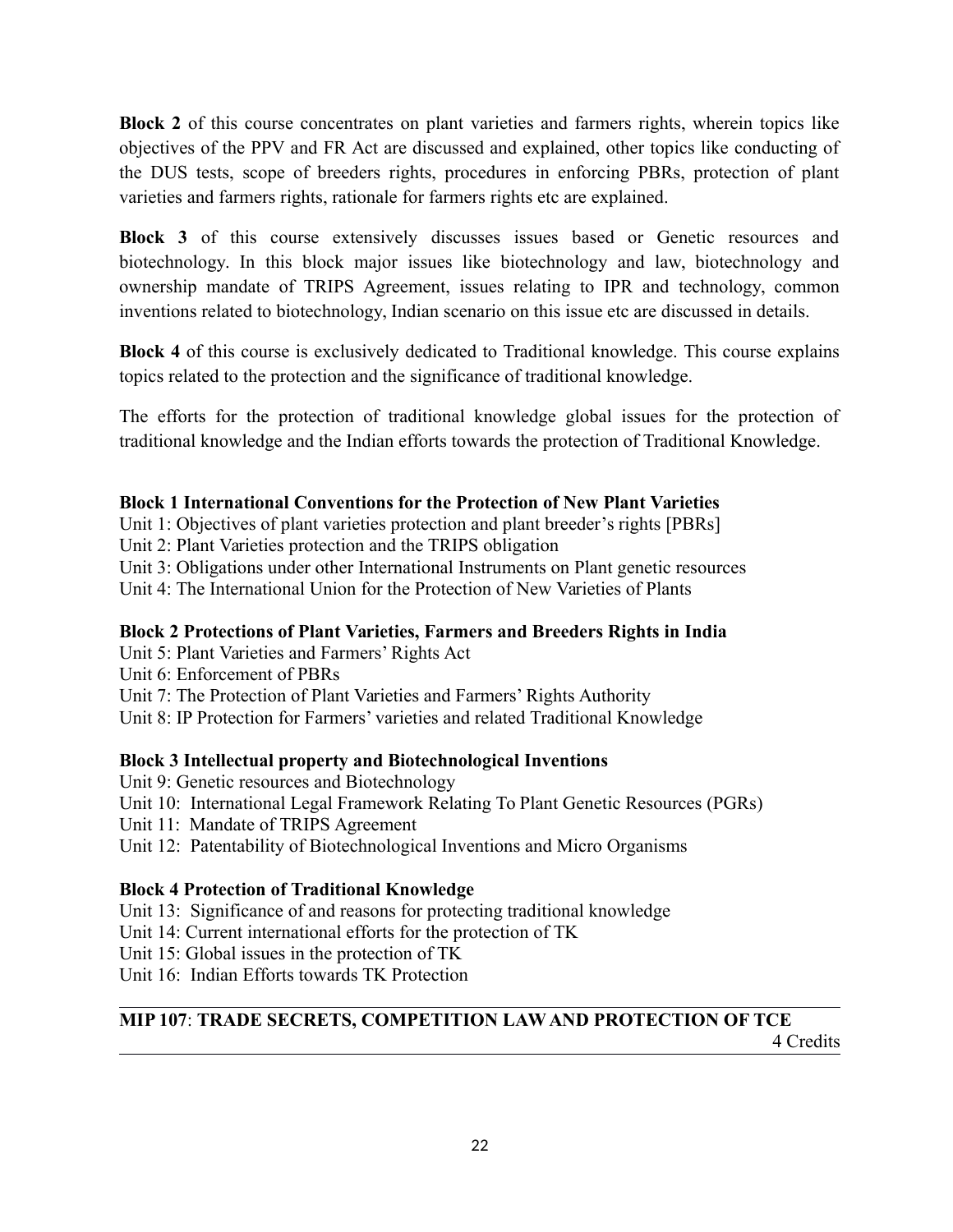Trade Secrets, 'Undisclosed Information' is a form of Intellectual Property Right which required protection under TRIPS. Trade Secrets are very important aspects of a commercial enterprise. Competition as we understand is healthy for a business enterprise. It has often been described as a public good that can potentially spur economic efficiency, growth and competitiveness. Competitor also serves to diffuse socio-economic power and broader economic, social and political participation while providing opportunities for new entrepreneurs. Traditional Cultural Expressions covers on enormous variety of customs, traditions, forms of artistic expressions, knowledge, beliefs, products, processes of production and space that originate in many communities throughout the world.

Although there is not wide definition of TCE, but expressions of folklore or 'traditional cultural expressions' depend upon the context and the purpose for which the definition is developed. A number of expressions like verbal expressions, musical expressions, expressions by action such as dances, plays and shows, trangible expressions such as production of fold act can be covered under the umbrella of traditional cultural expression.

In this course there are three blocks

**Block 1** of this course concentrates extensively on trade secrets. The Block, explains the rationale for the protection of trade secrets, protection against trade secrets in India and the judicial approach. It also further explains the reasons for protection against the unfair completion concept.

**Block 2** of this course deals with the competition concept. The Block explains the concept of competition, the need for the enactment of the Act, the previous act and the amendments thereof. It also discusses the interaction between competition law and Intellectual Property Rights.

**Block 3** of this course concentrates extensively on Traditional Cultural expression. The Block explains the terms Traditional Cultural Expression' and 'expression of folklore'. It further discusses topics on the protection of traditional cultural expression, The international traditional cultural expression, The international efforts for the protection of Traditional Cultural Expressions. It also discusses issues like the efforts made by WIPO and UNESCO for the protection of TCE.

#### **Block-1: Trade Secrets and unfair Competition Concept**

Unit 1: Concept of Trade Secret and modes of Guarding Trade Secrets

- Unit 2: Trade Secrets, Paris Convention and TRIPS Agreement
- Unit 3: Protection of Trade Secrets in India
- Unit 4: Protection against unfair competition in India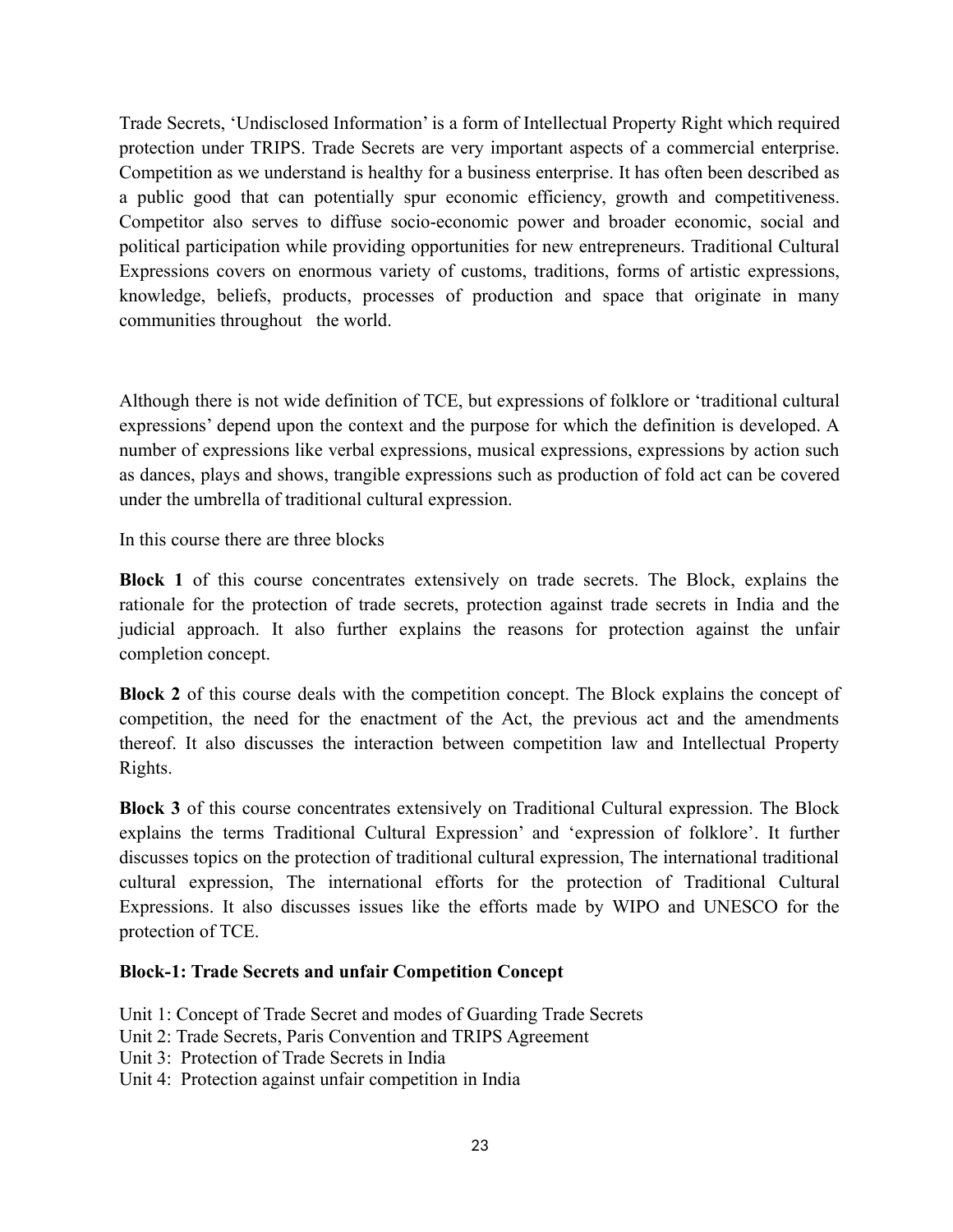#### **Block-2 Competition Law**

Unit 5: Rationale of Competition law in India Unit 6: Competition Act, 2002 Unit 7: Interaction between competition law and IP Unit 8: Issues at the interface of IP Law and Competition Law

#### **Block 3 IP and Protection of traditional cultural expression**

Unit 9: Signification of and reasons for protecting TCE Unit 10: Current International efforts for the protection of TCE Unit 11: WIPO and UNESCO and CBD Unit 12: Global issues in the protection of TCE

#### **MIP-108 MANAGEMENT OF IPRS** 4 Credits

In this Course we will be dealing with the management of IPR. The concept of management of IPRs gained momentum since the beginning of the era of knowledge based economy.

Many economists and management thinkers suggested various management approaches and financial instruments to guide the IP managers for proper utilization of intangible assets. As a result companies had to hire professional IPR managers to optimize the returns of intangible assets for their companies.

This Course consists of four blocks

Different blocks of this Course will deal with the different aspects of management of IPs.

**Block 1** will deal with the economics of IP wherein the concept of IP management, need for IP management, approaches to IP management and attributes of a good manager will be dealt with. Also this block will cover topics like changing concepts in IPRs values, Economic nature of IPRs, Economic relationship of innovation with industry & society. We have tried to cover the important topics like conception of idea, method of inventing, stages from mind to patent and last but not the least the financing of IP.

**Block 2** will cover the different theories and approaches of IP valuation, qualitative and quantitative evaluation approach, econometric approaches to valuation, types of valuation, method of valuation, intellectual property audit etc.

**Block 3** will cover the commercialization aspect of IP, wherein the concept of intellectual property and its commercialization will be dealt in wholly. This block also deals with licensing, where the topics will relate to different forms of licensing like voluntary license, compulsory license etc. We will also deal with portfolio development and licensing, cross licensing etc.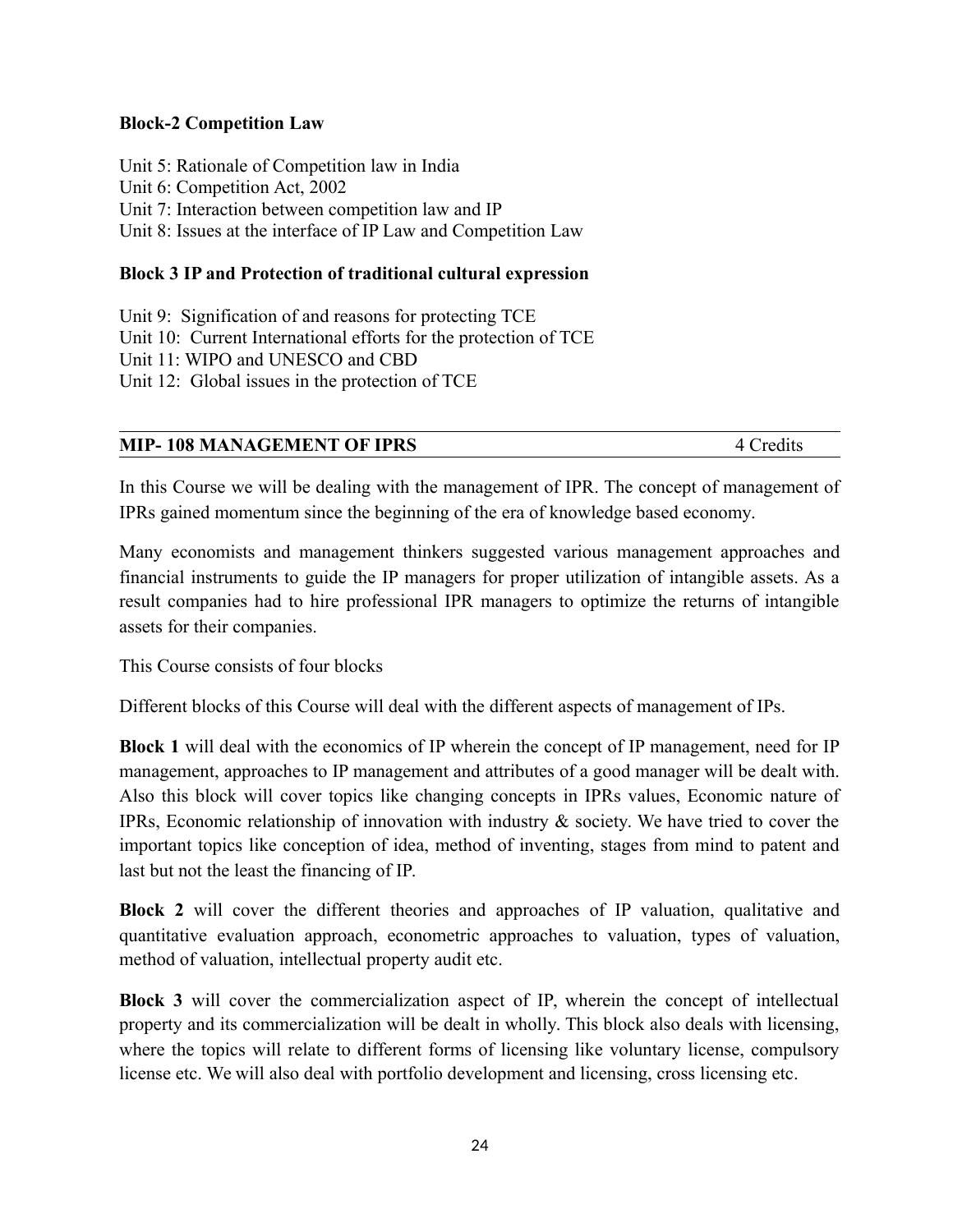**Block 4** of this Course deals with IP strategies wherein the block will cover topics on royalties patent strategies, patent mapping, patent pool and open source.

### **Block 1 Economics of Intellectual Property (IP)**

Unit 1: Overview of Intellectual Property Management Unit 2: Economics of Intellectual Property Unit 3: Stages in IP Asset creation Unit 4: Financing of IP

### **Block 2 Valuation of IP**

Unit 5: Theories and approaches of IP valuation Unit 6: Intellectual Property valuation- methods of Patent valuation Unit 7: IP Audit

#### **Block 3 Commercialization of IP**

Unit 8: Concept of Intellectual Property and Commercialization Unit 9: Types of Licencing Unit 10: Portfolio development and Licensing / Cross licensing

#### **Block 4 IP Strategies**

Unit 11: Royalties for Licensing Unit 12: IP strategy Unit 13: Patent mapping /data mining/freedom to operate Etc Unit 14: IP and Standards/ patent ambush /patent pool Unit 15: Open Source

### **3. STUDYING THE COURSES**

The study of various courses in the programme involves:

- Studying print materials on your own;
- Attending the Counselling Sessions. Thought it is optional, attending these sessions will help you to interact with experts. You will be assigned a Study Centre. (Address of IGNOU Regional Centres are given in the website of IGNOU).
- Preparation assignments responses.

### **4. DURATION OF PROGRAMME**

This programme has minimum duration of one year and maximum duration of three years. In case you cannot complete the programme within three years, you will be required to take readmission for the courses you might not have completed. You can get re-admission by filling up the re-admission form **(form4**) and paying Rs 1300/- per 4 credits as re-admission fee. This registration is valid only for one year.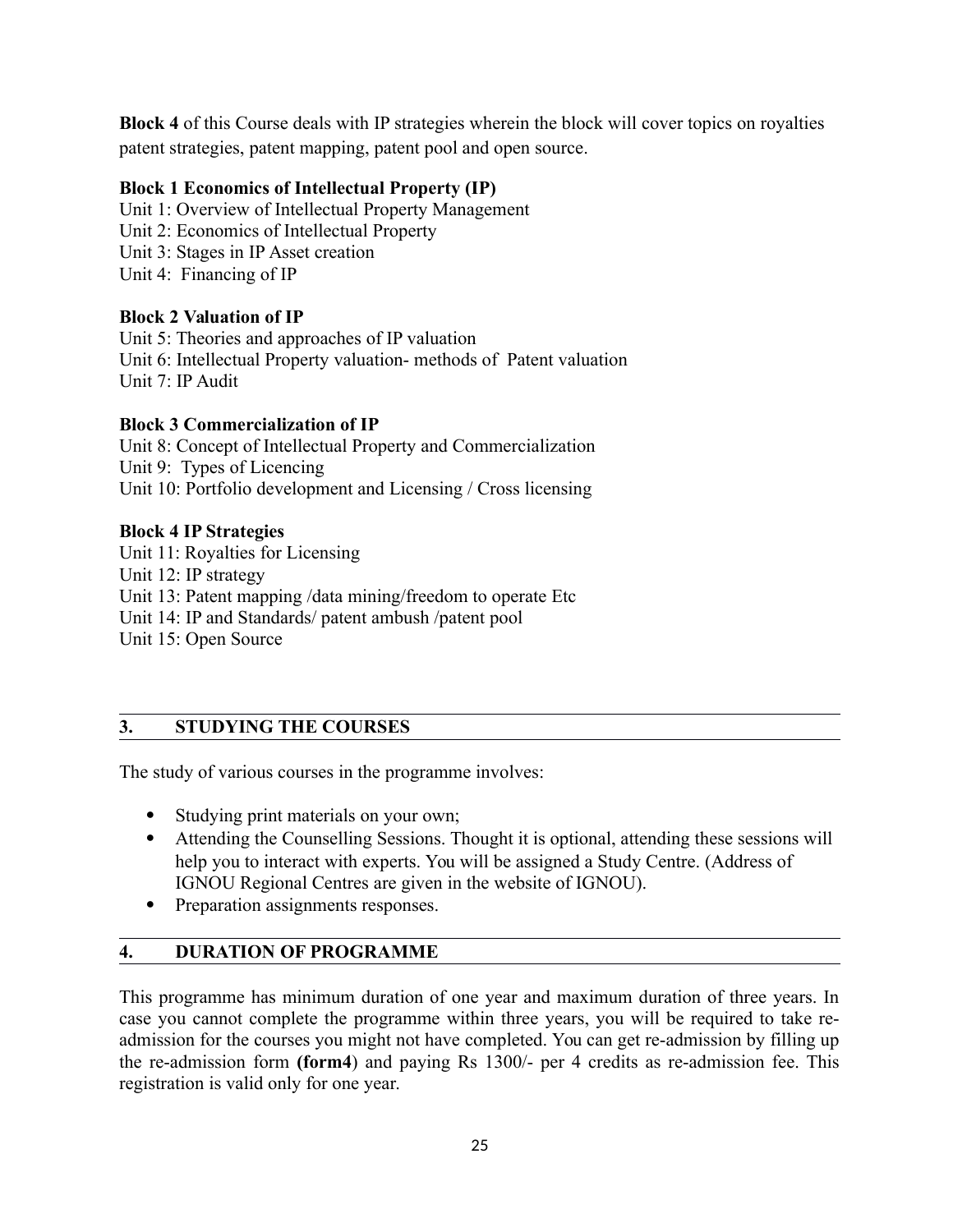Beyond this period (i.e. four years after the admission), you will have to seek fresh admission by paying full programme fees as applicable then. You may however request for credit transfer subject to the credit transfer policy prevalent at that time for the courses you may have already completed by filling in the **Form7** along with payment of requisite credit transfer fee.

As and when it is necessary, the University can revise the re-admission fee and it shall be payable by you as per schedule of payment notified by the University.

Timely payment of re-admission fees is your responsibility. In case you fail to remit the readmission fee, you will have to wait for the next cycle of admission.

#### **5. EVALUATION SYSTEM**

The evaluations system consists of two components: 1) continuous evaluation through assignment, and 2) term end examination. In the final result, assignment (continuous evaluation) carries 30% weightage, while term-end examination carries 70% weightage.

The following is the scheme of evaluation and warding divisions:

| I Division   | - | 60% and above |
|--------------|---|---------------|
| II Division  |   | 50% and 59.9% |
| Pass         |   | 40% and 49.9% |
| Unsuccessful |   | Below 40%     |

## **5.1 Continuous Evaluation through Assignments**

Continuous evaluation in the form of assignments carries 30% weightage in the final result. You must note that the submission of assignments is compulsory. There will be one Tutor Marked Assignment per course. You are required to write answers for all assignments.

The marks that you get in your assignments will count in your final result. Therefore, you are advised to take your assignments seriously.

You have to complete the assignments and submit them within the due dates specified in the assignments booklet. You will not be allowed to appear for the term-end examination for a course if you do not submit the assignment in time for that course. If you appear in term-end examination, without submitting the assignment, the result of term-end examination may be withheld.

Validity of the Assignments is one year. Beyond this period, you should obtain fresh assignments by writing to us or by downloading them from IGNOU website: [www.ignou.ac.in](http://www.ignou.ac.in/)

#### **The assignment response should be submitted at your Study Centre.**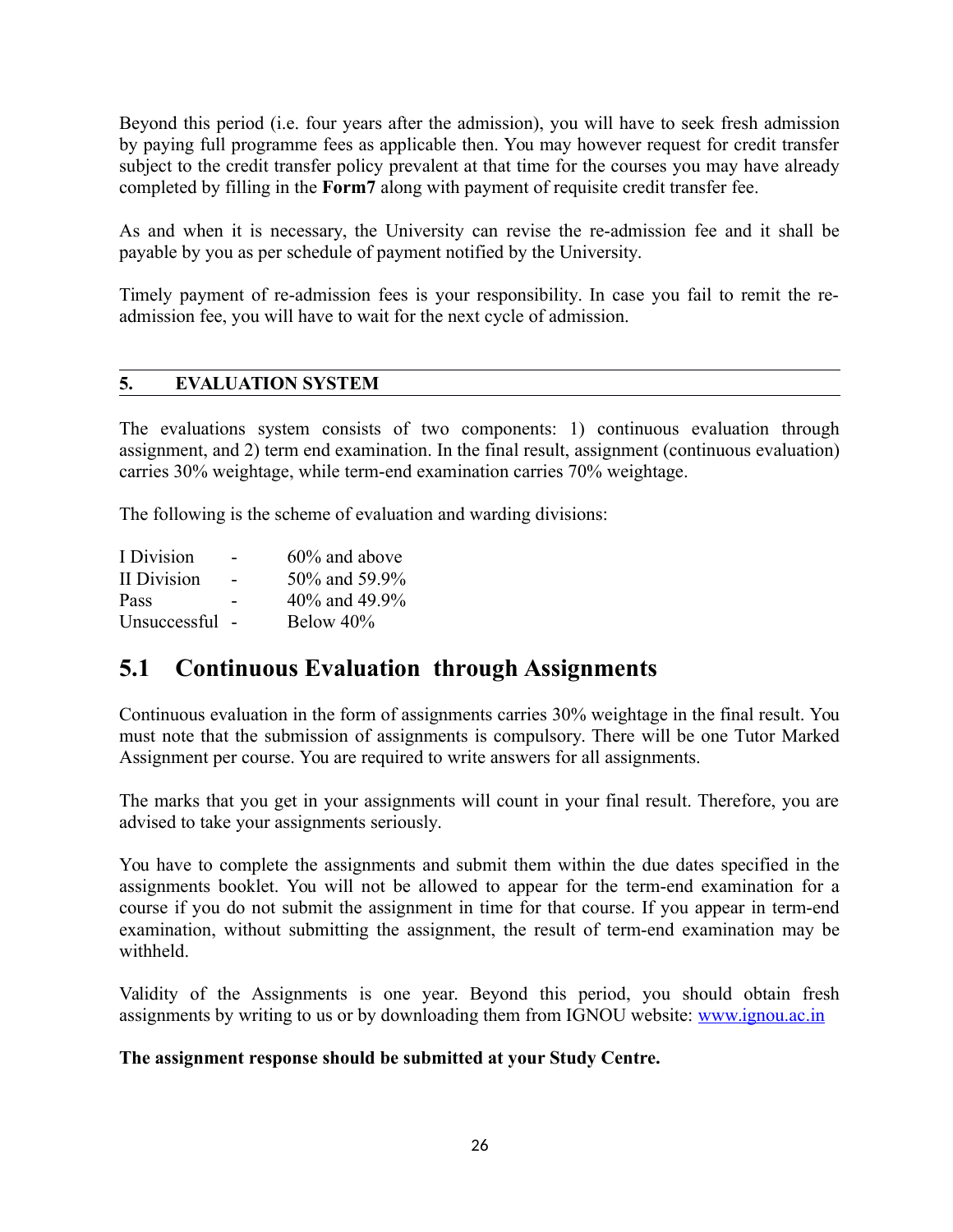The main purpose of the assignments is to test your comprehension of the learning material you receive from us and also to help you to pace your learning by providing feed-back. The information given in the printed course material should be sufficient for answering the assignments. Please do not worry about the non-availability of extra reading material for working on the assignments. However, if you have easy access to any other resource, you may use them. But the assignments are designed in such a way as to help you concentrate mainly on the printed course material and harness your personal experience. You must answer the assignment questions in your own words and refrain from copying the answers from provided text material as well as from your peers. You should be precise and brief in your answers.

The assignment responses should be complete in all respects. Before submission you should ensure that you have answered all the questions. Incomplete answers sheets bring you poor marks. Please ensure that all the relevant detail like assignment and course code, your enrollment number, name, address etc. is provided on each assignments response. Once you get the pass marks in an assignment, you cannot resubmit it for improvement of grade. Assignments are not subject to re-evaluation except for factual errors, if any.

## **For your own record, retain a copy of all the assignment responses which you submit.**

# **5.2 Term-End Examination (TEE)**

The term-end examination is another component of the evaluation system. Term-end examination carriers 70% weightage in the final result.

The term end examination for each course is for 100 marks and of three hour duration.

The University conducts term-end examination twice a year i.e. in June and in December.

To be eligible to appear at the term-end examination in any course, you are required to fulfil the following conditions:

- 1. You should have submitted the assignment for the respective courses.
- 2. You should have submitted the examination form in time.

Examination datesheet (schedule which indicates the date and time of examination for each course) is sent to all the Regional Centres approximately 5 months in advance. The same is also notified through IGNOU News Letter from time to time. Normally, the datesheet for June examination are sent in the month of January and for December examinations in the month of July. The date sheet is also available on the IGNOU website www. ignou.ac.in

It is essential pre-requisite for you to submit the Examination Form along with due exam fee for talking examination in any course. A sample copy of the examination form is enclosed here in this programme guide. The original examination form shall be available from the IGNOU Regional Centres and the Study Centres. Form can also be downloaded from the University website.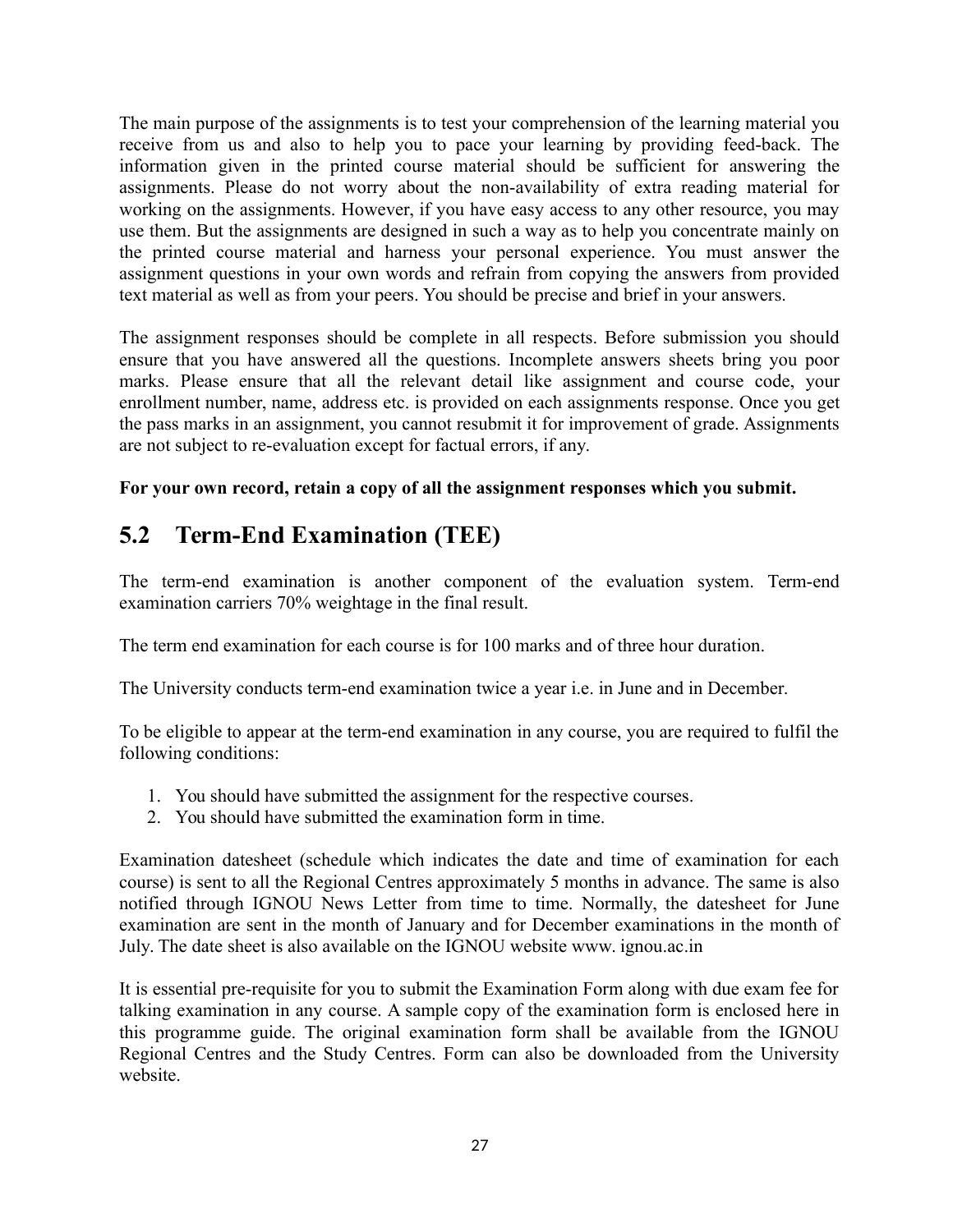Examination fee  $\omega$  Rs. 150/- per course in the form of demand draft drawn in favour of INGOU & payable at New Delhi is required to be sent along with the original examination form as per the appended schedule.

| For June TEE                                  | For December TEE                  |
|-----------------------------------------------|-----------------------------------|
| 1 <sup>st</sup> March- 31 <sup>st</sup> March | $1st$ September- $30th$ September |
| $1st$ April – $30th$ April                    | $1st October-31st October$        |
| $1st$ May $- 31st$ May                        | $1st November - 30th November$    |

Your programme centre is normally your examination centre. However, you can opt for other centre as well. In unforeseen circumstances, you may be allotted another nearby Examination Centre. Change of examination centre is permissible in exceptional cases for which you have to make a request to the Registrar SED at least one month before the commencement of examination, against payment of prescribed fee.

Your enrollment number is your Roll Number for the examinations. Be careful in writing it. Any mistake in writing the Roll Number will result in non-declaration of your result.

Although all efforts are made to declare the result in time, there will be no binding on the University to declare the results of the last examination before commencement of next examination. You are, therefore, advised to fill up the examination form without waiting for the result and get it cancelled at a later date, if so required.

While communicating with University regarding examination, please clearly write your enrollment number and complete address. In the absence of such details, the University will not able to attend to your problems.

## **Important Information about Examinations**

- Examinations are held in the months of June and December every year.
- The examination of PGDIPR programme will be held only after the completion of 1 years, you will be eligible to appear for all the eight courses of PGDIPR programme.
- Examination date sheets giving the date and time of examinations are sent to all Regional Centres.

| For June Examinations     | in January, and |
|---------------------------|-----------------|
| For December Examinations | in July         |

The date sheet is also intimated through IGNOU Newsletter and IGNOU website from time to time.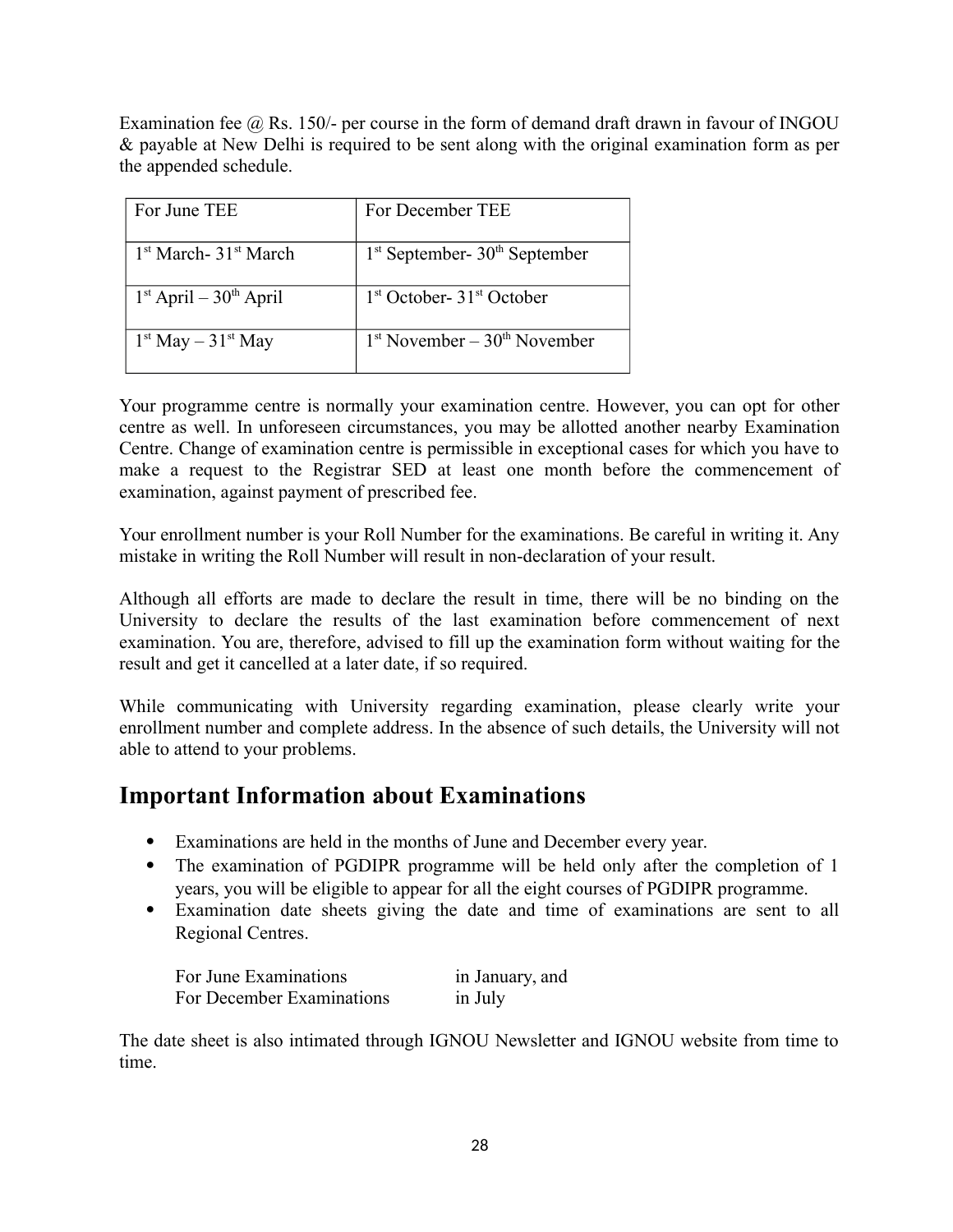- The examination forms are available at the Regional Centres, Study Centres and SED at IGNOU Headquarters. Only one form is to be submitted for all the courses registered for one TEE.
- You can also fill in the examination for online on the IGNOU website [www.ignou.ac.in](http://www.ignou.ac.in/)
- Intimation slip will be sent to you by the University, once your examination form is received. If you do not get the intimation slip 15 days before the examinations begin, contact your Regional Centre or Student Evaluation Division at the Headquarters.

If you do not get the initimations slip, check the list of students registered for examinations at the Examination Centre or on the IGNOU website [www.ignou.ac.in](http://www.ignou.ac.in/) If your name is in that list, you can take the examination by showing your Identity Card (Student Card) to the examination centre superintendent, alongwith the print out taken from website.

- A change of examination centre is allowed in exceptional cases. For this, you have to make a written request to The Registrar, Student Evaluation Division at least one month before the commencement of examinations.
- Although all efforts are made to declare the result in time, there will be no binding on the University to declare the result of the last examination before commencement of next examination. You are, therefore, advised to fill up the form without waiting for any previous result and get it cancelled at a later date if need be.
- If you are not satisfied with the marks secured, you can apply in the prescribed **Form 8** to **The Registrar (SED), IGNOU, Maidan Garhi, New Delhi-110068 for Reevaluation of term end examination** result. For this, you will have to pay Rs. 750/- per course by means of Demand Draft from any nationalized band drawn in favour of IGNOU, New Delhi. You must do this within one month of the date of declaration of result.
- You may apply for duplicate Grade Card/Mark Sheet using Form3 given in this P.G.
- A provisional certificate of completion of programme can be requested using form5 given in this P.G
- While communicating with the university regarding examinations please write your enrollment number and complete address. In the absence of such details, we may not able to attend to your problems.

## **6. OTHER USEFUL INFORMATION**

For change/correction of your address use a copy of the **Form1** given in this programme guide and send it to the Regional Director concerned who will forward the request after verifying the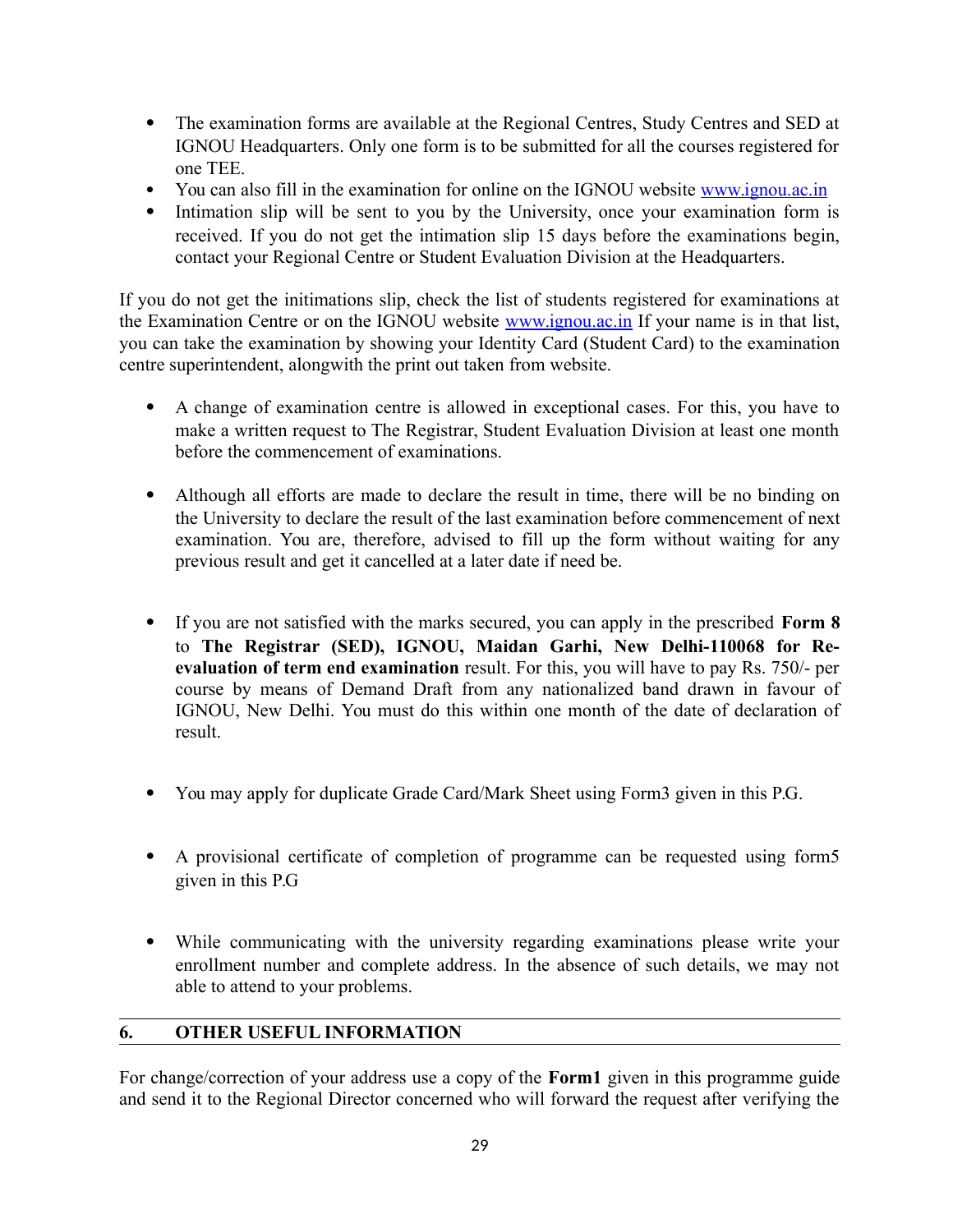student's signature to The SED, IGNOU, Maidan Garhi, New Delhi-110068. Requests directly will not be entertained. The form for change of address can also be downloaded from IGNOU website [www.ignou.ac.in](http://www.ignou.ac.in/) Learners are advised not to write letters to any other officer in the University in this regard.

Normally it takes 4-6 weeks to effect the change. Therefore you should make your own arrangements to redirect the mail to the changed address during this period.

# **6.2 Change of Region**

If you want a transfer from one region to another, you have to write to this effect to the Regional Centre from where you seek to transfer.

Send copies of your application to the Regional Centre where you would like to be transferred to and the Registrar, SED, IGNOU, Maidan Garhi, New Delhi-110068.

The Regional Director of the regional Centre from where you are seeking transfer will send all the related records including details of fee payment to the Regional Centre where you are going, under intimation to the Registrar, SED, IGNOU.

# **6.3 Non-receipt of Study Material**

 If you do not receive your study material within a month after admission fill up the **Form2** given in this programme guide and send it to address mentioned on it.

# **6.4 Simultaneous Registration**

Students of PGDIPR may take simultaneous registration in any other certificate programme of IGNOU.

It there is any clash of dates of teleconferencing or examination schedule of the two programme, taken, the University will not be in a position to make adjustment.

# **6.5 Refund of Fee**

Fee once paid will not be refunded under any circumstances.

In Cases, where the University denies admission, the programme fee will be refunded after deduction or registration fee.

# **6.6 Disputes on Admission and Other University Matters**

The place of jurisdiction for filling of a lawsuit, if necessary, will be at New Delhi.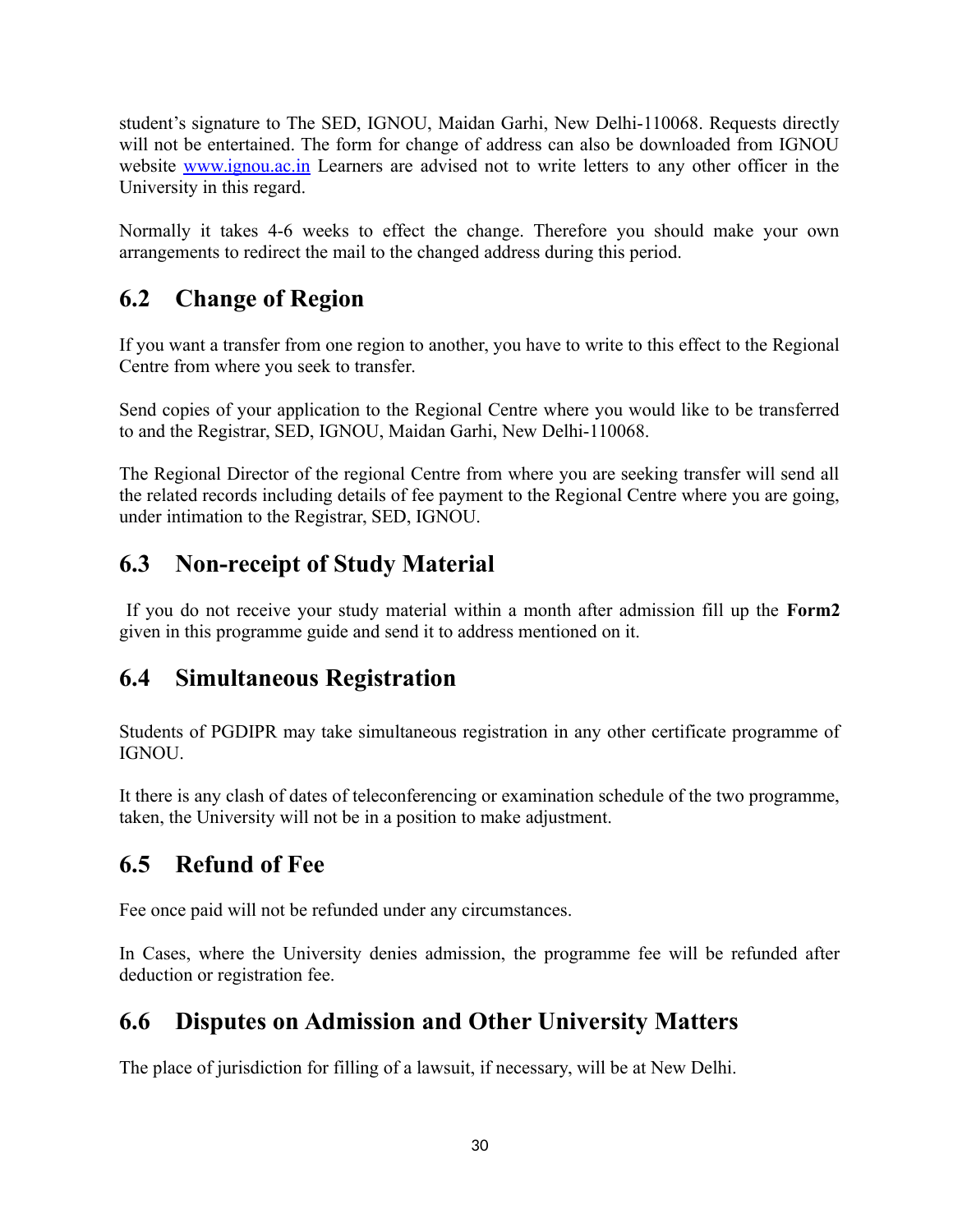# **7. LIST OF REGIONAL CENTRES (RCS) OF IGNOU**

| <b>SL</b>      | RC              | <b>RC NAME</b>   | <b>ADDRESS</b>                                                                                                                                                                                                                                           | <b>OPERATIONAL AREA</b>                                                                                                                                                                                                                                                        |
|----------------|-----------------|------------------|----------------------------------------------------------------------------------------------------------------------------------------------------------------------------------------------------------------------------------------------------------|--------------------------------------------------------------------------------------------------------------------------------------------------------------------------------------------------------------------------------------------------------------------------------|
| N <sub>O</sub> | <b>COD</b><br>E |                  |                                                                                                                                                                                                                                                          |                                                                                                                                                                                                                                                                                |
| $\mathbf{1}$   | 26              | <b>AGARTALA</b>  | REGIONAL DIRECTOR (I/C)<br>IGNOU REGIONAL CENTRE<br>M.B.B. COLLEGE COMPOUND<br>P.O. AGARTALA COLLEGE<br>AGARTALA - 799 004 TRIPURA<br>PH: 0381-2519391 PH: FAX:0381-<br>2516266 EMAIL:,<br>rcagartala@ignou.ac.in,                                       | <b>STATE OF TRIPURA</b><br>(DISTRICT: DHALAI, NORTH<br>TRIPURA, SOUTH TRIPURA,<br>WEST TRIPURA, GOMATI,<br>KHOWAI, SEPAHIJALA,<br>UNOKOTI)                                                                                                                                     |
| $\overline{2}$ | 09              | <b>AHMEDABAD</b> | REGIONAL DIRECTOR IGNOU<br>REGIONAL CENTRE OPP. NIRMA<br>UNIVERSITY SARKHEJ-<br><b>GANDHINAGAR HIGHWAY</b><br>CHHARODI AHMEDABAD - 382<br>481 GUJARAT PH: 02717-242975-<br>242976 PH:02717-241579<br>FAX:02717-241580 EMAIL:<br>rcahmedbad@ignou.ac.in,, | <b>STATE OF GUJARAT</b><br>(DISTRICT: AHMEDABAD,<br>ANAND, BANASKANTHA,<br>BHARUCH, DAHOD,<br>GANDHINAGAR, MEHSANA,<br>PATAN, SABARKANTHA,<br>SURAT, VADODARA, VALSAD,<br>DANG, KHEDA, NARMADA,<br>NAVSARI, PANCHMAHAL,<br>TAPI, ARAVALLI)DAMAN &<br>DADRA NAGAR HAVELI (U.T.) |
| $\overline{3}$ | 19              | <b>AIZWAL</b>    | REGIONAL DIRECTOR IGNOU<br>REGIONAL CENTRE HOUSE NO.<br>C-4/5 R. HAUTLUANGA<br><b>BUILDING UPPER REPUBLIC</b><br>AIZWAL - 796 001 MIZORAM PH:<br>0389-2311693 / 2311692 PH:<br>FAX:0389-2311789 EMAIL:<br>reaizwal@ignou.ac.in,                          | <b>STATE OF MIZORAM</b><br>(DISTRICT: AIZWAL,<br>LUNGLEI, KOLASIB, MAMIT,<br>SERCHHIP, SAIHA,<br>CHAMPHAI, LAWNGTLAI)                                                                                                                                                          |
| $\overline{4}$ | 47              | <b>ALIGARH</b>   | REGIONAL DIRECTOR IGNOU<br>REGIONAL CENTRE 3/310<br><b>MARRIS ROAD ALIGARH - 202</b><br>001 UTTAR PRADESH PH: 0571-<br>2700120 / 2701365 PH: FAX:0571-<br>2402147<br>EMAIL:realigarah@ignou.ac.in,                                                       | STATE OF UTTAR PRADESH<br>(DISTRICT: ALIGARH, AGRA,<br>BUDAUN, ETAH, ETAWAH,<br>FIROZABAD, J.P. NAGAR,<br><b>KASHIRAM</b><br>NAGAR/KASGANJ,<br><b>MAHAMAYA</b><br>NAGAR/HATHRAS<br>MAINPURI, MATHURA,<br>MORADABAD, RAMPUR,<br>SAMBHAL)                                        |
| 5              | 13              | <b>BANGALORE</b> | REGIONAL DIRECTOR IGNOU<br>REGIONAL CENTRE NSSS<br>KALYANA KENDRA 293, 39TH<br>CROSS, 8TH BLOCK JAYANAGAR<br><b>BANGALORE - 560 070</b><br>KARNATAKA PH: 080-<br>26654747/26657376 PH:080-<br>26639711 FAX:080-26644848                                  | <b>STATE OF KARNATAKA</b><br>(DISTRICT: BANGALORE,<br><b>BANGALORE RURAL,</b><br>CHIKBALLAPUR,<br>CHITRADURGA,<br>DAVANAGERE, KOLAR,<br>RAMANAGARA, SHIMOGA,<br>TUMKUR, RAMANAGARA,                                                                                            |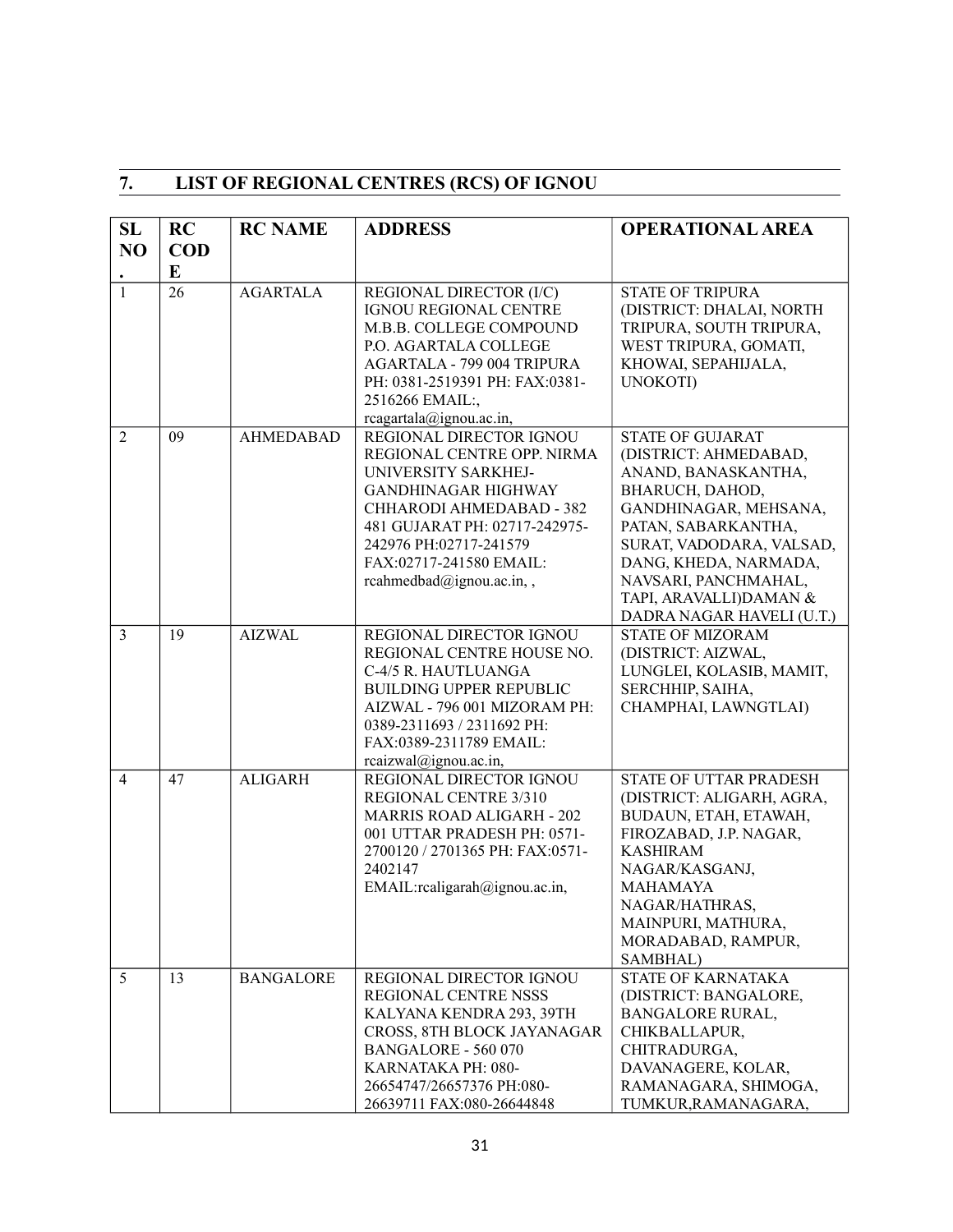| EMAIL:, rcbangalore@ignou.ac.in, | CHAMARAJANAGAR &           |
|----------------------------------|----------------------------|
|                                  | <b>CHIKMAGALURDAKSHINA</b> |
|                                  | KANNADA, HASSAN,           |
|                                  | KODAGU, MANDYA,            |
|                                  | MYSORE, UDUPI)             |

| 6              | 82 | <b>BHAGALPUR</b>    | REGIONAL<br><b>DIRECTOR</b><br><b>IGNOU</b><br>REGIONAL CENTRE 3RD FLOOR, | <b>STATE</b><br><b>OF</b><br>BIHAR<br>(DISTRICT:<br><b>BHAGALPUR,</b> |
|----------------|----|---------------------|---------------------------------------------------------------------------|-----------------------------------------------------------------------|
|                |    |                     | SUMAN PLAZA CENTRAL JAIL                                                  | <b>BANKA &amp; MUNGER)</b>                                            |
|                |    |                     | ROAD,<br>TILKAMANJHI                                                      |                                                                       |
|                |    |                     | BHAGALPUR BHAGALPUR BIHAR                                                 |                                                                       |
|                |    |                     | 812001 PH: 0641-2610055/2610066                                           |                                                                       |
|                |    |                     | PH:<br>FAX:                                                               |                                                                       |
|                |    |                     | EMAIL:rcbhagalpur@ignou.ac.in,                                            |                                                                       |
| $\overline{7}$ | 15 | <b>BHOPAL</b>       | <b>IGNOU</b><br>REGIONAL DIRECTOR                                         | <b>STATE</b><br>OF<br>MADHYA                                          |
|                |    |                     | REGIONAL CENTRE 12, ARERA                                                 | <b>PRADESH</b><br>(DISTRICT:                                          |
|                |    |                     | HILLS BHOPAL BHOPAL - 462 011<br>MADHYA PRADESH PH: 0755-                 | ALIRAJPUR, BHIND, DATIA,<br>HARDA,<br>KHANDWA,                        |
|                |    |                     | 2578455/2578452 PH:0755-2762524                                           | <b>MANDSAUR,</b><br>NEEMUCH,                                          |
|                |    |                     | FAX:0755-2578454                                                          | RAJGARH,<br>SHAJAPUR,                                                 |
|                |    |                     | EMAIL:rcbhopal@ignou.ac.in,                                               | BAWANI, BHOPAL, DEWAS,                                                |
|                |    |                     |                                                                           | GUNA,<br>HOSHANGABAD,                                                 |
|                |    |                     |                                                                           | JHABUA,<br>KHARGONE,                                                  |
|                |    |                     |                                                                           | MORENA,<br>RATLAM,                                                    |
|                |    |                     |                                                                           | SHEOPUR, VIDISHA, ASHOK                                               |
|                |    |                     |                                                                           | NAGAR,<br>BETUL,                                                      |
|                |    |                     |                                                                           | BURHANPUR,<br>DHAR,                                                   |
|                |    |                     |                                                                           | GWALIOR,<br>INDORE,<br>RAISEN,                                        |
|                |    |                     |                                                                           | SEHORE,<br>SHIVPURI, UJJAIN)                                          |
| 8              | 21 | <b>BHUBANESHWAR</b> | DIRECTOR IGNOU<br>REGIONAL                                                | <b>STATE</b><br>OF<br><b>ORISSA</b>                                   |
|                |    |                     | <b>REGIONAL</b><br>CENTRE C -<br>1,                                       | (DISTRICT:<br>ANGUL,                                                  |
|                |    |                     | <b>INSTITUTIONAL</b><br><b>AREA</b>                                       | BHADRAK, BARAGARH,                                                    |
|                |    |                     |                                                                           |                                                                       |
|                |    |                     | BHUBANESHWAR -<br>751<br>013                                              | BALASORE,<br>CUTTACK,                                                 |
|                |    |                     | ORISSA PH: 0674-2301348 / 2301250                                         | DEOGARH, DHENKANAL,                                                   |
|                |    |                     | PH:0674-2301352 FAX:0674-2300349                                          | GANJAM,<br>GAJAPATI,                                                  |
|                |    |                     | EMAIL:rcbhubaneswar@ignou.ac.in,                                          | JHARSUGUDA,<br>JAJPUR,                                                |
|                |    |                     |                                                                           | JAGATSINGHPUR,                                                        |
|                |    |                     |                                                                           | KEONJHAR,<br>KHORDHA,                                                 |
|                |    |                     |                                                                           | KANDHAMAL,                                                            |
|                |    |                     |                                                                           | KENDRAPARA,                                                           |
|                |    |                     |                                                                           | MAYURBHANJ,                                                           |
|                |    |                     |                                                                           | NAYAGARH,<br>PURI,                                                    |
|                |    |                     |                                                                           | SAMBALPUR,                                                            |
|                |    |                     |                                                                           | SUNDERGARH)SRC-<br>KANDHMAL (BOLANGIR,                                |
|                |    |                     |                                                                           | SONEPUR, BOUDH)                                                       |
| 9              | 06 | <b>CHANDIGARH</b>   | <b>REGIONAL</b><br><b>DIRECTOR</b><br><b>IGNOU</b>                        | <b>STATE</b><br>OF<br><b>PUNJAB</b>                                   |
|                |    |                     | <b>REGIONAL</b><br><b>CENTRE</b><br><b>SCO</b><br>208                     | (DISTRICT:<br>PATIALA,                                                |
|                |    |                     | SECTOR 14 PANCHKULA - 134 109                                             | MOHALI,<br><b>RUP</b><br>NAGAR,                                       |
|                |    |                     | <b>HAYRANA</b><br>PH:<br>0172-                                            | <b>FATEHGARH</b><br>SAHEB),                                           |
|                |    |                     | 2590277,2590278<br>PH:0172-2590208<br>FAX:0172-2590279                    | <b>STATE</b><br><b>HARYANA</b><br>OF<br>(DISTRICT:<br>AMBALA,         |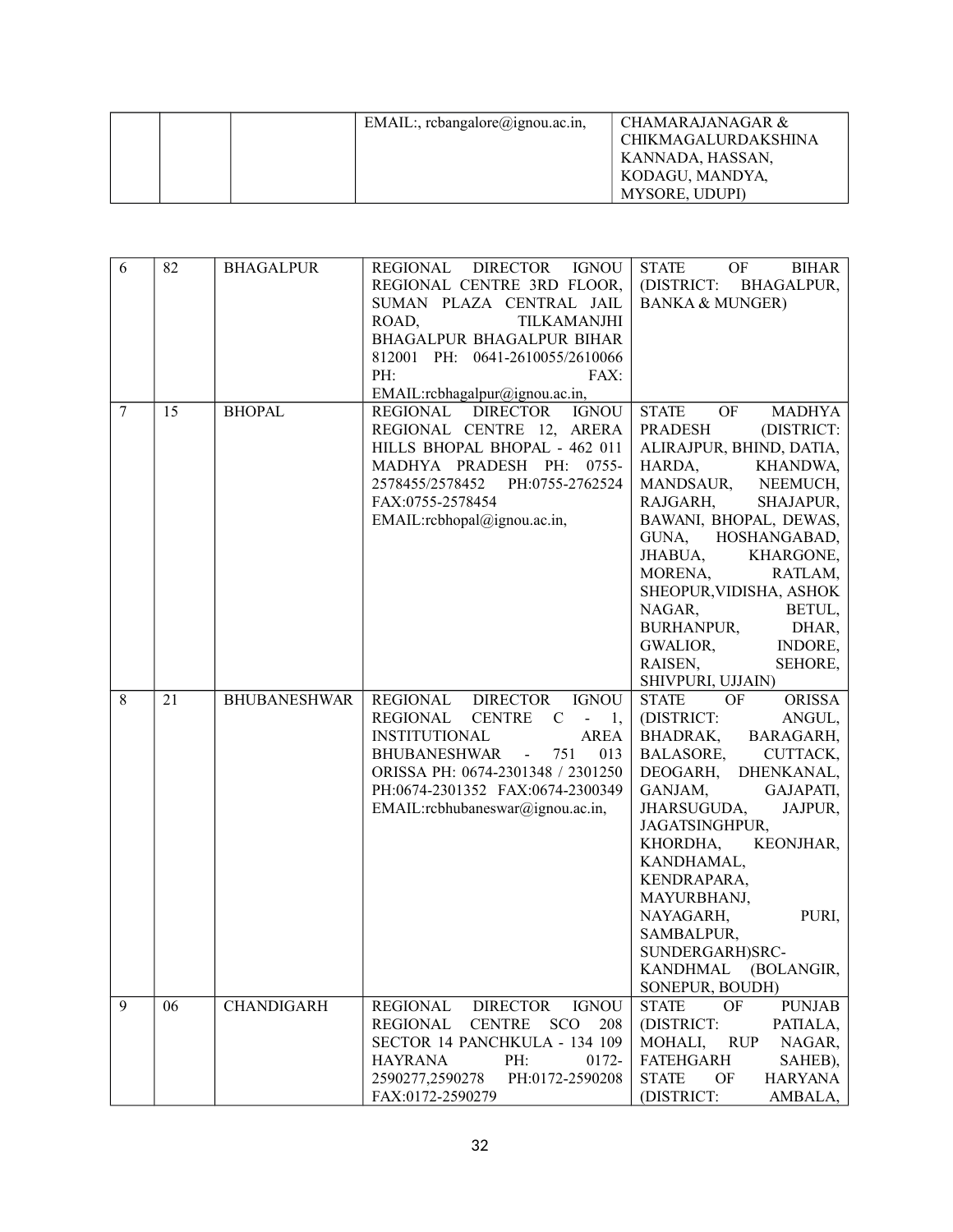|  |  | $\Box$ :rcchandigarh $(a)$ ignou.ac.in,<br>EMAIL. | <b>PANCHKUL</b><br>CHANDIGARH (U.T.) |
|--|--|---------------------------------------------------|--------------------------------------|
|--|--|---------------------------------------------------|--------------------------------------|

| 10 | 25 | <b>CHENNAI</b>   | REGIONAL DIRECTOR IGNOU                                  | STATE OF<br>TAMILNADU                    |
|----|----|------------------|----------------------------------------------------------|------------------------------------------|
|    |    |                  | REGIONAL<br><b>CENTRE</b><br>$\mathsf G$<br>$\mathbf{R}$ | (DISTRICT:<br>CHENNAI,                   |
|    |    |                  | <b>COMPLEX THIRD FLOOR 407-408</b>                       | THIRUVALLUR, KANCHIPURAM,                |
|    |    |                  | <b>ANNA</b><br>SALAI<br><b>NANDANAM</b>                  | VELLORE, THIRUVANNAMALAI,                |
|    |    |                  | CHENNAI - 600 035 TAMILNADU                              | KRISHNAGIRI, DHARMAPURI,                 |
|    |    |                  | PH: 044-24312766/24312979 PH:                            | SALEM,<br>NAMAKKAL,                      |
|    |    |                  | FAX:044-24312799                                         | VILLUPURAM, CUDDALORE,                   |
|    |    |                  | EMAIL:rcchennai@ignou.ac.in,,                            | PERAMBALUR,                              |
|    |    |                  |                                                          | NAGAPATTINAM, THIRUVARUR,                |
|    |    |                  |                                                          | ARIYALUR), PUDUCHERRY (U.T.)             |
| 11 | 14 | <b>COCHIN</b>    | REGIONAL DIRECTOR IGNOU                                  | STATE OF KERALA (DISTRICT:               |
|    |    |                  | REGIONAL CENTRE KALOOR                                   | ALAPPUZHA, ERNAKULAM,                    |
|    |    |                  | COCHIN - 682 017 KERALA PH:                              | <b>IDUKKI,</b><br>KOTTAYAM,              |
|    |    |                  | 0484-2340203 / 2348189 2330891                           | MALAPPURAM, PALAKKAD,                    |
|    |    |                  | PH: FAX:0484-2340204 EMAIL:,                             | THIRUSSUR, LAKSHADWEEP                   |
|    |    |                  | $rccochin@igma$ .ac.in                                   | (U.T.)                                   |
| 12 | 46 | <b>DARBHANGA</b> | REGIONAL DIRECTOR<br>(I/C)                               | OF<br><b>BIHAR</b><br><b>STATE</b>       |
|    |    |                  | <b>IGNOU</b><br>REGIONAL CENTRE                          | (DISTRICT:BEGUSARAI,                     |
|    |    |                  | LALIT NARAYAN MITHLA UNIV.                               | DARBHANGA, EAST                          |
|    |    |                  | CAMPUS, KAMESHWARANAGAR                                  | CHAMPARAN, GOPALGANJ, SARA               |
|    |    |                  | <b>CENTRAL</b><br><b>BANK</b><br>NEAR                    | N, SHEOHAR, SITAMARHI,                   |
|    |    |                  | DARBHANGA - 846 004 BIHAR                                | SAMISTIPUR,                              |
|    |    |                  | PH: 06272-251862 PH:06272-251833                         | MADHUBANI, MUZAFFARPUR &                 |
|    |    |                  | FAX:06272-253719                                         | <b>WEST CHAMPARAN)</b>                   |
|    |    |                  | EMAIL:rcdarbhanga@ignou.ac.in                            |                                          |
| 13 |    | <b>DEHRADUN</b>  | REGIONAL DIRECTOR IGNOU                                  | <b>STATE</b><br>OF<br><b>UTTARAKHAND</b> |
|    |    |                  | REGIONAL CENTRE NANOOR                                   | (DISTRICT: DEHRADUN, PAURI,              |
|    |    |                  | KHERA,<br>TAPOVAN RAIPUR                                 | CHAMOLI,<br>TEHRI,                       |
|    |    |                  | ROAD DEHRADUN - 248 008                                  | UTTARAKASHI, RUDRAPRAYAG,                |
|    |    |                  | PH:<br><b>UTTARAKHAND</b><br>0135-                       | HARIDWAR,<br>NAINITAL,                   |
|    |    |                  | 2789200 PH: FAX:0135-2789190                             | ALMORA, PITHORAGARH, US                  |
|    |    |                  | EMAIL:rcdehradun@ignou.ac.in,                            | NAGAR,<br>CHAMPAWAT,                     |
|    |    |                  |                                                          | BAGESHWAR), STATE OF UTTAR               |
|    |    |                  |                                                          | <b>PRADESH</b><br>(DISTRICT:             |
|    |    |                  |                                                          | SAHARANPUR,<br><b>MUZAFFAR</b>           |
|    |    |                  |                                                          | NAGAR, BIJNORE, SHAMLI                   |
|    |    |                  |                                                          | (PRABUDH NAGAR))                         |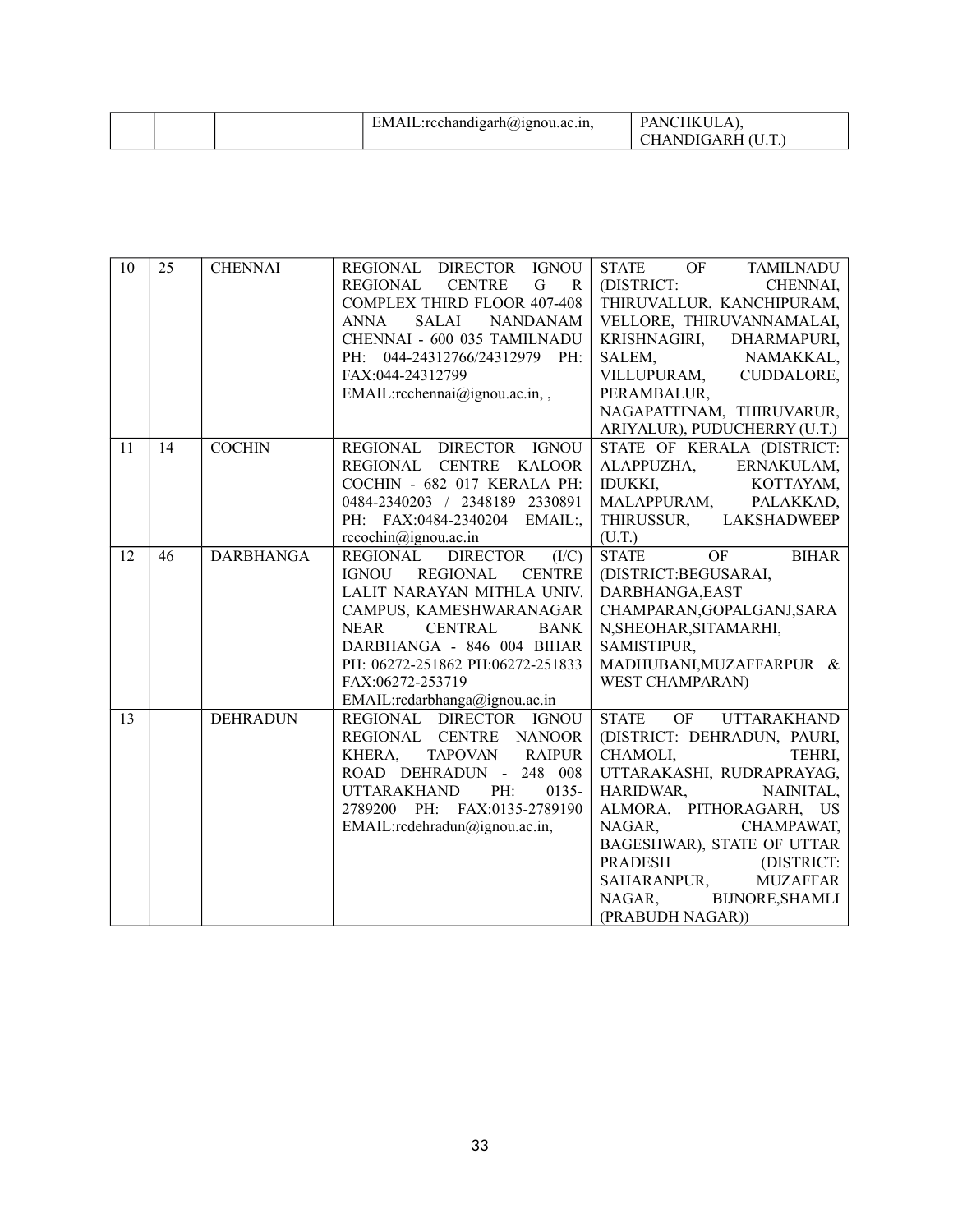| 14 | 07 | DELHI 1            | REGIONAL DIRECTOR IGNOU<br>REGIONAL CENTRE PLOT NO J-2-1<br><b>BLOCK</b><br>$-$ B<br>$\mathbf{1}$<br><b>MOHAN</b><br><b>COOPERATIVE</b><br><b>INDUSTRIAL</b><br>ESTATE, MATHURA ROAD NEW<br>DELHI - 110 044 DELHI PH: 011-<br>26990082 /26990082-83 PH: FAX:011-<br>26990084<br>EMAIL:rcdelhi1@ignou.ac.in | STATE OF DELHI (COVERING<br><b>AREAS</b><br>OF<br><b>MEHRAULI.</b><br>CHANAKYAPURI,<br><b>LODHI</b><br>COLONY, SOUTH EXTENSION,<br>R.K. PURAM, VASANT KUNJ,<br>SAKET, GREEN PARK, LAJPAT<br>NAGAR,<br>G.K., MALVIYA<br>NAGAR, BHOGAL, ASHRAM,<br>KHAS,<br>HAUZ<br>MUNIRIKA,<br>SANGAM VIHAR,<br>OKHLA,<br><b>FRIENDS</b><br>COLONY, BADARPUR), STATE<br>OF<br>HARYANA<br>(DISTRICT:<br>FARIDABAD, PALWAL)                                                                                    |
|----|----|--------------------|------------------------------------------------------------------------------------------------------------------------------------------------------------------------------------------------------------------------------------------------------------------------------------------------------------|----------------------------------------------------------------------------------------------------------------------------------------------------------------------------------------------------------------------------------------------------------------------------------------------------------------------------------------------------------------------------------------------------------------------------------------------------------------------------------------------|
| 15 | 29 | DELHI <sub>2</sub> | REGIONAL DIRECTOR (I/C) IGNOU<br><b>REGIONAL</b><br><b>CENTRE</b><br><b>GANDHI</b><br>SMRITI &<br>DARSHAN SAMITI<br>RAJGHAT NEW DELHI - 110 002<br>DELHI PH: 011-23392374 /23392376<br>23392377 / 23392 PH:737 FAX:011-<br>23392375<br>EMAIL:rcdelhi2@ignou.ac.in                                          | STATE OF DELHI (COVERING<br>$\mathrm{OF}$<br>AREAS<br>KARALA,<br>PRAHLADPUR,<br>BANAGAR,<br>LIBASPUR,<br>RAMA<br>VIHAR,<br>RANI BAGH, SULTAN PURI,<br>BUD VIHAR, MANGOLPURI,<br>PITAMPURA, JAHANGIR PURI,<br>JHARODA MAJA, BURAI, DR.<br>MUKHERJEE NAGAR, MODEL<br>TOWN,<br>SHAKURPUR,<br>COLONY, GTB NAGAR, ASHOK<br>VIHAR, SHASTRI NAGAR,<br>CIVIL LINES, YAMUNA VIHAR,<br>NAND NAGRI BHR)                                                                                                 |
| 16 | 38 | DELHI <sub>3</sub> | REGIONAL<br><b>IGNOU</b><br><b>DIRECTOR</b><br>REGIONAL<br><b>CENTRE</b><br>$F-634-636$<br>PALAM EXTENSION RAM PHAL<br><b>CHOWK</b><br>(NEAR)<br><b>SECTOR</b><br>7)<br>DWARKA NEW DELHI - 110 045<br>PH:<br>DELHI<br>011-25088964<br>PH:<br>FAX:011-25088983<br>EMAIL:rcdelhi3@ignou.ac.in                | STATE OF DELHI (COVERING<br>ARAS OF MUNDKA, NANGLOI<br>JAT, PEERAGARHI, PUNJABI<br>BAGH, BAKARWALA, MEERA<br>BAGH, MOTI NAGAR, TILAK<br>NAGAR, TILANGPUR, KOTLA,<br>VIKASPURI,<br><b>SUBHASH</b><br>NAGAR,<br><b>UTTAM</b><br>NAGAR,<br><b>JANAKPURI,</b><br>NAZAFGARH,<br>MAHAVIR ENC., SAGARPUR,<br>DWARKA,<br>PALAM, PALAM<br>FARMS, KAPASERA, DHAULA<br>KUAN,<br>NARAINA,<br>MAHIPALPUR, MANSAROVAR<br>OF<br>GARDEN),<br><b>STATE</b><br>(DISTRICT:<br><b>HARYANA</b><br>GURGAON, MEWAT) |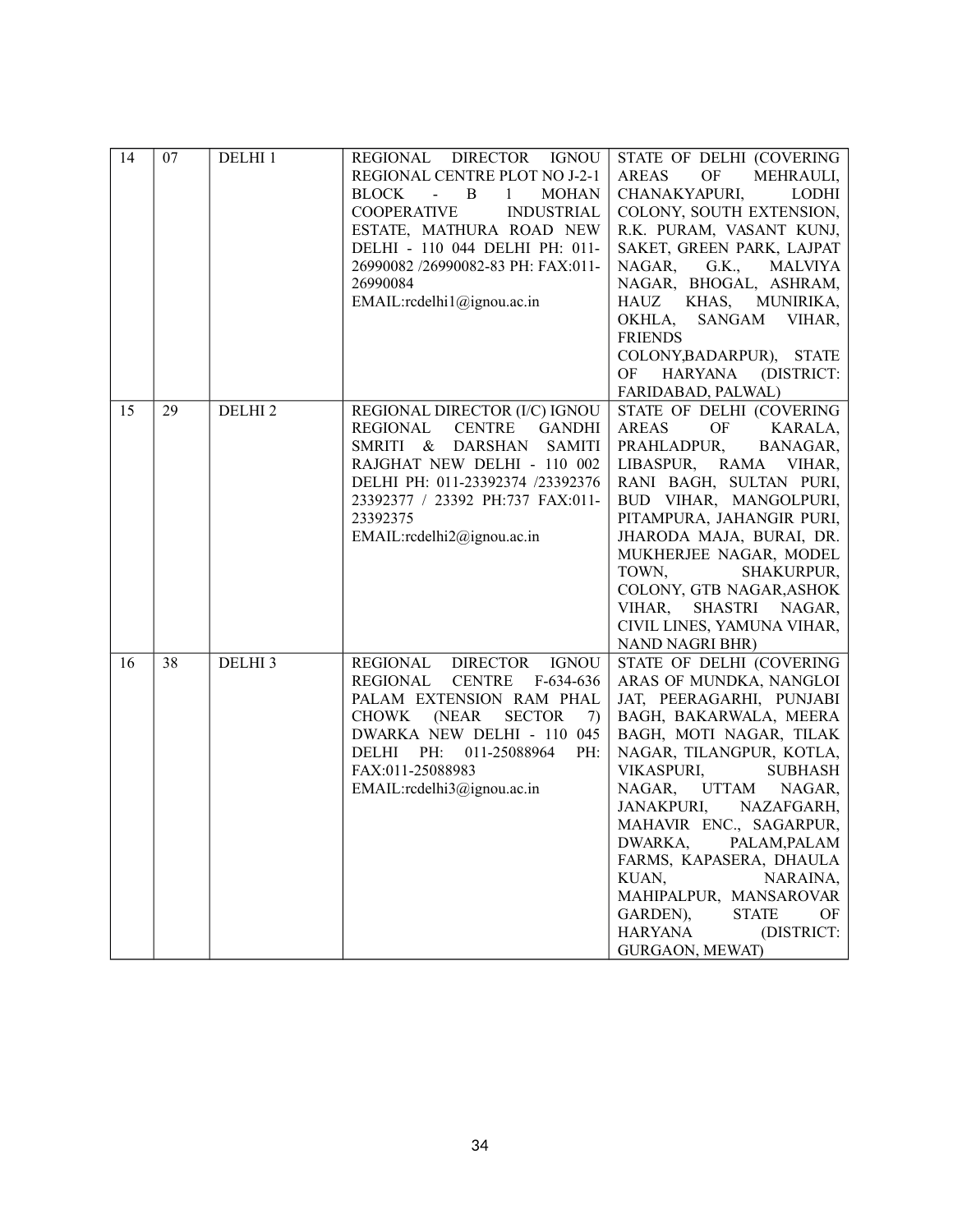| 17 | 24 | <b>GANGTOK</b>      | REGIONAL DIRECTOR IGNOU                     | STATE OF SIKKIM (DISTRICT:                                                     |
|----|----|---------------------|---------------------------------------------|--------------------------------------------------------------------------------|
|    |    |                     | REGIONAL CENTRE 5TH MILE                    | EAST SIKKIM, WEST SIKKIM,                                                      |
|    |    |                     | <b>BELOW</b><br>TADONG NH-31A,              | <b>NORTH</b><br>SIKKIM,<br><b>SOUTH</b>                                        |
|    |    |                     | CENTRAL REFERAL HOSPITAL,                   | SIKKIM)                                                                        |
|    |    |                     | <b>EAST SIKKIM GANKTOK - 737 102</b>        |                                                                                |
|    |    |                     | SIKKIM PH: 0359-231102/270923 PH:           |                                                                                |
|    |    |                     | FAX:0359-231103                             |                                                                                |
|    |    |                     | EMAIL:rcgangtok@ignou.ac.in,                |                                                                                |
| 18 | 04 | <b>GUWAHATI</b>     | REGIONAL DIRECTOR IGNOU                     | STATE OF ASSAM (DISTRICT:                                                      |
|    |    |                     | REGIONAL CENTRE HOUSE NO 71,                | KARBI ANGLONG, M0RIGAON,                                                       |
|    |    |                     | GMCH ROAD CHRISTIAN BASTI                   | DARRANG,<br>KAMRUP,                                                            |
|    |    |                     | GUWAHATI GUWAHATI ASSAM                     | NALBARI,<br>BARPETA,                                                           |
|    |    |                     | 781005 PH: 0361-2343771 / 2343785           | BONGAIGAON, GOALPARA,                                                          |
|    |    |                     | PH:0361-2343786 FAX:0361-2343784            | KOKRAJHAR, DHUBRI, NORTH                                                       |
|    |    |                     | EMAIL:rcguwahati@ignou.ac.in,               | <b>CACHAR</b><br>HILLS,                                                        |
|    |    |                     |                                             | CACHAR, HAILAKANDI,                                                            |
|    |    |                     |                                             | KARIMGANJ,<br><b>KAMRUP</b>                                                    |
|    |    |                     |                                             | METROPOLITAN, BAKSA,                                                           |
|    |    |                     |                                             | UDALGURI, CHIRANG)                                                             |
| 19 | 01 | <b>HYDERABAD</b>    | REGIONAL<br><b>DIRECTOR</b><br><b>IGNOU</b> | STATE OF ANDHRA PRADESH                                                        |
|    |    |                     | REGIONAL CENTRE PLOT NO 207,                | (DISTRICT:<br>ADILABAD,                                                        |
|    |    |                     | KAVURI HILLS PHASE II, NEAR                 | HYDERABAD, KARIM NAGAR,                                                        |
|    |    |                     | MADHAPUR PS, JUBILEE HILLS                  | KHAMMAM,<br>MEDAK,                                                             |
|    |    |                     | (P.O.) HYDERABAD - 500 033                  |                                                                                |
|    |    |                     | ANDHRA PRADESH PH:<br>$040-$                | $\begin{tabular}{ll} MAHABOOB & NAGAR,\\ NALGONDA, & NIZAMABAD, \end{tabular}$ |
|    |    |                     | 23117550-53 PH: FAX:040-23117554            | RANGA REDDY, WARANGAL)                                                         |
|    |    |                     | EMAIL:rchyderabad@ignou.ac.in               |                                                                                |
| 20 | 52 | <b>IAEP-CHANDI</b>  | REGIONAL DIRECTOR, IGNOU                    | <b>WESTERN COMMAND AREA</b>                                                    |
|    |    | <b>MANDIR</b>       | ARMY RECOG REG CENTRE COL.                  |                                                                                |
|    |    |                     | EDUCATION HQ<br><b>WESTERN</b>              |                                                                                |
|    |    |                     | C/O<br>56APO<br>COMMAND                     |                                                                                |
|    |    |                     | CHANDIMANDIR-908543                         |                                                                                |
|    |    |                     | HARYANA 0172-2589355/ 2589423               |                                                                                |
|    |    |                     | (CIVIL); 2668 (MIL); 0712-2589355           |                                                                                |
|    |    |                     | iaeprc52@rediffmail.com                     |                                                                                |
| 21 | 56 | <b>IAEP-JAIPUR</b>  | <b>IGNOU</b><br>REGIONAL<br><b>DIRECTOR</b> | SOUTH WESTERN COMMAND                                                          |
|    |    |                     | ARMY RECOG REG.<br><b>CENTRE</b>            |                                                                                |
|    |    |                     | EDUCATION BRANCH C/O 56A[P                  |                                                                                |
|    |    |                     | 908546 JAIPUR, RAJSASTHAN                   |                                                                                |
|    |    |                     | 0141-6640<br>(ARMY)                         |                                                                                |
|    |    |                     | $s$ wciaep $@g$ mail.com                    |                                                                                |
| 22 | 51 | <b>IAEP-KOLKATA</b> | REGIONAL DIRECTOR, IGNOU                    | <b>EASTERN COMMAND AREA</b>                                                    |
|    |    |                     | ARMY RECOG. REG. CENTRE.                    |                                                                                |
|    |    |                     | COL. EDUCATION, FORT WILLIAM                |                                                                                |
|    |    |                     | HQ EASTERN COMMAND C/O 99                   |                                                                                |
|    |    |                     | KOLKATA-908542,<br>APO -<br>WEST            |                                                                                |
|    |    |                     | <b>BENGAL</b><br>033-22222668               |                                                                                |
|    |    |                     | $rc51$ army $ec(\hat{a})$ yahoo.co.in       |                                                                                |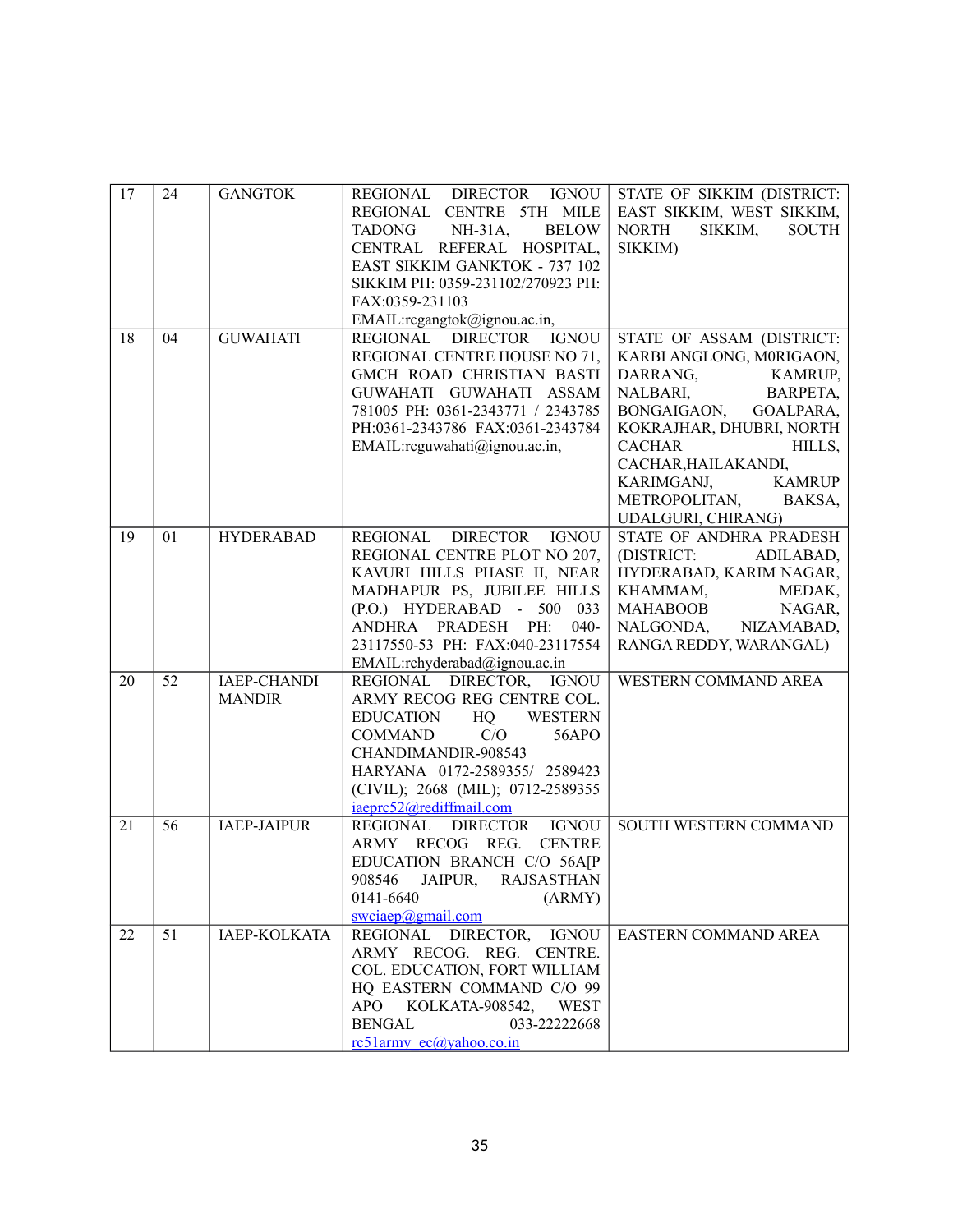| 23 | 53 | <b>IAEP-LUCKNOW</b>   | REGIONAL DIRECTOR, IGNOU<br>ARMY RECOG. REG. CENTRE      | CENTRAL COMMAND AREA                      |
|----|----|-----------------------|----------------------------------------------------------|-------------------------------------------|
|    |    |                       | IAEP HQ. CENTRAL COMMAND-<br>GS (EDN) LUCKNOW-918554 U.P |                                           |
|    |    |                       | 0522-2482968 (CIVIL); 2670 (MIL)                         |                                           |
|    |    |                       | iaepcc53@yahoo.co.in                                     |                                           |
| 24 | 54 | <b>IAEP-PUNE</b>      | REGIONAL DIRECTOR, IGNOU<br>ARMY REG. CENTRE. COL.       | Southern command area                     |
|    |    |                       | EDUCATION. H.Q, SOUTHERN                                 |                                           |
|    |    |                       | COMMAND C/O 56 APO-908795                                |                                           |
|    |    |                       | 020-26616592( CIVIL 3019(MIL)                            |                                           |
|    |    |                       | 020-26102669,<br>020-26102670                            |                                           |
|    |    |                       | $\frac{armypunerc54}{\omega$ yahoo.co.in                 |                                           |
| 25 | 55 | <b>IAEP-UDHAMPUR</b>  | REGIONAL DIRECTOR, IGNOU                                 | <b>NORTHERN</b><br><b>COMMAND</b>         |
|    |    |                       | ARMY REG. CENTRE.<br>COL.                                | <b>AREA</b>                               |
|    |    |                       | EDUCATION. UTTAR KAMAN                                   |                                           |
|    |    |                       | MUKHYALAYA<br>908545<br>C/O                              |                                           |
|    |    |                       | 56APO, HQ.<br><b>NORTHERN</b><br>COMMAND UDHAMPUR JAMMU  |                                           |
|    |    |                       | & KASHMIR                                                |                                           |
|    |    |                       | 01992-242486,<br>01992-242486                            |                                           |
|    |    |                       | iaemarmy55@rediffmail.com                                |                                           |
| 26 | 81 | <b>IAREP SHILLONG</b> | REGIONAL DIRECTOR, IGNOU                                 | <b>COMMAND AREA</b>                       |
|    |    |                       | ASSAM-RIFLES RECOG. R.C.,                                |                                           |
|    |    |                       | DIRECTORATE GENERAL ASSAM                                |                                           |
|    |    |                       | RIFLES (DGAR) LAITUMUKHRAH                               |                                           |
|    |    |                       | SHILLONG 793011 MEGHALAYA,<br>0364-2705181, 0364-2805184 |                                           |
|    |    |                       | iarre 81@yahoo.com                                       |                                           |
| 27 | 17 | <b>IMPHAL</b>         | REGIONAL DIRECTOR IGNOU                                  | STATE OF<br><b>MANIPUR</b>                |
|    |    |                       | REGIONAL CENTRE ASHA JINA                                | (DISTRICT:<br>BISHNUPUR,                  |
|    |    |                       | COMPLEX NORTH AOC IMPHAL -                               | CHURACHANDPUR,                            |
|    |    |                       | 795 001 MANIPUR PH: 0385-                                | CHANDEL, IMPHAL EAST,                     |
|    |    |                       | 2421190 / 2421191 PH: FAX:0385-                          | IMPHAL WEST, SENAPATI,                    |
|    |    |                       | 2421192<br>EMAIL:                                        | TAMENGLONG, THOUBAL,                      |
| 28 | 74 | <b>INEP-KOCHI</b>     | rcimphal@ignou.ac.in,<br>REGIONAL DIRECTOR, IGNOU        | UKHRUL)<br><b>SOUTHERN</b><br>HQ<br>NAVAL |
|    |    |                       | NAVY RECOG. REG. CENTRE,                                 | <b>COMMAND</b>                            |
|    |    |                       | NAVAL BASE HQ SOUTHERN                                   |                                           |
|    |    |                       | NAVAL COMMAND KOCHI-682004                               |                                           |
|    |    |                       | 0484-2667434,0484-2666194                                |                                           |
|    |    |                       | inepkochi 10@rediffmail.com                              |                                           |
| 29 | 72 | <b>INEP-MUMBAI</b>    | REGIONAL DIRECTOR, IGNOU                                 | <b>WESTERN</b><br>HQ<br><b>NAVAL</b>      |
|    |    |                       | NAVY RECOG. REG. CENTRE, HQ.                             | <b>COMMAND</b>                            |
|    |    |                       | WESTERN NAVAL COMMAND<br>SHAHID BHAGAT SINGH MARG,       |                                           |
|    |    |                       | <b>MUMBAI-400023</b>                                     |                                           |
|    |    |                       | 022-22752245,022-22665458                                |                                           |
|    |    |                       | inepm@rediffmail.com                                     |                                           |
| 30 | 71 | <b>INEP-NEW DELHI</b> | <b>REGIONAL</b><br><b>DIRECTOR</b><br>(I/C)              | <b>NAVAL HQS</b>                          |
|    |    |                       | IGNOU NAVY RECOG.<br>REG.,                               |                                           |
|    |    |                       | <b>CENTRE</b><br><b>DIRECTORATE</b><br>OF                |                                           |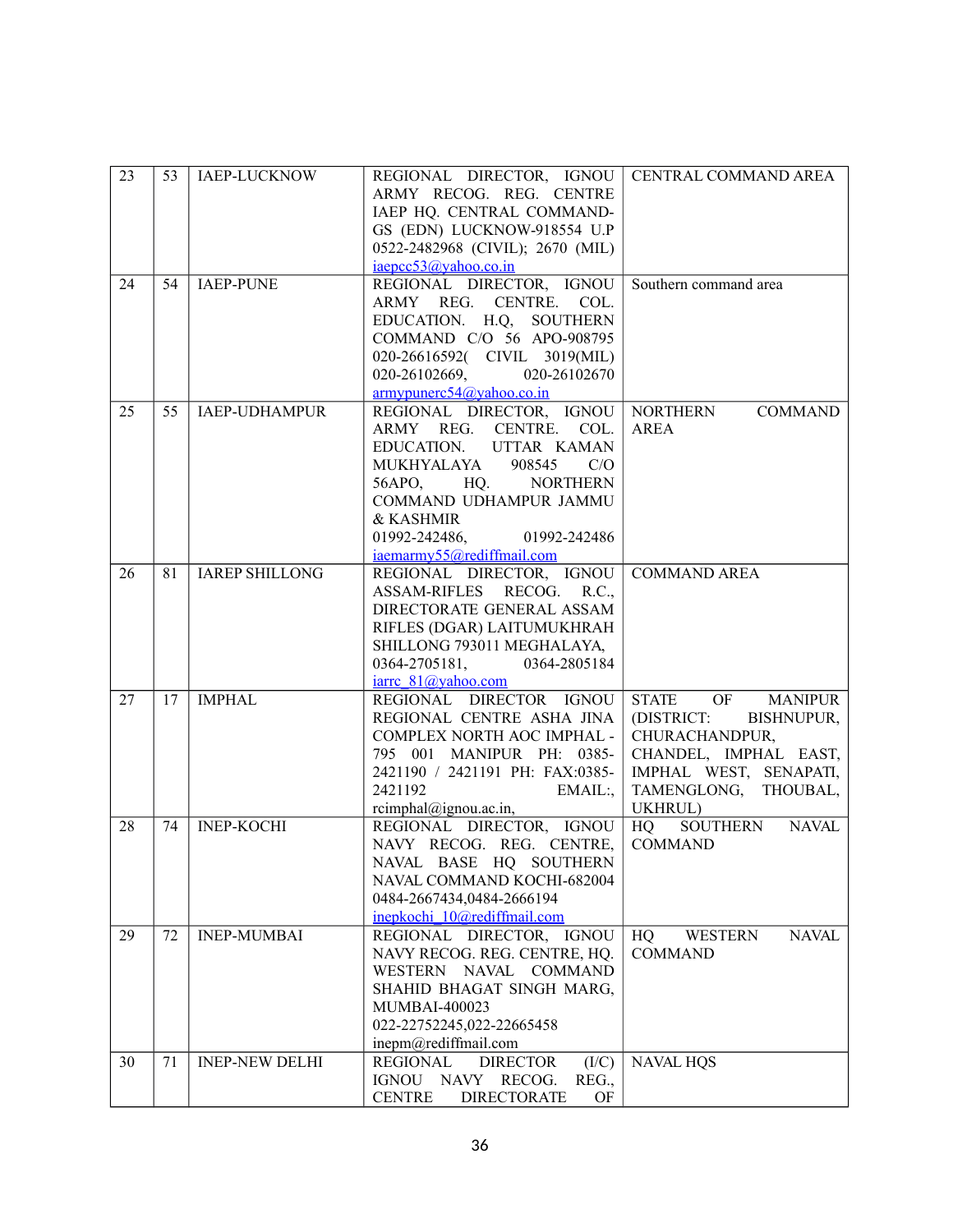|    |    |                 | <b>NAVAL</b><br><b>EDUCATION</b>                             |                                         |
|----|----|-----------------|--------------------------------------------------------------|-----------------------------------------|
|    |    |                 | INTEGRATED HQS. MINISTRY OF                                  |                                         |
|    |    |                 | DEFENCE WEST BLOCK.5, IIND                                   |                                         |
|    |    |                 | FLR, WING-II RK PURAM, NEW                                   |                                         |
|    |    |                 | DELHI-110066                                                 |                                         |
|    |    |                 | 011-26194686, 011-26105067                                   |                                         |
|    |    |                 | inepdelhi@rediffmail.com                                     |                                         |
| 31 | 73 | <b>INEP-</b>    | REGIONAL DIRECTOR IGNOU                                      | <b>EASTERN</b><br>HQ<br><b>NAVAL</b>    |
|    |    | VISAKHAPATANAM  | NAVY RECOG. REG. CENTRE HQ.                                  | <b>COMMAND</b>                          |
|    |    |                 | EASTERN NAVAL COMMAND                                        |                                         |
|    |    |                 | VISAKHAPATNAM-530014                                         |                                         |
|    |    |                 | ANDHRA PRADESH 0891-2812669,                                 |                                         |
|    |    |                 | 0891-2515834<br>$rc73$ ( <i>a</i> ) ignou. ac. in,           |                                         |
|    |    |                 | inepv@hotmail.com                                            |                                         |
| 32 | 03 | <b>ITANAGAR</b> | <b>DIRECTOR</b><br>REGIONAL<br>(I/C)                         | <b>STATE</b><br>OF<br>ARUNACHAL         |
|    |    |                 | IGNOU<br>REGIONAL<br><b>CENTRE</b>                           | <b>PRADESH</b><br>(DISTRICT:            |
|    |    |                 | 'C'<br>'HORNHILL<br><b>COMPLEX'</b>                          | ANJAW, CHANGLANG, EAST                  |
|    |    |                 | SECTOR (NEAR CENTRAL SCH.)                                   | KAMENG, EAST<br>SIANG,                  |
|    |    |                 | NAHARLAGUN ITANAGAR - 791                                    | KURUNG KUMEY, LOHIT,                    |
|    |    |                 | 110 ARUNACHAL PRADESH PH:                                    | LOWER DIBANG VALLEY,                    |
|    |    |                 | 0360-23517051/2247536<br>PH:                                 | LOWER SUBANSIRI, PAPUM                  |
|    |    |                 | FAX:0360-2350990                                             | PARE,<br>TAWANG,<br>TIRAP,              |
|    |    |                 | EMAIL:rcitanagar@ignou.ac.in                                 | UPPER DIBANG,<br><b>UPPER</b>           |
|    |    |                 |                                                              | SUBANSIRI, UPPER SIANG,                 |
|    |    |                 |                                                              | WEST<br>KAMENG, WEST                    |
|    |    |                 |                                                              | SIANG)                                  |
| 33 | 41 | <b>JABALPUR</b> | REGIONAL DIRECTOR<br>(I/C)                                   | STATE OF<br><b>MADHYA</b>               |
|    |    |                 | IGNOU REGIONAL CENTRE 2ND                                    | PRADESH<br>(DISTRICT:                   |
|    |    |                 | FLOOR, RAJSHEKHAR BHAVAN                                     | ANNUPUR, BALAGHAT,                      |
|    |    |                 | DURGAVATI<br>RANI                                            | CHHINDWARA, DINDORI,                    |
|    |    |                 | VISHVAVIDYALAYA<br>CAMPUS,                                   | JABALPUR,<br>KATNI,                     |
|    |    |                 | PACHPEDHI JABALPUR - 482 001                                 | MANDLA, NARSHINGAPUR,                   |
|    |    |                 | MADHYA PRADESH PH: 0761-                                     | SEONI, SHAHDOL, SIDDHI,                 |
|    |    |                 | 2600411 /2609896 2600219 PH:                                 | SINGRAULI,<br>UMARIA,                   |
|    |    |                 | FAX:0761-2609919                                             | DAMOH, PANNA,<br>SAGAR,                 |
|    |    |                 | EMAIL:rcjabalpur@ignou.ac.in                                 | CHHATTARPUR,<br>REWA,                   |
|    |    |                 |                                                              | SATNA, TIKAMGARH)                       |
| 34 | 23 | <b>JAIPUR</b>   | <b>DIRECTOR</b><br>(I/C)<br>REGIONAL                         | <b>STATE</b><br>OF RAJASTHAN            |
|    |    |                 | IGNOU REGIONAL CENTRE 70/79,                                 | (DISTRICT: AJMER, ALWAR,                |
|    |    |                 | <b>MARG</b><br>PATEL<br><b>SECTOR</b><br>$\blacksquare$<br>7 | BARAN, BHARATPUR, BHILW                 |
|    |    |                 | MANSAROVAR JAIPUR - 302 020                                  | ARA                                     |
|    |    |                 | RAJASTHAN PH: 0141-2785730 /                                 | ,BUNDI,CHITTORGARH,CHU                  |
|    |    |                 | 2785750<br>PH:0141-2396427                                   | DAUSA, DHOLPUR,<br>RU.                  |
|    |    |                 | FAX:0141-2784043                                             | HANUMUNGARH, JAIPUR, JH                 |
|    |    |                 | EMAIL:rejaipur@jgnou.ac.in,                                  | ALA                                     |
|    |    |                 |                                                              | WAR, JHUNJHUNU, KARAULI,                |
|    |    |                 |                                                              | <b>KOT</b>                              |
|    |    |                 |                                                              | A, SAWAIMADHEPUR, SIKAR,                |
|    |    |                 |                                                              | SRI<br>GANGANAGAR<br>&                  |
|    |    |                 |                                                              | TONK)                                   |
| 35 | 12 | <b>JAMMU</b>    | <b>REGIONAL</b><br><b>IGNOU</b><br><b>DIRECTOR</b>           | <b>STATE</b><br><b>JAMMU</b><br>OF<br>& |
|    |    |                 | <b>REGIONAL</b><br><b>CENTRE</b><br><b>SPMR</b>              | KASHMIR (JAMMU REGION                   |
|    |    |                 | <b>COLLEGE</b><br>OF<br><b>COMMERCE</b>                      | - DISTRICT: DODA, JAMMU,                |
|    |    |                 | AUROBINDO BLOCK 1ST FLOOR                                    | KATHUA,<br>KISHTWAR,                    |
|    |    |                 | CANAL ROAD JAMMU - 180 001                                   | POONCH,<br>RAJOURI,                     |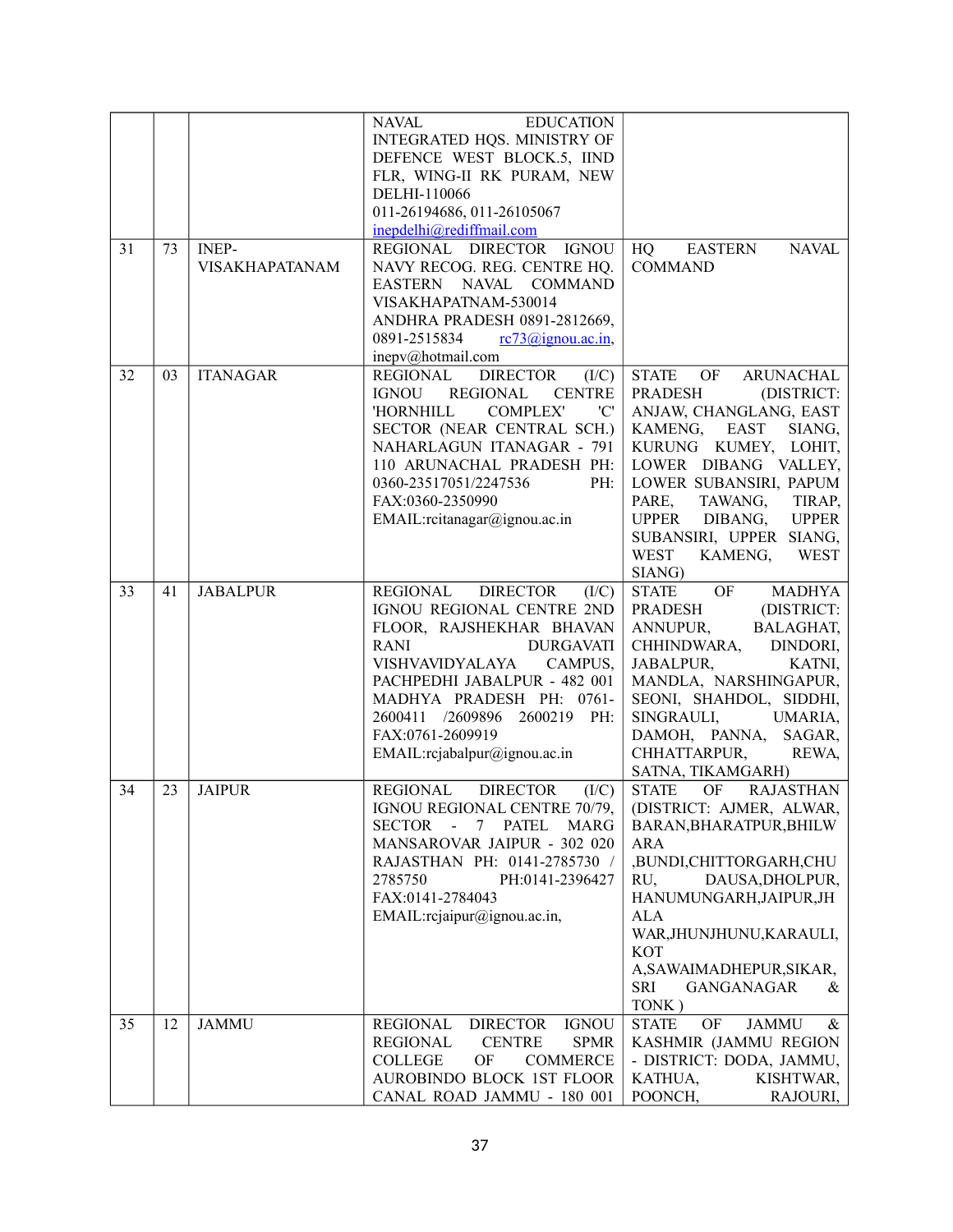|                    |    |                | JAMMU & KASHMIR PH: 0191-                                                    | RAMBAN, REASI, SAMBA,                           |
|--------------------|----|----------------|------------------------------------------------------------------------------|-------------------------------------------------|
|                    |    |                | 2579572 / 2546529 PH: FAX:0191-                                              | <b>UDHAMPUR)</b>                                |
|                    |    |                | 2561154                                                                      |                                                 |
|                    |    |                | EMAIL:rcjammu@ignou.ac.in                                                    |                                                 |
| 36                 | 37 | <b>JORHAT</b>  | REGINOAL DIRECTOR IGNOU                                                      | STATE OF<br><b>ASSAM</b>                        |
|                    |    |                | REGIONAL CENTRE HOUSE NO.                                                    | (DISTRICT:<br>NAGAON,                           |
|                    |    |                | 337 A.T. TOAD, TARAJAN POOL                                                  | GOLAGHAT,<br>JORHAT,                            |
|                    |    |                | JORHAT - 785001 ASSAM PH:                                                    | SHIVASAGAR, DIBRUGARH,                          |
|                    |    |                | 0376-2371116/2370214 PH:0376-                                                | TINSUKIA, LAKHIMPUR,                            |
|                    |    |                | 2371115<br>FAX:                                                              | DHEMAJI, SONITPUR)                              |
|                    |    |                | EMAIL:rcjorhat@ignou.ac.in,,                                                 |                                                 |
| 37                 | 10 | <b>KARNAL</b>  | REGIONAL DIRECTOR IGNOU                                                      | OF<br><b>STATE</b><br>HARYANA                   |
|                    |    |                | REGIONAL CENTRE 06 SUBHASH                                                   | (DISTRICT:<br>BHIWANI,                          |
|                    |    |                | COLONY NEAR HOME GUARD                                                       | FATEHABAD,<br>HISAR,                            |
|                    |    |                | OFFICE KARNAL - 132 001                                                      | JHAJJAR, JIND, KAITHAL,                         |
|                    |    |                | HARYANA PH: 0184-2271514 /                                                   | KARNAL, KURUKSHETRA,                            |
|                    |    |                | 2260075 PH: FAX:0184-2255738                                                 | MAHENDRAGARH, PANIPAT,                          |
|                    |    |                | EMAIL:rckarnal@ignou.ac.in,                                                  | REWARI, ROHTAK, SIRSA,<br>SONIPAT, YAMUNANAGAR) |
| 38                 | 22 | <b>KHANNA</b>  | REGIONAL DIRECTOR IGNOU                                                      | OF<br><b>PUNJAB</b><br><b>STATE</b>             |
|                    |    |                | REGIONAL<br><b>CENTRE</b><br>I.T.I.                                          | (DISTRICT: GURDASPUR,                           |
|                    |    |                | BUILDING BULEPUR (DISTRICT                                                   | AMRITSAR, TARN TARAN,                           |
|                    |    |                | LUDHIANA) KHANNA - 141 401                                                   | KAPURTHALA,                                     |
|                    |    |                | PUNJAB PH: 01628-229993 / 237361                                             | JALANDHAR, HOSHIARPUR,                          |
|                    |    |                | PH:<br>FAX:01628-238284                                                      | SBS NAGAR/NAWANSHAHR,                           |
|                    |    |                | EMAIL:rckhanna@ignou.ac.in                                                   | SANGRUR,<br>BARNALA,                            |
|                    |    |                |                                                                              | BATHINDA,<br>MANSA,                             |
|                    |    |                |                                                                              | MUKTSAR, LUDHIANA,                              |
|                    |    |                |                                                                              | FEROZEPUR, FARIDKOT,                            |
|                    |    |                |                                                                              | MOGA)                                           |
| 39                 | 20 | <b>KOHIMA</b>  | REGIONAL DIRECTOR IGNOU                                                      | STATE OF NAGALAND                               |
|                    |    |                | REGIONAL<br><b>CENTRE</b><br>NEAR                                            | (DISTRICT:<br>KOHIMA,                           |
|                    |    |                | MOUNT HERMON SCHOOL DON                                                      | DIMAPUR,<br>WOKHA,                              |
|                    |    |                | BOSCO HR.SEC SCHOOL ROAD                                                     | MOKOKCHUNG,                                     |
|                    |    |                | KENDOUZOU KOHIMA - 797 001                                                   | TUENSANG,<br>ZUNHEBOTO,                         |
|                    |    |                | NAGALAND PH: 0370-2260366 /                                                  | LONGLENG, KIPHIRE, MON,                         |
|                    |    |                | 2260167 PH: FAX:0370-2260216                                                 | PEREN, PHEK)                                    |
| $\lceil 40 \rceil$ |    | 28 KOLKATA     | EMAIL:, rckohima@ignou.ac.in<br>REGIONAL DIRECTOR IGNOU STATE OF WEST BENGAL |                                                 |
|                    |    |                | REGIONAL CENTRE BIKASH                                                       | (DISTRICT:<br>KOLKATA,                          |
|                    |    |                | BHAWAN, 4TH FLOOR NORTH                                                      | 24<br>PARAGANAS,<br>NORTH                       |
|                    |    |                | BLOCK SALT LAKE, BIDHAN                                                      | 24<br>SOUTH<br>PARAGANAS,                       |
|                    |    |                | NAGAR KOLKATA - 700 091 WEST                                                 | PURBA, PURBA MEDINIPUR,                         |
|                    |    |                | BENGAL<br>PH:<br>033-23349850                                                | PASCHIM<br>MEDINIPUR,                           |
|                    |    |                | PH:033-23592719 / 23589323 (RCL)                                             | BANKURA,<br>HOWRAH,                             |
|                    |    |                | FAX:033-23347576                                                             | HOOGHLY, PURULIA,                               |
|                    |    |                | EMAIL:rckolkata@ignou.ac.in,                                                 | BURDWAN, NADIA)                                 |
| 41                 | 44 | <b>KORAPUT</b> | REGIONAL DIRECTOR IGNOU                                                      | <b>ORISSA</b><br><b>STATE</b><br>OF             |
|                    |    |                | REGIONAL CENTRE DISTRICT                                                     | (DISTRICT:<br>KORAPUT,                          |
|                    |    |                | <b>OFFICE</b><br><b>AGRICULTURE</b><br><b>RD</b>                             | MALKANGIRI, RAYAGADA,                           |
|                    |    |                | BEHIND WOMEN'S COLLEGE                                                       | NABARANGPUR,                                    |
|                    |    |                | AT/PO/DISTT.-KORAPUT 764 020                                                 | NUAPADA),<br>KALAHANDI,                         |
|                    |    |                | ORISSA<br>PH:<br>06852-251535                                                | STATE OF CHHATTISGARH                           |
|                    |    |                | PH:06852-251535<br>FAX:06852-                                                | (DISTRICT:<br>BASTAR,                           |
|                    |    |                | 252503                                                                       | NARAYANPUR,                                     |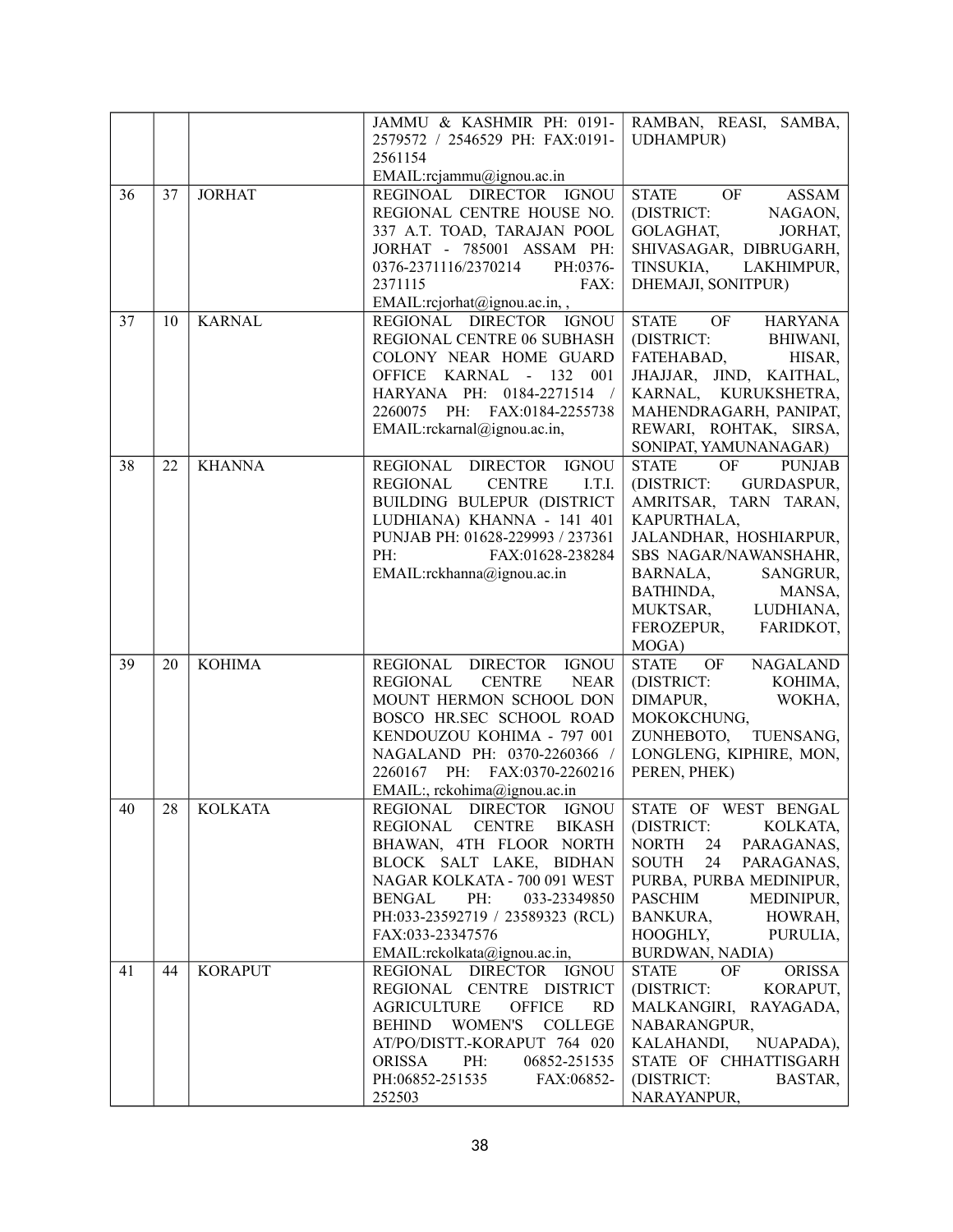|    |    |                | EMAIL:rckoraput@ignou.ac.in                               | DANTEWADA,<br>BIJAPUR,                               |
|----|----|----------------|-----------------------------------------------------------|------------------------------------------------------|
|    |    |                |                                                           | SUKMA, KONDAGAON)                                    |
| 42 | 27 | <b>LUCKNOW</b> | REGIONAL DIRECTOR IGNOU                                   | STATE OF UTTAR PRADESH                               |
|    |    |                | REGIONAL CENTRE 5-C/INS-1,                                | (DISTRICT:<br>AURAIYA,                               |
|    |    |                | SECTOR - 5 VRINDAVAN YOJNA,                               | BAHRAICH,<br>BALRAMPUR,                              |
|    |    |                | TELIBAGH LUCKNOW 226 029                                  | BANDA, BAR<br>BAREILLY,<br><b>BARABANKI,</b>         |
|    |    |                | UTTAR PRADESH PH: PH: FAX:                                | BASTI,                                               |
|    |    |                | EMAIL:rclucknow@ignou.ac.in                               | CHITRAKUT, FAIZABAD,                                 |
|    |    |                |                                                           | <b>FARUKHABAD</b>                                    |
|    |    |                |                                                           | (FATEHGARH), FATEHPUR,<br>HAMIRPURko,                |
|    |    |                |                                                           | GONDA,<br>HARDOI,<br>JALAUN(ORAI),                   |
|    |    |                |                                                           | JHANSI, KANNAUJ, KANPUR                              |
|    |    |                |                                                           | RURAL, KANPUR URBAN,                                 |
|    |    |                |                                                           | KAUSHAMBI,LAKHIMPUR(K                                |
|    |    |                |                                                           | HER<br>I),<br>LALITPUR,                              |
|    |    |                |                                                           | LUCKNOW,<br>MAHOBA,                                  |
|    |    |                |                                                           | PILIBHIT, RAEBAREILY,                                |
|    |    |                |                                                           | SHAHJANANPUR,                                        |
|    |    |                |                                                           | SHRAVASTI,                                           |
|    |    |                |                                                           | SIDHARTHNAGAR,                                       |
|    |    |                |                                                           | SITAPUR, UNNAO)                                      |
| 43 | 43 | <b>MADURAI</b> | REGIONAL DIRECTOR IGNOU                                   | STATE OF TAMIL<br>NADU                               |
|    |    |                | REGIONAL CENTRE SIKKANDAR<br><b>ALANGANALLUR</b>          | (DISTRICT:<br>COIMBATORE,<br>DINDIGUL, ERODE, KARUR, |
|    |    |                | <b>CHAVADI</b><br>ROAD MADURAI 625 018 TAMIL              | MADURAI,<br>NILGIRIS,                                |
|    |    |                | NADU PH: 0452-2380387 / 2370733                           | PUDUKKOTTAI,                                         |
|    |    |                | PH:<br>FAX:0452-2370588                                   | RAMANATHAPURAM,                                      |
|    |    |                | EMAIL:remadurai@ignou.ac.in,                              | SIVAGANGA, THANJAVUR,                                |
|    |    |                |                                                           | THENI,<br>THIRUVAROOR,                               |
|    |    |                |                                                           | TIRUCHIRAPPALLI,                                     |
|    |    |                |                                                           | TIRUPUR, VIRUDHUNAGAR)                               |
| 44 | 49 | <b>MUMBAI</b>  | REGIONAL DIRECTOR<br>(I/C)                                | STATE OF MAHARASHTRA                                 |
|    |    |                | IGNOU REGIONAL CENTRE 2nd                                 | (DISTRICT:<br>MUMBAI,                                |
|    |    |                | AND<br>3rd FLOOR KAPPEESH                                 | THANE,<br>RAIGARH,                                   |
|    |    |                | BUILDING, M. G. ROAD OPP TO                               | RATNAGIRI,<br>PALGHAR,                               |
|    |    |                | RLY.<br>MULUND<br><b>STATION</b>                          | MUMBAI SUBURBAN)                                     |
|    |    |                | MULUND (WEST), MUMBAI- 400<br>080 MAHARASHTRA PH: 022-    |                                                      |
|    |    |                | 25633159 / 25635540 PH: FAX:022-                          |                                                      |
|    |    |                | 25635411                                                  |                                                      |
|    |    |                | EMAIL:rcmumbai@ignou.ac.in                                |                                                      |
| 45 | 36 | <b>NAGPUR</b>  | <b>DIRECTOR</b><br><b>IGNOU</b><br>REGIONAL               | STATE OF MAHARASHTRA                                 |
|    |    |                | <b>REGIONAL</b><br><b>CENTRE</b><br><b>GYAN</b>           | (DISTRICT:<br>AMRAVATI,                              |
|    |    |                | VATIKA 14 HINDUSTAN COLONY                                | BULDHANA,<br>AKOLA,                                  |
|    |    |                | AMARAVATI ROAD NAGPUR - 440                               | WASHIM,<br>HINGOLI,                                  |
|    |    |                | 033 MAHARASHTRA PH: 0712-                                 | PARBHANI,<br>NANDED,                                 |
|    |    |                | 2536999,2537999 PH:0712-2022000                           | YAVATMAL,<br>WARDHA,                                 |
|    |    |                | FAX:0712-2538999                                          | CHANDRAPUR,<br>NAGPUR,                               |
|    |    |                | EMAIL:rcnagpur@ignou.ac.in                                | GONDIA,<br>BHANDARA,                                 |
|    |    |                |                                                           | <b>GADCHIROLI</b> )                                  |
| 46 | 39 | <b>NOIDA</b>   | REGIONAL<br>DIRECTOR IGNOU<br>REGIONAL CENTRE C-53 SECTOR | STATE OF UTTAR PRADESH<br>(DISTRICT: GAUTAM BUDH     |
|    |    |                | 62 INSTITUTIONAL AREA NOIDA                               | NAGAR,<br>GHAZIABAD,                                 |
|    |    |                | - 201 305 UTTAR PRADESH PH:                               | MEERUT,<br>BAGHPAT,                                  |
|    |    |                |                                                           |                                                      |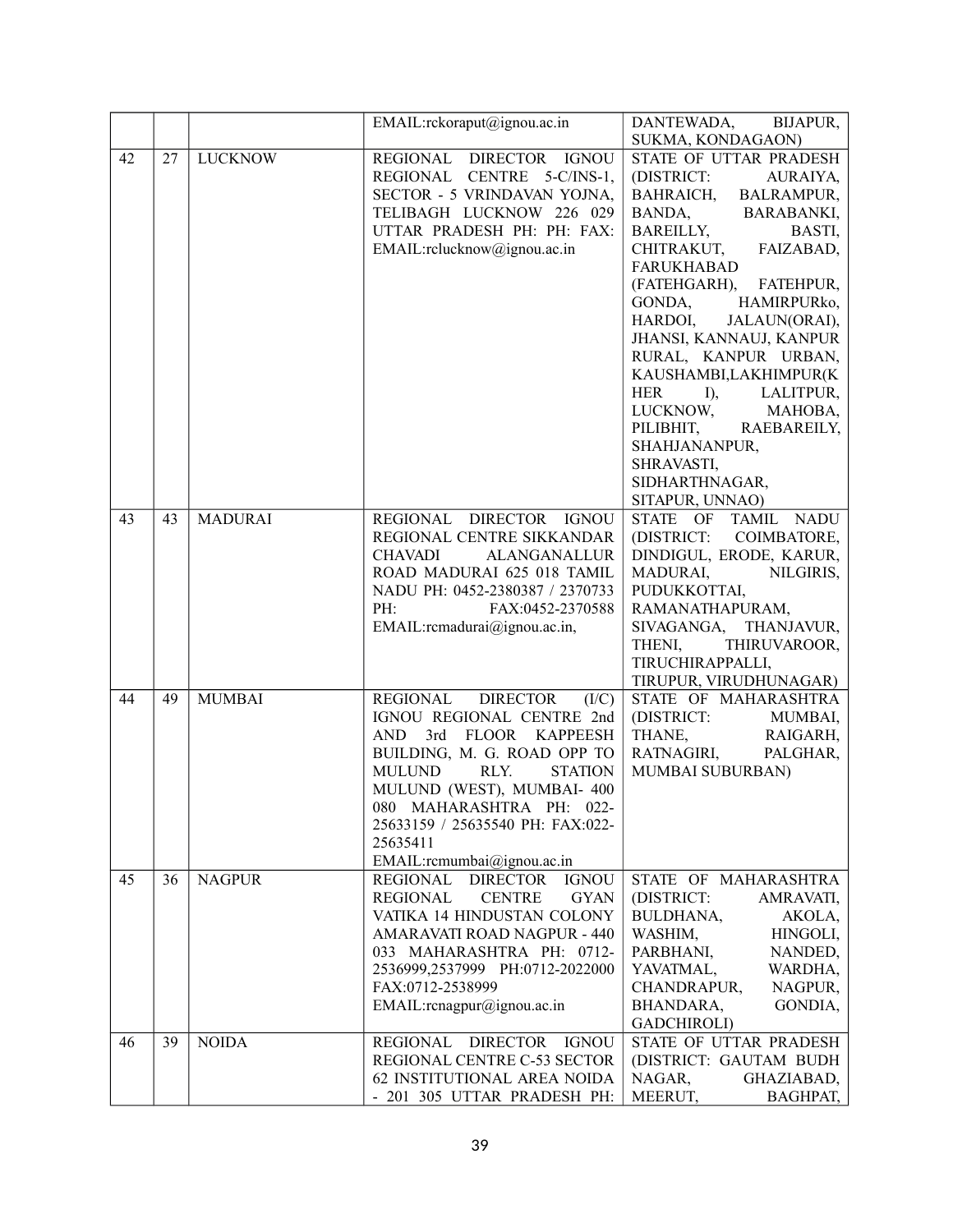| 47 | 08 | <b>PANAJI</b> | 2405014<br>0120-2405012<br>PH:<br>$\frac{1}{2}$<br>FAX:0120-2405013<br>EMAIL:rcnoida@ignou.ac.in<br>REGIONAL DIRECTOR IGNOU                                                                                                                                                                                     | BARAUT,<br>GHAZIPUR,<br><b>BULANDSHAHR,</b><br>HAPUR)<br>STATE OF DELHI (MAYUR<br>VIHAR PH-I & II, MAYUR<br><b>VIHAR</b><br>EXTN.,<br>VASUNDHARA ENCLAVE)<br>STATE OF GOA (DISTRICT:                                                          |
|----|----|---------------|-----------------------------------------------------------------------------------------------------------------------------------------------------------------------------------------------------------------------------------------------------------------------------------------------------------------|-----------------------------------------------------------------------------------------------------------------------------------------------------------------------------------------------------------------------------------------------|
|    |    |               | REGIONAL CENTRE H. NO. 1576<br>NEAR P&T STAFF QUARTERS<br>ALTO PORVORIM P.O. 403 521<br>GOA<br>PH:<br>0832-2414553<br>PH:<br>FAX:0832-2414550<br>EMAIL:rcpanaji@ignou.ac.in                                                                                                                                     | NORTH GOA, SOUTH GOA),<br>OF<br><b>KARNATAKA</b><br><b>STATE</b><br>(DISTRICT:<br>BELGAUM,<br>DHARWAD,<br><b>UTTARA</b><br>KANNAD),<br><b>STATE</b><br>OF<br>MAHARASHTRA (DISTRICT:<br>SINGDHDURG)                                            |
| 48 | 05 | <b>PATNA</b>  | REGIONAL DIRECTOR IGNOU<br>REGIONAL CENTRE 2ND FLOOR,<br><b>BISCOMAUN</b><br><b>TOWER</b><br><b>WEST</b><br>GANDHI MAIDAN, PATNA - 800<br>001 BIHAR PH: 0612-2219539 /<br>2219541 PH: FAX:0612-2219538<br>EMAIL:rcpatna@ignou.ac.in                                                                             | STATE OF BIHAR (DISTRICT:<br>ARWAL, AURANGABAD, BHO<br><b>JPU</b><br>BUXAR,<br>R,<br>GAYA, JAMUI, JEHANABAD, K<br>AIM<br>UR,<br>LAKSHISARAI, NALANDA, N<br><b>AWA</b><br>DA,<br>PATNA,<br>ROHTAS, SHEIKHPURA,<br>VAISHALI, SIWAN,<br>CHAPPRA) |
| 49 | 02 | PORT BLAIR    | REGIONAL DIRECTOR<br>IGNOU REGIONAL CENTRE<br>KANNADA SANGHA BUILDING<br>NEAR SYNDICATE BANK<br>18, TAGORE ROAD,<br><b>MOHANPURA</b><br><b>PORT BLAIR - 744 101</b><br><b>ANDAMAN &amp; NICOBAR</b><br><b>ISLANDS</b><br>PH: 03192-242888 / 230111<br>PH:<br>FAX:03192-230111<br>EMAIL:rcportblair@ignou.ac.in, | <b>ANDAMAN &amp; NICOBAR</b><br>ISLANDS [U.T.] (DISTRICT:<br>NORTH & MIDDLE<br>ANDAMAN, SOUTH<br>ANDAMAN, NICOBAR)                                                                                                                            |
| 50 | 16 | <b>PUNE</b>   | <b>REGIONAL DIRECTOR</b><br><b>IGNOU REGIONAL CENTRE</b><br>MSFC BUILDING, 1ST FLOOR<br>270, SENAPATI BAPAT ROAD<br>PUNE - 411 016<br><b>MAHARASHTRA</b><br>PH: 020-25671867 / 25651321<br>PH:<br>FAX:020-25671864<br>EMAIL:rcpune@ignou.ac.in,                                                                 | <b>STATE OF MAHARASHTRA</b><br>(DISTRICT: NANDURBAR,<br>DHULE, JALGAON,<br>AURANGABAD, NASIK,<br>JALNA, AHMADNAGAR,<br>BID, PUNE, OSMANABAD,<br>SANGLI, SATARA,<br><b>KOLHAPUR)</b>                                                           |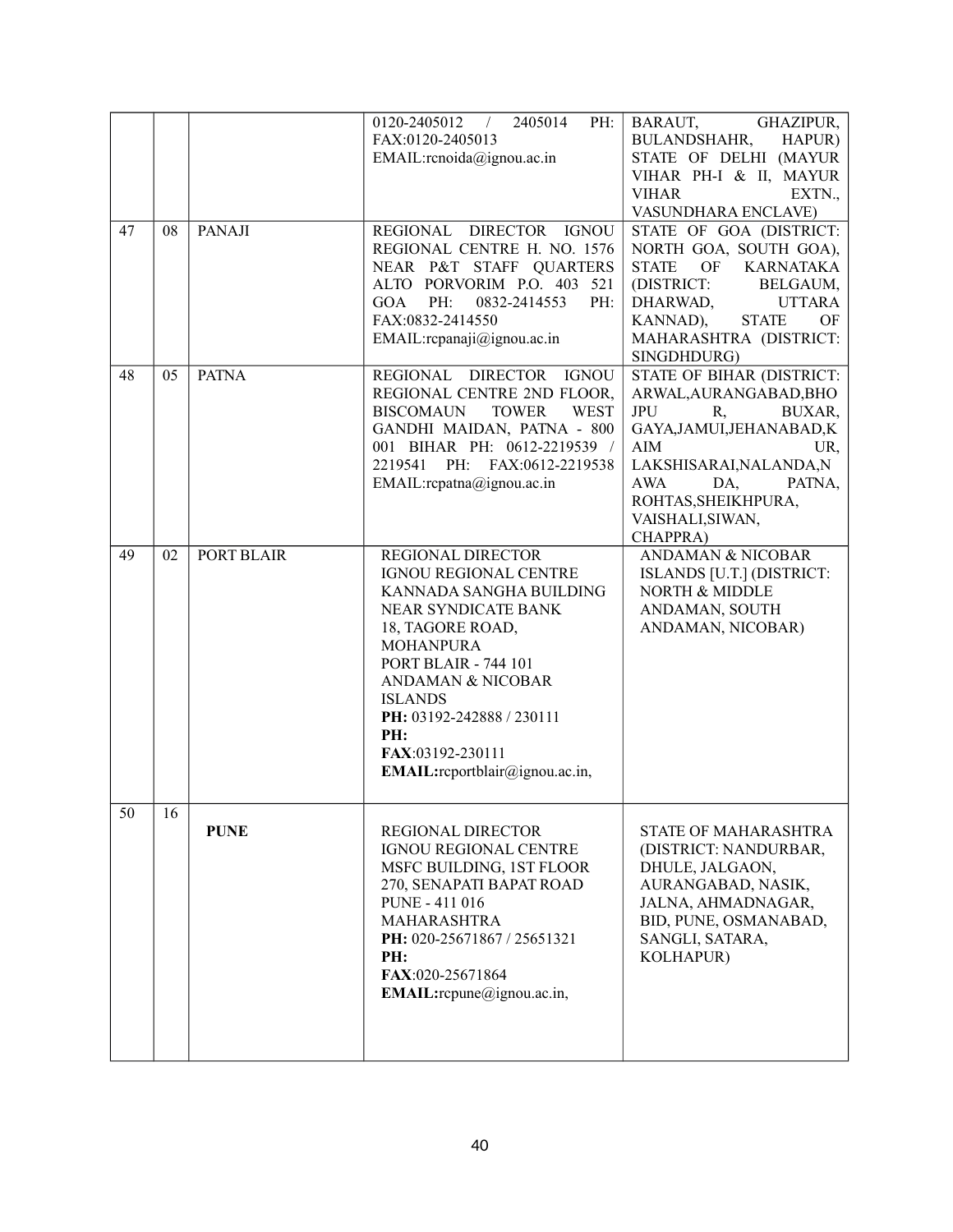| $\overline{51}$ | 50 | <b>RAGHUNATHGANJ</b> | <b>REGIONAL DIRECTOR</b><br><b>IGNOU REGIONAL CENTRE</b><br><b>BAGAN BARI</b><br>NEAR DENA BANK, FULTALA<br>MURSHIDABAD<br><b>RAGHUNATHGANJ</b><br>WEST BENGAL-742 225<br>PH: 03483-271555 / 271666<br>PH:03483-271666<br>FAX:03483-271666<br><b>EMAIL:</b><br>rcraghunathganj@ignou.ac.in, | STATE OF WEST BENGAL<br>(DISTRICT:<br>MURSHIDABAD,<br>BIRBHUM, MALDA)                                                                                                                                                                                                            |
|-----------------|----|----------------------|---------------------------------------------------------------------------------------------------------------------------------------------------------------------------------------------------------------------------------------------------------------------------------------------|----------------------------------------------------------------------------------------------------------------------------------------------------------------------------------------------------------------------------------------------------------------------------------|
| 52              | 35 | <b>RAIPUR</b>        | REGIONAL DIRECTOR<br>IGNOU REGIONAL CENTRE<br><b>IGNOU COMPLEX</b><br><b>KACHNA</b><br><b>POST: SADDU</b><br><b>RAIPUR - 492 014</b><br><b>CHHATTISGARH</b><br>PH: 0771-2428285 / 5056508<br>PH:0771-2445839<br>FAX:0771-2445839<br>EMAIL: $r$ craipur@ignou.ac.in,                         | STATE OF CHHATTISGARH<br>(DISTRICT: BILASPUR,<br>DHAMTARI, DURG, JANJGIR-<br>CHAMPA, JASHPUR,<br>KANKER, KAWARDHA,<br>KORBA, KORIYA,<br>MAHASAMUND, RAIGARH,<br>RAIPUR, RAJNANDGAON,<br>SURAJPUR, SARGUJA,<br>BALOD, BALODBAZAR,<br>BALRAMPUR, BEMETARA,<br>GARIABANDH, MUNGELI) |
| 53              | 42 | <b>RAJKOT</b>        | REGIONAL DIRECTOR<br><b>IGNOU REGIONAL CENTRE</b><br>SAURASHTRA UNIVERSITY<br><b>CAMPUS</b><br><b>RAJKOT</b><br>360 005<br><b>GUJARAT</b><br>PH: 0281-2572988<br>PH:<br>FAX:0281-2571603<br>EMAIL:rcrajkot@ignou.ac.in,                                                                     | <b>STATE OF GUJARAT</b><br>(DISTRICT: RAJKOT,<br>KACHCHH, JAMNAGAR,<br>PORBANDER, JUNAGADH,<br>AMRELI, BHAVNAGAR,<br>SURENDRANAGAR, DEV-<br>BHOOMI DWARKA, GIR-<br>SOMNATH, BOTAD, MORBI),<br>$DIU$ (U.T.)                                                                       |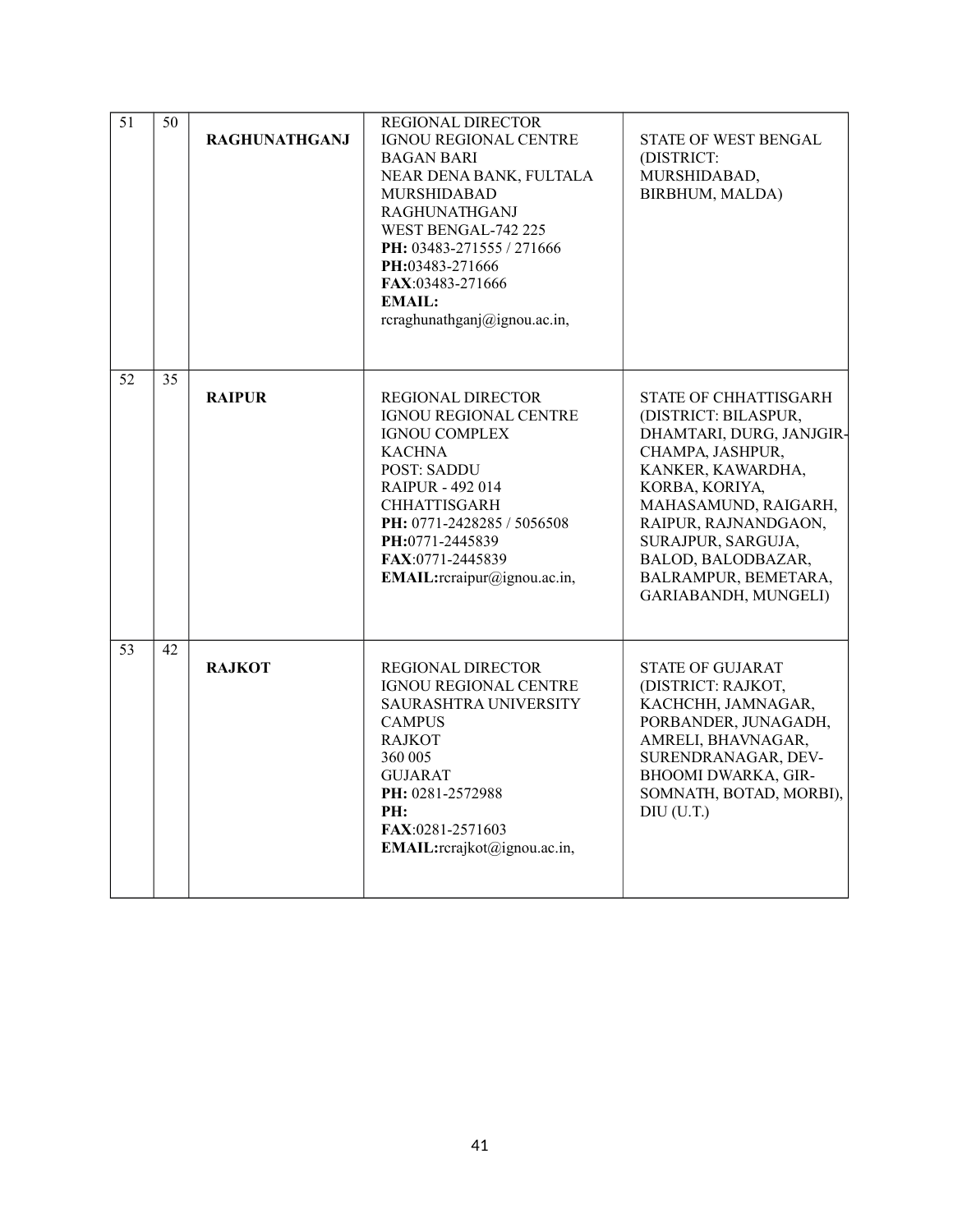| $\overline{54}$ | 32 | <b>RANCHI</b>   | REGIONAL DIRECTOR<br>IGNOU REGIONAL CENTRE<br>457/A, ASHOK NAGAR<br><b>RANCHI - 834 022</b><br><b>JHARKHAND</b><br>PH: 0651-2244688 / 2244699 /<br>2244677<br>PH:0651-2244677<br>FAX:0651-2244400<br>EMAIL:reranchi@ignou.ac.in                                                | STATE OF JHARKHAND<br>(DISTRICT: RANCHI,<br>LOHARDAGA, GUMLA,<br>SIMDEGA, PALAMU,<br>LATEHAR, GARHWA, WEST<br>SINGHBHUM,<br>SARAIKELA, KHARASAWAN, E<br><b>AST</b><br>SINGBHUM, HAZARIBAGH, CH<br>ATRA, KODERMA, KHUNTI,<br>RAMGARH, BOKARO,<br>DHANBAD)                  |
|-----------------|----|-----------------|--------------------------------------------------------------------------------------------------------------------------------------------------------------------------------------------------------------------------------------------------------------------------------|---------------------------------------------------------------------------------------------------------------------------------------------------------------------------------------------------------------------------------------------------------------------------|
| 55              | 18 | <b>SHILLONG</b> | REGIONAL DIRECTOR (I/C)<br>IGNOU REGIONAL CENTRE<br><b>SUNNY LODGE</b><br><b>NONGTHYMMI</b><br><b>NONGSHILLIANG</b><br><b>SHILLONG - 793 014</b><br>MEGHALAYA<br>PH: 0364-2521117 / 2521271<br>PH:0364-2520503<br>FAX:0364-2521271<br><b>EMAIL:</b> $r$ cshillong@ignou.ac.in, | STATE OF MEGHALAYA<br>(DISTRICT: EAST GARO HILLS,<br>EAST JAINTIA HILLS, EAST<br>KHASI HILLS, NORTH GARO<br>HILLS, RI BHOI, SOUTH GARO<br>HILLS, SOUTH WEST GARO<br>HILLS, SOUTH WEST KHASI<br>HILLS, WEST GARO HILLS,<br>WEST JAINTIA HILLS, WEST<br><b>KHASI HILLS)</b> |
| 56              | 11 | <b>SHIMLA</b>   | REGIONAL DIRECTOR (I/C)<br><b>IGNOU REGIONAL CENTRE</b><br><b>CHAUHAN NIWAS</b><br>BUILDING,<br><b>KHALINI</b><br><b>SHIMLA</b><br>171 002<br>HIMACHAL PRADESH<br>PH: 0177-2624612 / 2624613<br>PH:<br>FAX:0177-2624611<br>EMAIL: reshimla@ignou.ac.in                         | STATE OF HIMACHAL<br>PRADESH (DISTRICT:<br>BILASPUR, CHAMBA,<br>HAMIRPUR, KANGRA,<br>KINNAUR, KULLU, LAHUL &<br>SPITI, MANDI, SHIMLA,<br>SIRMAUR, SOLAN, UNA)                                                                                                             |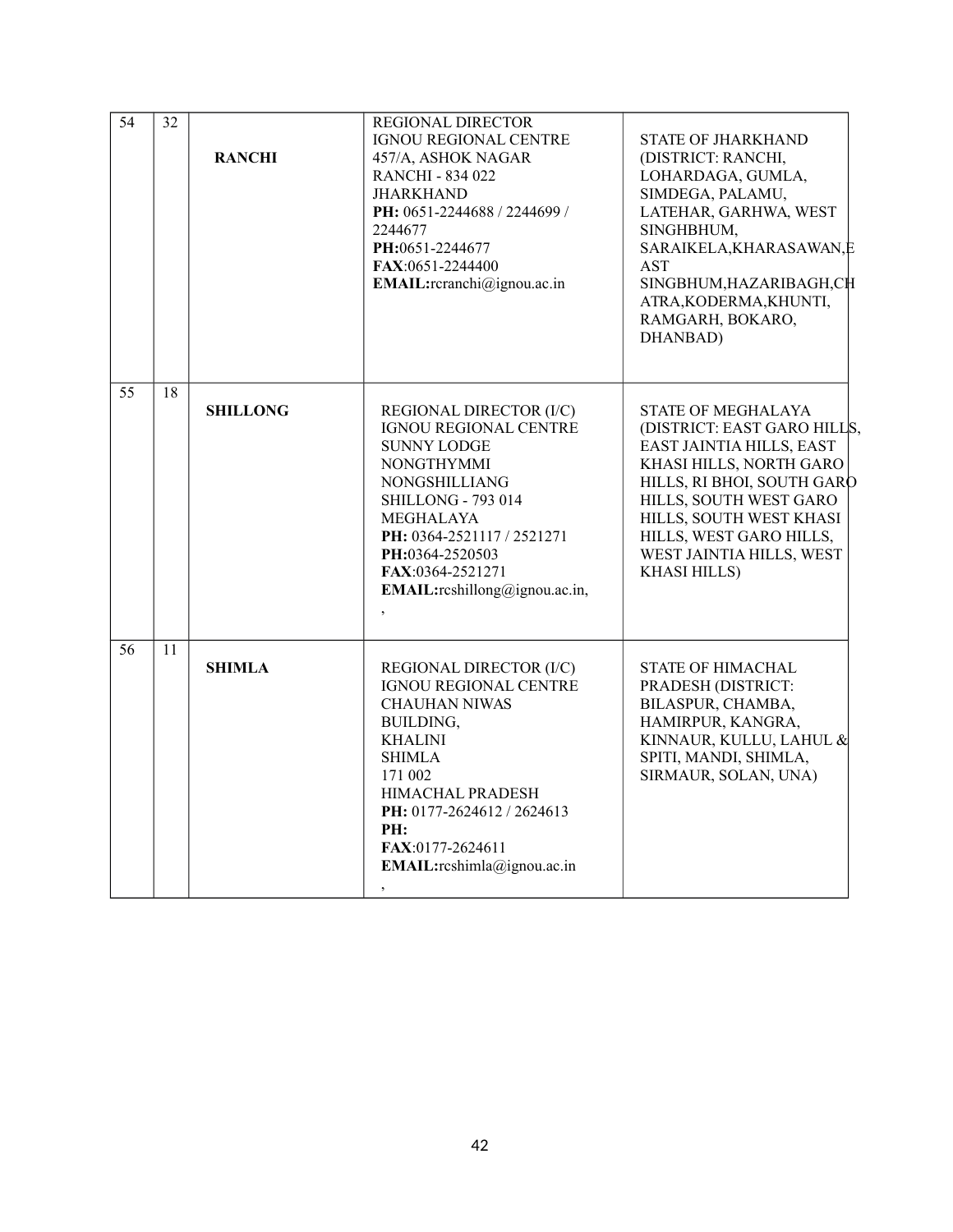| 57 | 45 |                   |                                                                                                                                                                                                                                                                                                            |                                                                                                                                                                                                                                                                                                        |
|----|----|-------------------|------------------------------------------------------------------------------------------------------------------------------------------------------------------------------------------------------------------------------------------------------------------------------------------------------------|--------------------------------------------------------------------------------------------------------------------------------------------------------------------------------------------------------------------------------------------------------------------------------------------------------|
|    |    | <b>SILIGURI</b>   | REGIONAL DIRECTOR (I/C)<br><b>IGNOU REGIONAL CENTRE</b><br>17/12 J C BOSE ROAD<br><b>SUBHAS PALLY</b><br><b>SILIGURI</b><br><b>SILIGURI - 734 001</b><br><b>WEST BENGAL</b><br>PH: 0353-2526818/2526819<br>PH:0353-2526829<br>FAX:0353-2526829<br>EMAIL:rcsiliguri@ignou.ac.in,<br>RCSILIGURI45@GMAIL.COM, | STATE OF WEST BENGAL<br>(DISTRICT:<br>COOCHBEHAR,<br>JALPAIGURI,<br>DARJEELING, UTTAR<br>DINAJPUR, DAKSHIN<br>DINAJPUR, ALIPURDUAR)                                                                                                                                                                    |
| 58 | 30 |                   |                                                                                                                                                                                                                                                                                                            |                                                                                                                                                                                                                                                                                                        |
|    |    | <b>SRINAGAR</b>   | REGIONAL DIRECTOR (I/C)<br>IGNOU REGIONAL CENTRE<br>NEAR LAWRENCE VIDHYA<br><b>BHAWAN</b><br><b>KURSU RAJ BAGH</b><br><b>SRINAGAR - 190 008</b><br><b>JAMMU &amp; KASHMIR</b><br>PH: 0194-2311251<br>PH:0194-2311258<br>FAX:0194-2311259<br>EMAIL:rcsrinagar@ignou.ac.in,                                  | STATE OF JAMMU &<br><b>KASHMIR (SRINAGAR</b><br><b>REGION - DISTRICT:</b><br>ANANTNAG, BANDIPORE,<br>BARAMULLA, BUDGAM,<br>GANDERBAL, KARGIL,<br>KULGAM, KUPWARA, LEH,<br>PULWAMA, SHOPIAN,<br>SRINAGAR)                                                                                               |
| 59 | 40 | <b>TRIVANDRUM</b> | REGIONAL DIRECTOR<br>IGNOU REGIONAL CENTRE<br>RAJADHANI COMPLEX<br>OPP PRS HOSPITAL<br>KILLIPPALAM KARAMANA<br>P <sub>O</sub><br>TRIVANDRUM - 695 002<br><b>KERALA</b><br>PH: 0471-2344113/2344120<br>PH:0471-2344115<br>FAX:0471-2344121<br>EMAIL:<br>rctrivandrum@ignou.ac.in,                           | <b>STATE OF KERALA</b><br>(DISTRICT: KOLLAM,<br>PATHANAMTHITTA,<br>THIRUVANANTHAPURAM),<br>STATE OF TAMIL NADU<br>(DISTRICT: KANYAKUMARI,<br>TUTICORIN, TIRUNELVELI)                                                                                                                                   |
| 60 | 48 | <b>VARANASI</b>   | REGIONAL DIRECTOR (I/C)<br>IGNOU REGIONAL CENTRE<br><b>GANDHI BHAWAN</b><br><b>B.H.U. CAMPUS</b><br><b>VARANASI</b><br>221005<br><b>UTTAR PRADESH</b><br>PH: 0542-2368022 / 2368622<br>PH:0522-2364893<br>FAX:0542-2369629<br>EMAIL:rcvaranasi@ignou.ac.in,                                                | STATE OF UTTAR PRADESH<br>(DISTRICT: AMBEDKAR<br>NAGAR, AZAMGARH, BALLIA,<br>CHANDAULI, DEORIA,<br>GHAZIPUR, GORAKHPUR,<br>JAUNPUR, KUSHINAGAR,<br>MAHARAJGANJ, MAU,<br>MIRZAPUR, SANT KABIR<br>NAGAR, SANT RAVIDAS<br>NAGAR, SONEBHADRA,<br>VARANASI, ALLAHABAD,<br>AMETHI,<br>PRATAPGARH, SULTANPUR) |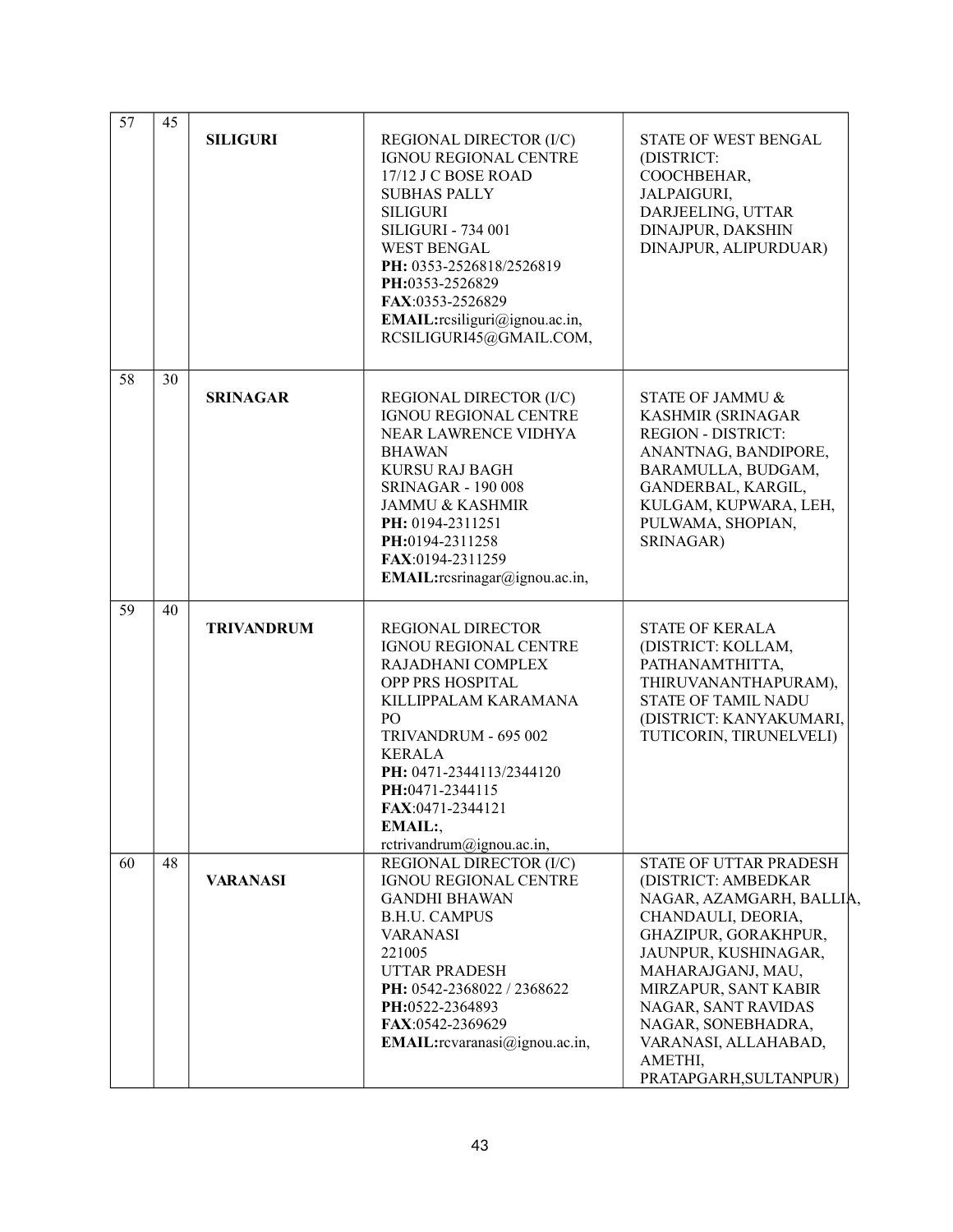| 61 | 83 |                   |                                                                                                                                                                                                                                                                                |                                                                                                                                                                 |
|----|----|-------------------|--------------------------------------------------------------------------------------------------------------------------------------------------------------------------------------------------------------------------------------------------------------------------------|-----------------------------------------------------------------------------------------------------------------------------------------------------------------|
|    |    | <b>VATAKARA</b>   | REGIONAL DIRECTOR (I/C)<br><b>IGNOU REGIONAL CENTRE</b><br>NUT STREET (PO)<br><b>VATAKARA</b><br><b>KOZHIKODE</b><br>873104<br><b>KERALA</b><br>PH: 0496-2525281<br>PH:<br><b>FAX:0496-2515413</b><br>EMAIL:rcvatakara@ignou.ac.in,                                            | <b>STATE OF KERALA</b><br>(DISTRICT:<br>KANNUR, KASARAGOD,<br>WAYANAND, KOZHIKODE)                                                                              |
| 62 | 33 | <b>VIJAYAWADA</b> | REGIONAL DIRECTOR<br><b>IGNOU REGIONAL CENTRE</b><br><b>SKPVV HINDU HIGH SCHOOL</b><br><b>KOTHAPET</b><br><b>VIJAYAWADA</b><br>520 001<br><b>ANDHRAPRADESH</b><br>PH: 0866-2565253 / 2565959<br>PH:0866-2565253<br>FAX:0866-2565353<br><b>EMAIL:</b> rcvijayawada@ignou.ac.in, | <b>STATE OF ANDHRA PRADESH</b><br>(DISTRICT: KRISHNA,<br>GUNTUR, PRAKASHAM,<br>NELLORE, KHAMMAM, (SRC-<br>TIRUPATI-CHITTOOR,<br>KADAPA, KURNOOL,<br>ANANTAPUR)) |